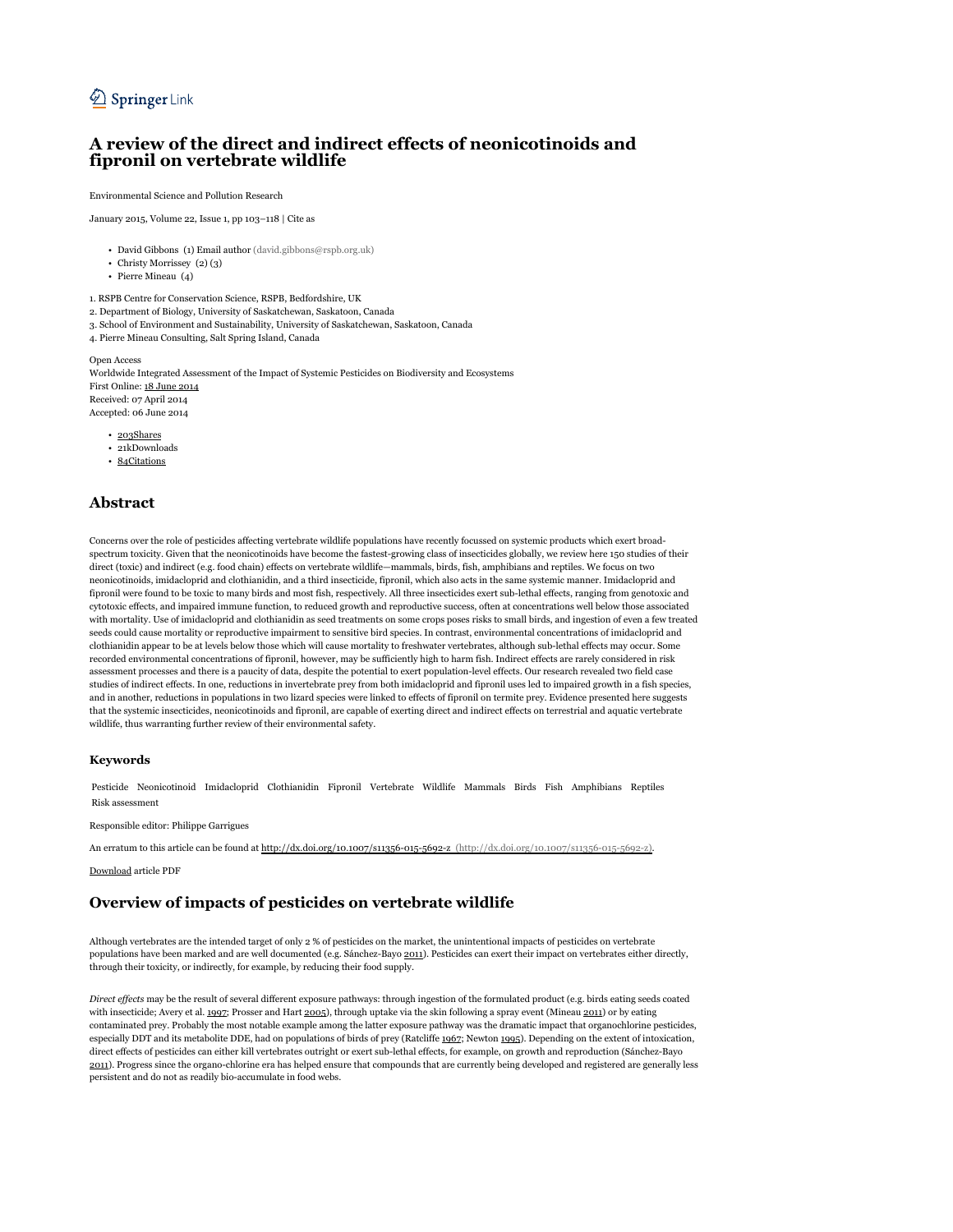More recently, however, interest has turned to investigating the potential for indirect effects which are typically mediated through loss in quantity or quality of prey associated with pesticide use, or through habitat modification (Sotherton and Holland 2002; Boatman et al. 2004; Morris et al. 2005). This is especially the case in jurisdictions where the use of highly toxic pesticides has been controlled and the frequency of direct impacts reduced (Mineau et al. 1999).

Over the last 2 decades, a new class of insecticides, the neonicotinoids, has become the most important and fastest growing of the five major chemical classes of insecticides on the global market (Jeschke and Nauen 2008; Jeschke et al. 2011; Tomizawa and Casida 2011; Casida and Durkin 2013). When used as plant protection products, neonicotinoids act by becoming distributed systemically throughout the growing plant following seed or soil applications. Another recent insecticide, fipronil, a phenyl-pyrazole (fiprole) rather than a neonicotinoid, also acts in the same manner and has a similar toxicity and persistence profile (Grant et al. 1998). Consequently, the neonicotinoids and fipronil are sometimes jointly termed 'systemic insecticides', although there are also older products which could be termed 'systemic', for example, the organo-phosphorous insecticide acephate and the organo-arsenical, monosodium methanearsonate. Neonicotinoids are, in particular, commonly applied as seed treatments. The use of seed treatments as a convenient and effective application method has widespread appeal in the farming industry. Consequently, systemic seed treatments are now used on the majority of agricultural crops worldwide (Garthwaite et al. 2003; Jeschke et al. 2011).

Here, we build on the reviews of others (e.g. Goulson 2013; Köhler and Triebskorn 2013; Mineau and Palmer 2013) to examine the evidence and potential for direct and indirect effects of two common systemic neonicotinoid insecticides, imidacloprid and clothianidin, along with fipronil on vertebrate wildlife.

# Mode of action of the systemic insecticides

Neonicotinoids work by interfering with neural transmission in the central nervous system. They bind to the nicotinic acetylcholine receptors (nAChR) in the postsynaptic neuron, acting as 'false neurotransmitters' (agonists). This interference with acetylcholine neurotransmitter signalling causes continuous activation of the receptor, leading to symptoms of neurotoxicity. Neonicotinoids have greater affinity for, and thus bind more strongly to, insect than mammalian or other vertebrate receptors, so their toxicity to mammals is lower than it is to insects and the reversibility of intoxication higher (Tomizawa and Casida 2005; Jeschke et al. 2011). Fipronil works similarly, but instead binds to the gamma-aminobutyric acid (GABA) receptors, resulting in similar continuous central nervous system activity (Tingle et al. 2000, 2003). As with neonicotinoids, fipronil has a lower affinity to vertebrate than to invertebrate receptors (Grant et al. 1998). Despite the lower toxicity of these products to vertebrates than to invertebrates, there is still ample evidence that vertebrates show toxic effects, albeit at markedly higher concentrations than for many target and non-target invertebrate species (e.g. Tingle et al. 2000, 2003; Cox 2001; SERA 2005; DeCant and Barrett 2010; Mineau and Palmer 2013).

# Materials and methods

To assess the likely impacts of neonicotinoids and fipronil on vertebrates, a literature search was undertaken using Web of Science and Google Scholar. Search terms were [product] and [taxon], where [product] was either neonicotinoid, imidacloprid, thiacloprid, clothianidin, thiamethoxam, acetamiprid, nitenpyram, dinotefuran or fipronil; and [taxon] was either vertebrate\*, mammal\*, bird\*, reptile\*, amphibian\* and fish\*. In addition, specific searches were made on a few common toxicity test species (e.g. rat) and by following up references cited in the publications found by the search. The review also draws heavily on the recently published report by Mineau and Palmer (2013) on the direct and indirect toxicity of neonicotinoids to birds. Several industry studies, which have not been formally published but which were part of product approval processes, were reviewed by Mineau and Palmer and have been included here. While industry studies have been reviewed by regulators and may receive as much critical review as in the open peer-reviewed literature, emphasis here is on published reports and the primary literature.

The following information was extracted from each study: the product used, its dose and whether or not it was presented as a single dose (acute) or over a period of time (chronic; e.g. over 30 days); the effects on individual organisms, specifically whether there was an impact on survival, reproduction, growth and development, or other sub-lethal effects, such as neurobehavioural, genotoxic, cytotoxic, and immunotoxic; the impact on populations of the animal (e.g. local populations); the type of study, separated into laboratory or field; and finally whether it was a study of direct toxic effects, or indirect effects (e.g. leading to changes in food availability). In some cases, individual studies covered more than one species, and each is treated here as a separate species impact study.

The great majority of the studies were laboratory-based (139/152 = 91 %) and most (146, 96 %) were direct toxicity studies. While common in ecotoxicology, the lack of field testing and over-reliance on laboratory direct toxicity testing limit our ability to interpret the findings under fieldrealistic conditions. Field experiments have provided some of the most compelling evidence of the impact of neonicotinoids on populations in their natural environment (e.g. Whitehorn et al. 2012), and there is an increasing recognition that maintaining ecological complexity in field studies is desirable (Suryanarayanan 2013).

The most common study taxa were mammals (58), birds (47) and fish (32), with substantially fewer studies of amphibians (12) and reptiles (3). Within these individual taxa, the most commonly studied mammals were rat, Rattus norvegicus, (39) and mouse, Mus musculus, (9); the most commonly studied birds were northern bobwhite quail, Colinus virginianus, (8) and mallard, Anas platyrhynchos, (6), the two test species mandated by regulatory approval schemes in North America; and the most commonly tested fish were rainbow trout, Oncorhynchus mykiss, (6) and Nile tilapia, Oreochromis niloticus, (6).

Most of these studies investigated the effects of the two neonicotinoids, imidacloprid (72) and clothianidin (19), as well as fipronil (47); between them, these three insecticides accounted for 91 % of all studies. Given the paucity of information collated for the other neonicotinoids, this review concentrates on these three products alone.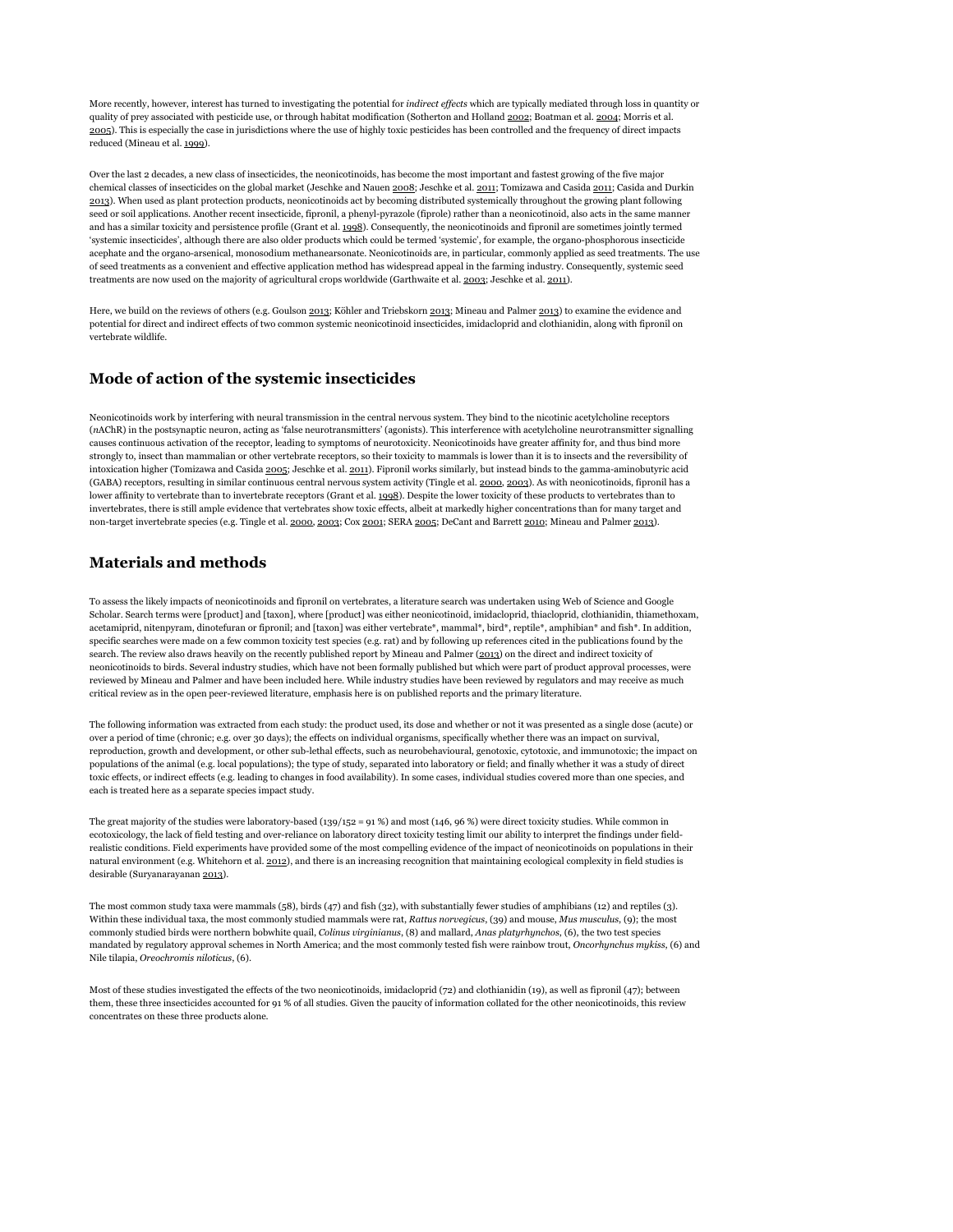# The direct effects of neonicotinoids and fipronil on vertebrate wildlife

# Toxicity to vertebrates

Standard toxicity testing for pesticides on terrestrial vertebrates is through an acute (<96 h) study. Test organisms are given the product by gavage (i.e. through a feeding tube) or through the diet in varying concentrations, and the estimated dose of pesticide associated with death of half of the test subjects is recorded and expressed as a proportion of bodyweight (i.e. the 50 % lethal dose,  $LD_{50}$ , expressed as milligrams of pesticide per kilogram of bodyweight). Toxicity for aquatic organisms is typically measured as the LC<sub>50</sub> or the concentration in water (e.g. mg/L) which is toxic to the test organisms. Numerous LD<sub>50</sub> and LC<sub>50</sub> tests have been undertaken for vertebrates, and those that were located as part of this review are shown for imidacloprid, clothianidin and fipronil in Table 1. As can be seen, the relative toxicity of these products varies, both among products and among species.

### Table 1

Single (acute) dose LD<sub>50</sub> (for mammals birds and reptiles, mg/kg) and LC<sub>50</sub> (for fish and amphibia, mg/L) for imidacloprid, clothianidin and fipronil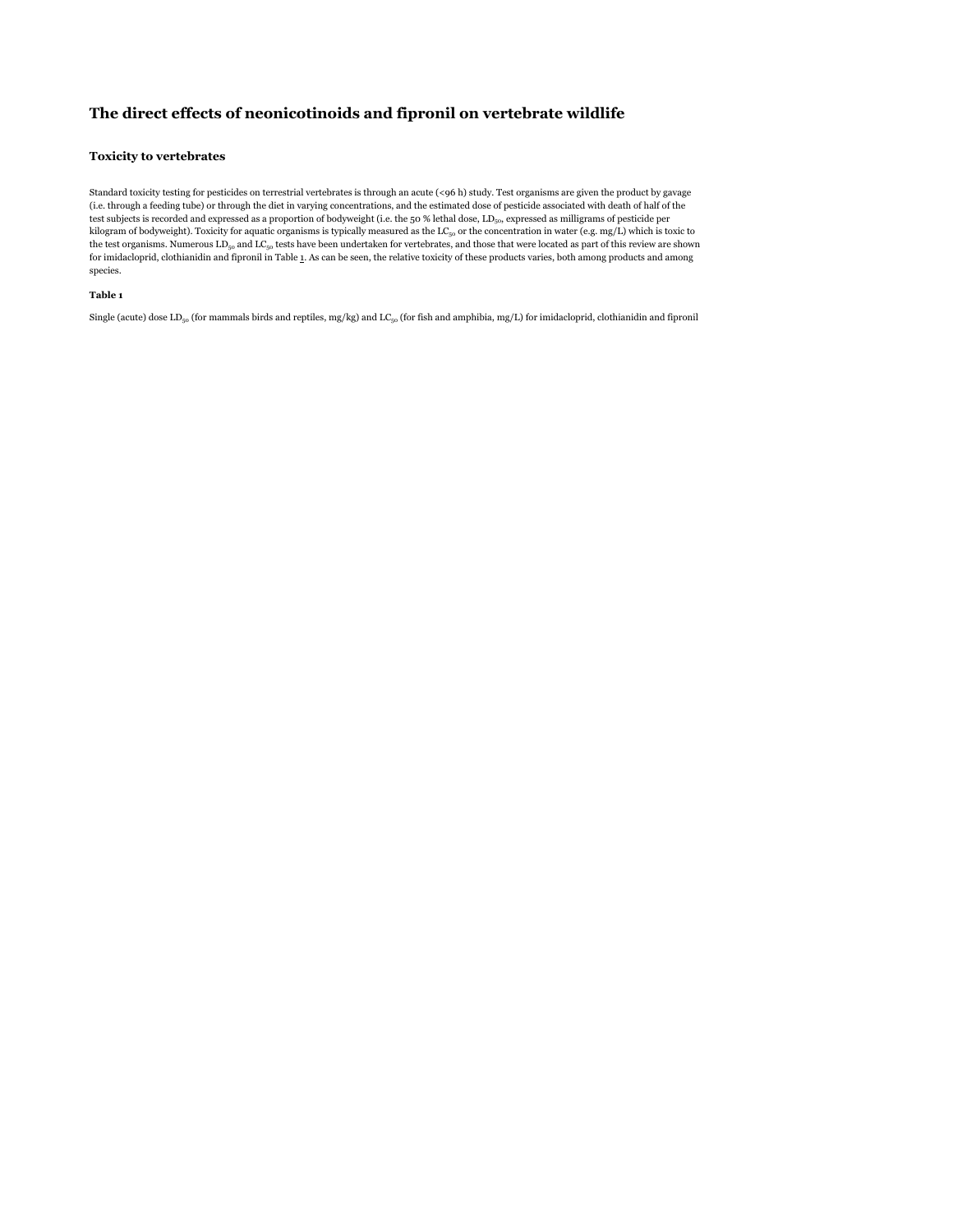| Taxon | <b>Species</b>                                                        | Imidacloprid                                              | Clothianidin                                     | Fipronil                              |
|-------|-----------------------------------------------------------------------|-----------------------------------------------------------|--------------------------------------------------|---------------------------------------|
|       | Mammal Rat, Rattus norvegicus                                         | 425-475 (MT) <sup>a</sup>                                 | $5,000$ $(PNT)^i$                                | $97 (MT)^1$                           |
|       | Mouse, Mus musculus                                                   | 131-300 (MT) <sup>a</sup>                                 | $>389 \, (MT)^i$                                 | $95 (MT)^{m}$                         |
| Bird  | Mallard, Anas platyrhynchos                                           | $283 \, (MT)^b$                                           | $>752 \, (ST)^j$                                 | $2,150$ (PNT) <sup>1</sup>            |
|       | Ring-necked pheasant, Phasianus colchicus                             |                                                           |                                                  | $31 (HT)^{1}$                         |
|       | Grey partridge, Perdix perdix                                         | $13.9$ (HT) <sup>c</sup>                                  |                                                  |                                       |
|       | Red-legged partridge, Alectoris rufa                                  |                                                           |                                                  | 34 (HT) <sup>1</sup>                  |
|       | Northern bobwhite quail, Colinus virginianus 152 (MT) <sup>a</sup>    |                                                           | >2,000 (PNT) <sup>k</sup> 11.3 (HT) <sup>l</sup> |                                       |
|       | Japanese quail, Coturnix japonica                                     | $31 \, (\text{HT})^\text{a}$                              | $423 \, (MT)^k$                                  |                                       |
|       | Feral pigeon, Columba livia                                           | $25 - 50$ (HT) <sup>a</sup>                               |                                                  | $>2,000$ (PNT) <sup>1</sup>           |
|       | House sparrow, Passer domesticus                                      | $41$ (HT) <sup>a</sup>                                    |                                                  |                                       |
|       | Field sparrow, Spizella pusilla                                       |                                                           |                                                  | $1,120 (ST)$ <sup>1</sup>             |
|       | Canary, Serinus canaria                                               | $25 - 50$ (HT) <sup>a</sup>                               |                                                  |                                       |
|       | Zebra finch, Taeniopygia guttata                                      |                                                           |                                                  | 310 (MT) <sup>n</sup>                 |
| Fish  | Bluegill sunfish, Lepomis macrochirus                                 | $105$ (PNT) <sup>a</sup>                                  | $>117$ (PNT) <sup>i</sup>                        | $0.083$ (VHT) <sup>1</sup>            |
|       | Japanese carp, Cyprinus carpio                                        |                                                           |                                                  | $0.34$ $(HT)^{1}$                     |
|       | Nile tilapia, Oreochromis niloticus                                   |                                                           |                                                  | $0.042 - 0.147$ (VHT-HT) <sup>1</sup> |
|       | Rainbow trout, Oncorhynchus mykiss                                    | $>83-211$ (ST-PNT) <sup>a</sup> $>105$ (PNT) <sup>i</sup> |                                                  | $0.246$ (HT) <sup>1</sup>             |
|       | Rainbow trout (fry)                                                   | $1.2\,\rm (MT)^d$                                         |                                                  |                                       |
|       | Sheepshead minnow, Cyprinodon variegatus 161 (PNT) <sup>a</sup>       |                                                           | $>93.6$ (ST) <sup>i</sup>                        | $0.13$ $(HT)^{1}$                     |
|       | Zebrafish, Danio rerio                                                | 241 (PNT) <sup>e</sup>                                    |                                                  |                                       |
|       | Amphibia Black-spotted pond frog, Rana nigromaculata 129-219 (PNT)a,f |                                                           |                                                  |                                       |
|       | Indian rice frog, Rana limnocharis                                    | 82-366 (ST-PNT)a,f,g                                      |                                                  |                                       |
|       | Western chorus frog, Pseudacris triseriata                            | $194$ (PNT) <sup>h</sup>                                  |                                                  |                                       |
|       | American toad, Bufo americanus                                        | $234$ (PNT) <sup>h</sup>                                  |                                                  |                                       |
|       |                                                                       |                                                           |                                                  |                                       |

Reptile Fringe-toed lizard, Acanthodactylus dumerili

 $30 (HT)$ <sup>o</sup>

Toxicity classification follows US EPA (2012): PNT practically non-toxic, ST slightly toxic, MT moderately toxic, HT highly toxic, VHT very highly toxic. For birds, mammals and reptiles: PNT >2,000, ST 501–2,000, MT 51–500, HT 10–50, VHT <10. For aquatic organisms, fish and amphibia: PNT >100, ST >10-100, MT >1-10, HT 0.1-1, VHT <0.1. Note that kg in the LD<sub>50</sub> units refers to body weight of the dosed animal. Source references denoted by superscripts are as follows: "SERA <u>2005</u>, <sup>b</sup>Fossen 2006, "Grolleau 1991 in Anon 2012, "Cox 2001, "Tisler et al. <u>2009,</u> "Feng et al. 2004, Nian <u>2009</u>, <sup>h</sup>Howard et al. <u>2003,</u> <sup>i</sup>DeCant and Barrett <u>2010,</u> iEuropean Commission 2005, <sup>k</sup>Mineau and Palmer <u>2013</u>, 'Tingle et al. <u>2003,</u> <sup>m</sup>Connelly 2011, "Kitulagodage et al. 2008 (NB : a formulation of fipronil containing the dispersant solvent diacetone alcohol was sevenfold more toxic than technical grade fipronil itself), Peveling and Demba 2003 (NB: 42 %, rather than 50 %, mortality)  $\epsilon$  Nian 2000  $\frac{h}{2}$  Howard et al. 2002  $\frac{h}{2}$  DeCant and Barrett 2010  $\frac{h}{2}$  luropean Commission 2005  $\frac{k}{2}$  Mineau and Palmer 2012  $\frac{h}{2}$  Tingle et al. 2002  $\frac{m}{2}$ nk o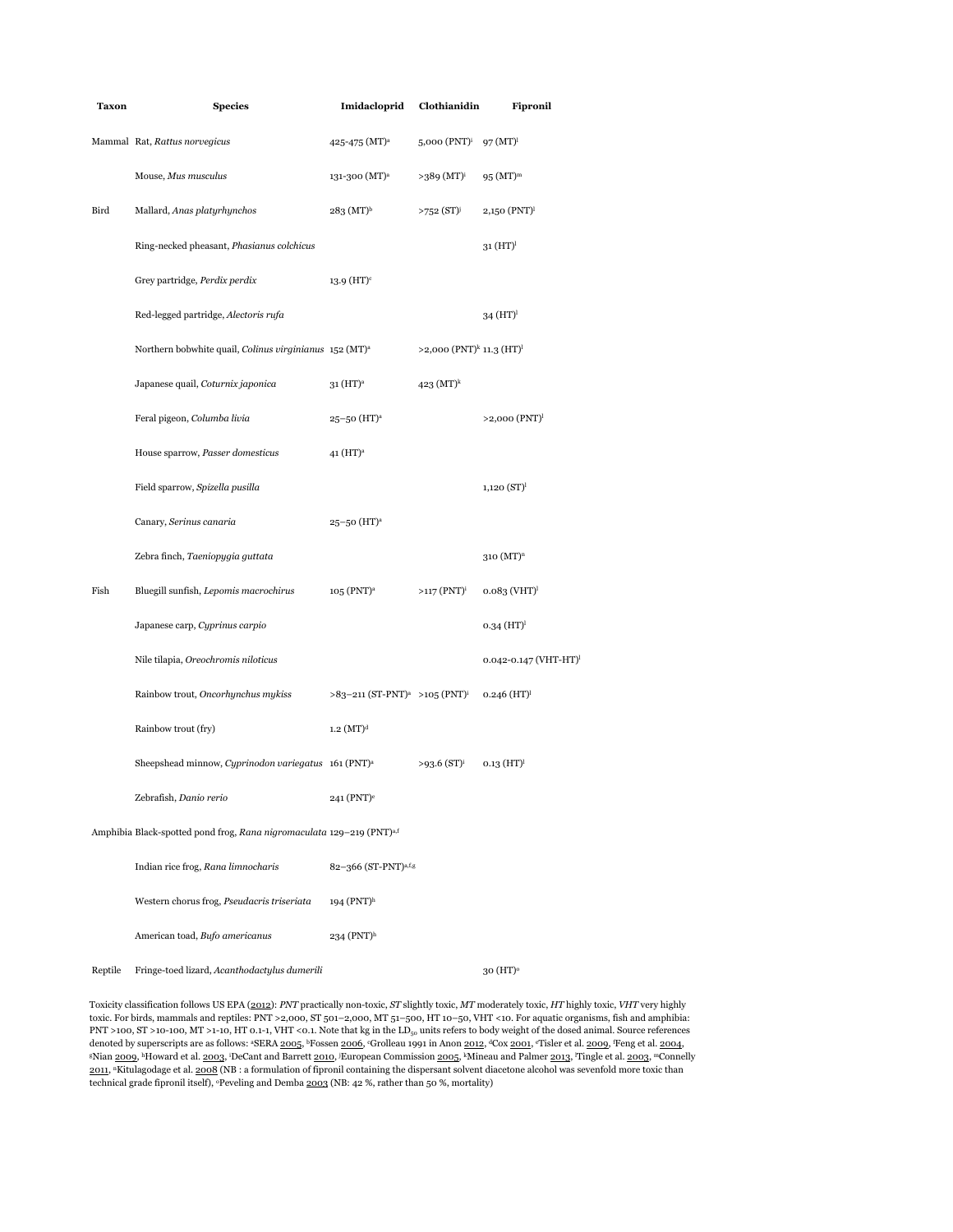The US Environmental Protection Agency has developed an ecotoxicity classification based on LD<sub>50</sub> and LC<sub>50</sub> assessments (US EPA 2012). They classify the acute toxicity of a given product on a particular species as either practically non-toxic, slightly toxic, moderately toxic, highly toxic, or very highly toxic based on lethality dose ranges. Sub-lethal or reproductive effects are not included in this classification. By US EPA's definitions, and within the highly restricted range of species assessed, imidacloprid shows moderate to high toxicity to birds, particularly for smaller-bodied species such as house sparrows, Passer domesticus, and canaries, Serinus canaria, and approaches very high toxicity to grey partridge, Perdix perdix. It is moderately toxic to rats and mice, but practically non-toxic to fish (with the exception of rainbow trout, especially their fry) and amphibians. Clothianidin's toxicity ranges from moderate to practically non-toxic for both birds and mammals, whereas for the fish studied, it varies from slightly toxic to practically non-toxic. By contrast, for all fish species studied, fipronil is either highly or very highly toxic (e.g. bluegill sunfish, Lepomis macrochirus). Fipronil is in addition highly toxic to the three game birds studied (red-legged partridge, Alectoris rufa, ring-necked pheasant, Phasianus colchicus, and northern bobwhite quail), and moderately toxic to mice and rats.

One of the serious failings of current risk assessments is the underestimation of interspecies variation in insecticide susceptibility that is apparent from Table 1. Too few species are typically tested to derive the true variation in response from the vast array of exposed species in the wild. Mineau and Palmer (2013) discuss this at length for neonicotinoids and propose improved thresholds derived from species sensitivity distributions and estimated 'hazard doses' (HD<sub>5</sub>—the LD<sub>50</sub> value for a species at the 5 % tail of the sensitivity distribution).

## Impacts on growth, development and reproduction of vertebrates

While not necessarily causing mortality among adults, intoxication by imidacloprid, clothianidin and fipronil can reduce the growth, development and reproduction of individual vertebrates (Table 2). Reproductive effects are manifest in a variety of ways among mammals, but especially as reduced sperm production, adverse effects on the fertilization process, reduced rates of pregnancy, higher rates of embryo death, stillbirth and premature birth, and reduced weights of offspring. Among birds, testicular anomalies and reduced fertilization success, reduced eggshell thickness and embryo size, reduced hatching success and chick survival, and chick developmental abnormalities have all been reported. Weight loss, or impaired weight gain, sometimes associated with reduction or cessation of feeding, occurred within all taxa studied.

### Table 2

Other studies of the direct effects of imidacloprid, clothianidin and fipronil on vertebrates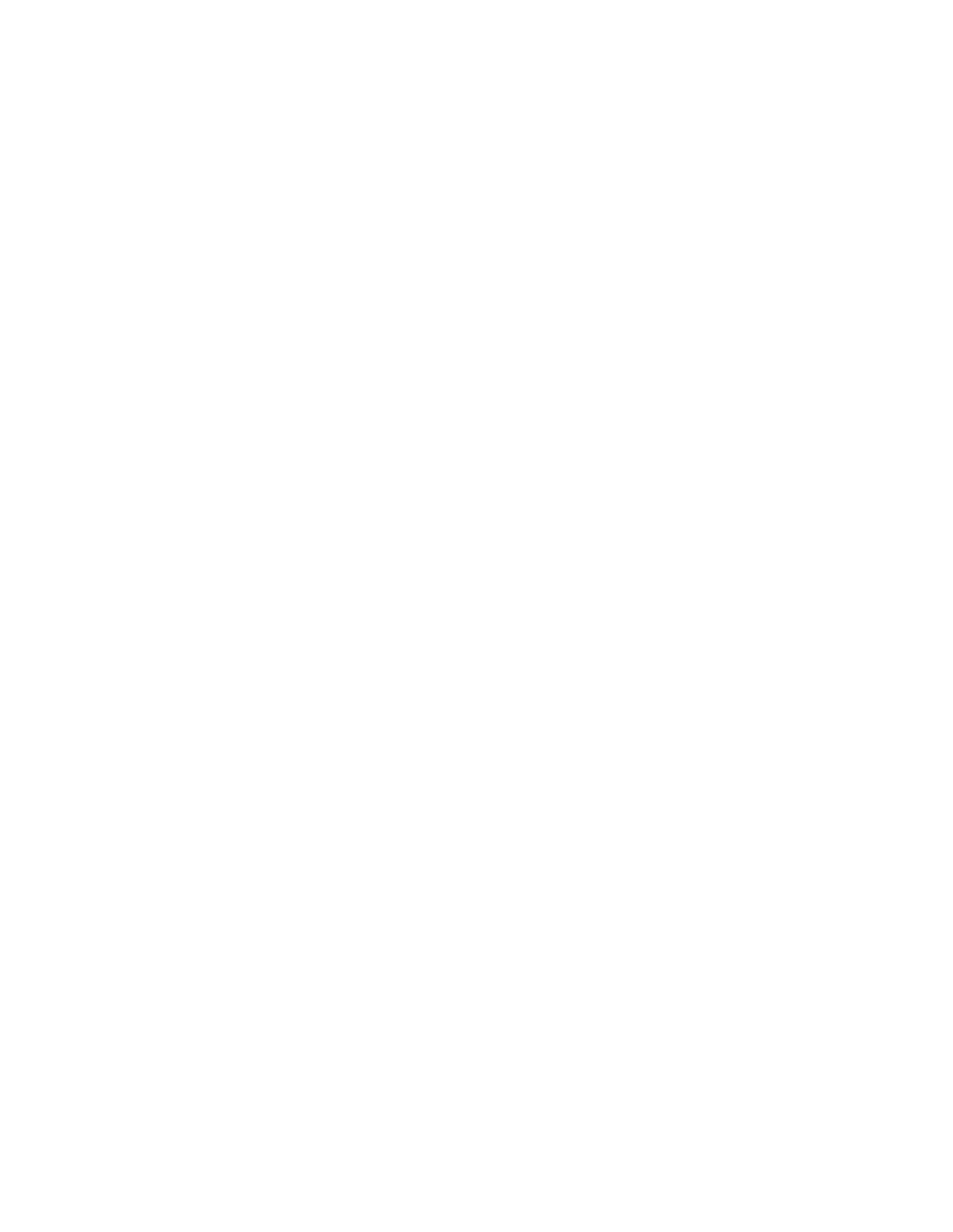| <b>Taxon</b> and<br>species | <b>Effect on:</b> | Imidacloprid                                       | Clothianidin                                 | <b>Fipronil</b>                       | Source and detailed effect                                                                                                                             |
|-----------------------------|-------------------|----------------------------------------------------|----------------------------------------------|---------------------------------------|--------------------------------------------------------------------------------------------------------------------------------------------------------|
| Mammal                      |                   |                                                    |                                              |                                       |                                                                                                                                                        |
|                             | Reproduction      | 2, 19, 90 mg/kg/daya,b,c                           | 24, 31.2<br>$-36.8$ mg/kg/day <sup>d,e</sup> | 280 mg/kgf<br>-26<br>$-28$ mg/kg/days | <sup>a</sup> Bal et al. 2012; reduced sperm<br>production                                                                                              |
|                             |                   |                                                    |                                              |                                       | <sup>b</sup> Cox 2001; reduced weight offspring                                                                                                        |
|                             |                   |                                                    |                                              |                                       | "Gawade et al. 2013; abortions, soft<br>tissue abnormalities and skeletal<br>alterations                                                               |
| Rat, Rattus<br>norvegicus   |                   |                                                    |                                              |                                       | <sup>d</sup> Bal et al. 2013; no effect on sperm<br>concentration, mobility or<br>morphology, but reduced weight of<br>epididymis and seminal vesicles |
|                             |                   |                                                    |                                              |                                       | <sup>e</sup> DeCant and Barrett 2010; stillbirths<br>and delayed sexual maturation                                                                     |
|                             |                   |                                                    |                                              |                                       | <sup>f</sup> Ohi et al. 2004; reduced levels of<br>pregnancy                                                                                           |
|                             |                   |                                                    |                                              |                                       | <sup>8</sup> Tingle et al. 2003; range of effects<br>including reduced fertility and<br>decreased litter size                                          |
|                             |                   |                                                    |                                              |                                       | <sup>a</sup> Cox 2001; reduced weight gain                                                                                                             |
|                             |                   |                                                    |                                              | 20 mg/kg/days                         | <sup>b</sup> Cox 2001; thyroid lesions                                                                                                                 |
|                             |                   |                                                    |                                              |                                       | <sup>c</sup> Bhardwaj et al. 2010; reduced weight<br>and locomotor ability                                                                             |
| Rat, Rattus                 | Growth and        |                                                    | $31.2 \text{ mg/kg/day}^{\circ}$             |                                       | <sup>d</sup> Cox 2001; atrophy of retina                                                                                                               |
| norvegicus                  | development       | 10,17,25,100 mg/kg/daya,b,c,d                      | $32 \text{ mg/kg}$                           |                                       | <sup>e</sup> DeCant and Barrett 2010; reduced<br>weight gain of offspring                                                                              |
|                             |                   |                                                    |                                              |                                       | <sup>f</sup> Bal et al. 2012; reduced body weight<br>and impact on reproductive organs                                                                 |
|                             |                   |                                                    |                                              |                                       | <sup>8</sup> Tingle et al. 2003; reduced food<br>consumption and reduced weight gain                                                                   |
| Rat, Rattus<br>norvegicus   | Genotoxic         | $300 \frac{\text{mg}}{\text{kg}^{\text{a}}}$       | $24 \text{ mg/kg/day}^b(\text{NE})$          |                                       | <sup>a</sup> Demsia et al. 2007; significant effect<br>on in vitro micronucleus induction in<br>rat erythrocytes                                       |
|                             |                   |                                                    |                                              |                                       | <sup>b</sup> Bal et al. 2013; no effect on sperm<br><b>DNA</b> fragmentation                                                                           |
|                             |                   |                                                    |                                              |                                       | <sup>a</sup> Nellore et al. 2010; blocks to the<br>cholinergic enzyme system                                                                           |
|                             | Cytotoxic         | $<$ 400 mg/ $kga$<br>0.21,1,20,45 mg/kg/dayb,c,d,e |                                              |                                       | <sup>b</sup> Mohany et al. 2011; oxidative stress<br>and hepatotoxicity, i.e. heavily<br>congested central vein and blood<br>sinusoids in liver        |
| Rat, Rattus<br>norvegicus   |                   |                                                    |                                              |                                       | <sup>c</sup> Duzguner and Erdogan 2012;<br>oxidative stress and inflammation<br>caused by altering antioxidant systems                                 |
|                             |                   |                                                    |                                              |                                       | <sup>d</sup> Kapoor et al. 2010; oxidative stress                                                                                                      |
|                             |                   |                                                    |                                              |                                       | eToor et al. 2013;<br>hepatotoxicity-dilations of central<br>vein and sinusoids between<br>hopatogrape in liver                                        |

hepatocytes in liver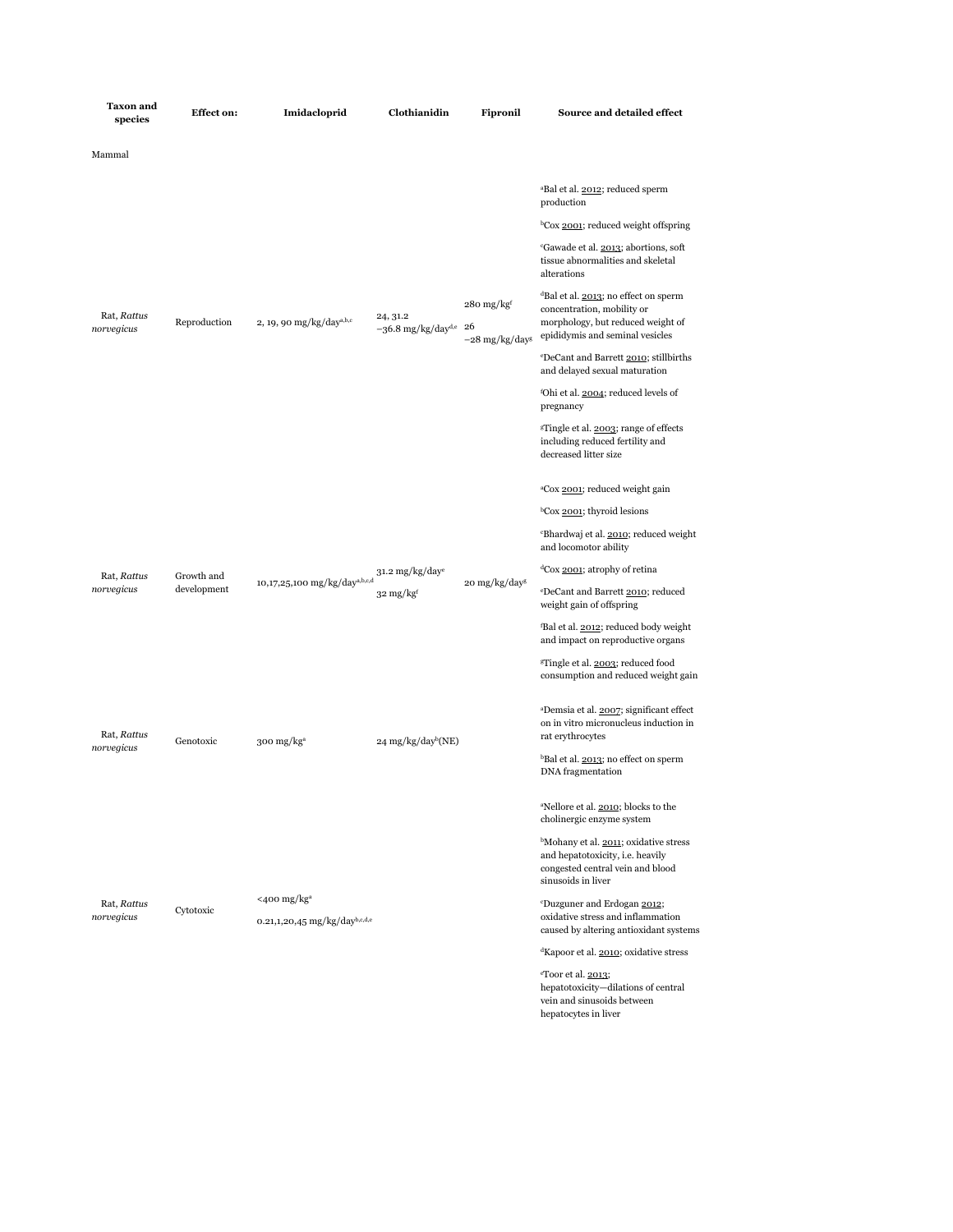| <b>Taxon</b> and<br>species                         | <b>Effect on:</b>                       | Imidacloprid                         | Clothianidin                                        | <b>Fipronil</b>                                          | Source and detailed effect                                                                                                                                                                                                                                                                                                                                              |
|-----------------------------------------------------|-----------------------------------------|--------------------------------------|-----------------------------------------------------|----------------------------------------------------------|-------------------------------------------------------------------------------------------------------------------------------------------------------------------------------------------------------------------------------------------------------------------------------------------------------------------------------------------------------------------------|
| Rat, Rattus<br>norvegicus                           | Neurobehavioural 337 mg/kg <sup>a</sup> |                                      | >2mM <sup>b</sup><br>$18-66$ mg/kg/day <sup>c</sup> | $<$ 30,140-280 <sup>dermal</sup><br>mg/kg <sup>d,e</sup> | <sup>a</sup> Abou-Donia 2008; offspring dosed in<br>utero, led to neurobehavioural deficits<br><sup>b</sup> de Oliveira et al. 2010; increased<br>release of dopamine<br><sup>c</sup> Tanaka 2012; adverse<br>neurobehavioural impacts on pups<br><sup>d</sup> Martins 2009; reduced movement<br><sup>e</sup> Tercariol and Godinho 2011;<br>increased emotion and fear |
| Rat, Rattus<br>norvegicus                           | Immunotoxic                             | 0.21, 90 mg/kg/daya,b                |                                                     |                                                          | <sup>a</sup> Mohany et al. 2011; significant effect<br>on leukocyte count, immunoglobulins<br>and phagocytic activity<br><sup>b</sup> Gawade et al. 2013; compromised<br>immunity                                                                                                                                                                                       |
| Mouse, Mus<br>musculus                              | Reproduction                            | $5 \text{ }\mathrm{mM}^{\mathrm{a}}$ | $18 - 66$ mg/kg/day<br>$(NE)^b$                     |                                                          | <sup>a</sup> Gu et al. 2013; no impact on sperm<br>mobility, but fertilisation process and<br>zygotes adversely affected<br><sup>b</sup> Tanaka 2012; no effect on litter size<br>or weight                                                                                                                                                                             |
| Mouse, Mus<br>musculus                              | Growth and<br>development               |                                      | $18 - 66$ mg/kg/day<br>(NE)                         |                                                          | Tanaka 2012; no effect on litter size or<br>weight                                                                                                                                                                                                                                                                                                                      |
| Mouse, Mus<br>musculus                              | Genotoxic                               | $5 \text{ mM}$ (NE)                  |                                                     |                                                          | Gu et al. 2013; no effect on DNA<br>integrity                                                                                                                                                                                                                                                                                                                           |
| Mouse, Mus<br>musculus                              | Immunotoxic                             | 10 mg/kg/day                         |                                                     |                                                          | Badgujar et al. 2013; suppressed cell-<br>mediated immune response and<br>prominent histopathological<br>alterations in spleen and liver                                                                                                                                                                                                                                |
| Rabbit,<br>Sylvilagus sp.                           | Reproduction                            | 72 mg/kg/day <sup>a</sup>            | $>25$ mg/kg/dayb                                    |                                                          | <sup>a</sup> Cox 2001; increased frequency of<br>miscarriage<br><sup>b</sup> DeCant and Barrett 2010; increase in<br>premature births                                                                                                                                                                                                                                   |
| Sheep, Ovis aries                                   | Growth and<br>development               |                                      |                                                     | 0.5 mg/kg/day<br>(NE)                                    | Leghait et al. 2010; no thyroid<br>disruption                                                                                                                                                                                                                                                                                                                           |
| Cow, Bos<br>primigenius                             | Cytotoxic                               | $1 \text{ mg/kg/day}$ (NE)           |                                                     |                                                          | Kaur et al. 2006; some modest<br>impacts on plasma biochemistry, but<br>mostly no impact on range of other<br>blood measures                                                                                                                                                                                                                                            |
| Bird                                                |                                         |                                      |                                                     |                                                          |                                                                                                                                                                                                                                                                                                                                                                         |
| Mallard, Anas<br>platyrhynchos                      | Reproduction                            | 16 mg/kg/day                         | $>35$ mg/kg/day<br>(NE)                             |                                                          | Adapted from figures in Mineau and<br>Palmer (2013) <sup>*</sup> ; various effects on<br>reproduction                                                                                                                                                                                                                                                                   |
| Chicken, <i>Gallus</i><br>gallus domesticus         | Growth and<br>development               |                                      |                                                     | $37.5 \text{ mg/kg}$                                     | Kitulagodage et al. 2011b; reduced<br>feeding and body mass, and<br>developmental abnormalities of chicks                                                                                                                                                                                                                                                               |
| Chicken, Gallus<br>gallus domesticus                | Neurobehavioural                        |                                      |                                                     | 37.5 mg/kg                                               | Kitulagodage et al. 2011b; behavioural<br>abnormalities of chicks                                                                                                                                                                                                                                                                                                       |
| Red-legged<br>partridge, Alectoris Survival<br>rufa |                                         | 31.9-53.4 mg/kg/day                  |                                                     |                                                          | Lopez-Antia et al. 2013; reduced chick<br>survival at low dose, and reduced<br>adult survival at high dose                                                                                                                                                                                                                                                              |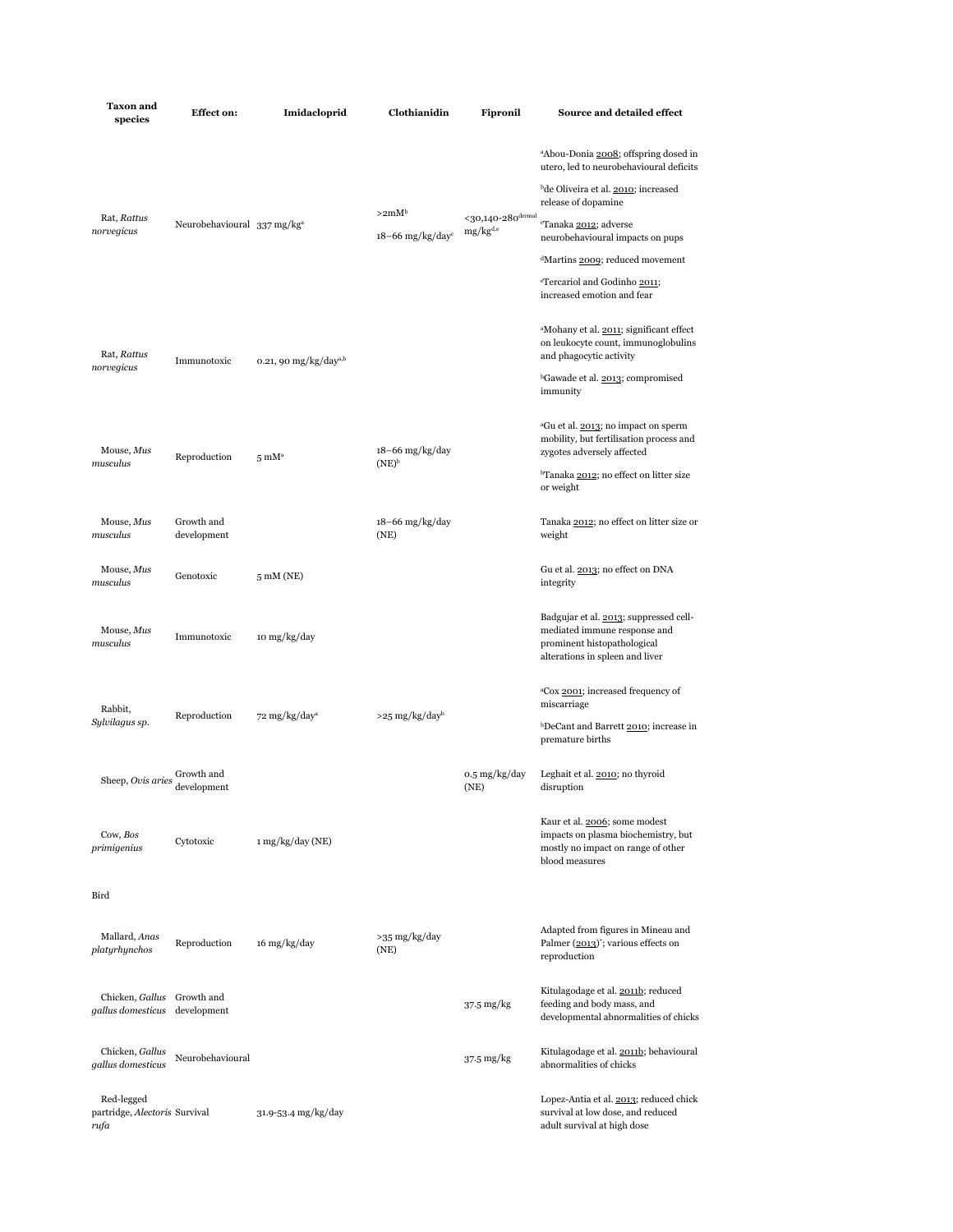| <b>Taxon</b> and<br>species                             | <b>Effect on:</b>         | Imidacloprid              | Clothianidin                    | <b>Fipronil</b>      | Source and detailed effect                                                                                                    |
|---------------------------------------------------------|---------------------------|---------------------------|---------------------------------|----------------------|-------------------------------------------------------------------------------------------------------------------------------|
| Red-legged<br>partridge, Alectoris Reproduction<br>rufa |                           | $31.9 \text{ mg/kg/day}$  |                                 |                      | Lopez-Antia et al. 2013; reduced<br>fertilisation rate and chick survival                                                     |
| Red-legged<br>partridge, Alectoris Immunotoxic<br>rufa  |                           | $53.4$ mg/kg/day          |                                 |                      | Lopez-Antia et al. 2013; reduced<br>immune response                                                                           |
| Northern<br>bobwhite quail,<br>Colinus<br>virginianus   | Reproduction              |                           | $>52$ mg/kg/day                 |                      | Adapted from figures in Mineau and<br>Palmer (2013) <sup>*</sup> ; various effects on<br>reproduction                         |
| Northern<br>bobwhite quail,<br>Colinus                  | Growth and<br>development | 24 mg/kg/day <sup>a</sup> |                                 | $11 \text{ mg/kg}^b$ | <sup>a</sup> Adapted from figures in Mineau and<br>Palmer (2013) <sup>*</sup> ; various effects on<br>weight                  |
| virginianus                                             |                           |                           |                                 |                      | <sup>b</sup> Kitulagodage et al. 2011a; birds<br>stopped feeding so lost weight                                               |
| Japanese quail,<br>Coturnix japonica                    | Reproduction              | 1 mg/kg/day               |                                 |                      | Tokumoto et al. 2013; testicular<br>anomalies; reductions in embryo<br>length when those males mated with<br>un-dosed females |
| Japanese quail,<br>Coturnix japonica                    | Genotoxic                 | 1 mg/kg/day               |                                 |                      | Tokumoto et al. 2013; increased<br>breakage of DNA in males                                                                   |
| House sparrow,<br>Passer domesticus                     | Neurobehavioural 6 mg/kg  |                           |                                 |                      | Cox 2001; in-coordination, inability to<br>fly                                                                                |
| Zebra finch,<br>Taeniopygia<br>guttata                  | Reproduction              |                           |                                 | $>1$ mg/kg           | Kitulagodage et al. 2011b; reduced<br>hatching success                                                                        |
| Fish                                                    |                           |                           |                                 |                      |                                                                                                                               |
| Japanese carp,<br>Cyprinus carpio                       | Growth &<br>development   |                           |                                 | REC (NE)             | Clasen et al. 2012; no impact on<br>growth or survival, though<br>biochemical changes                                         |
| Zebrafish, Danio<br>rerio                               | Reproduction              | 320 mg/L (NE)             |                                 |                      | Tisler et al. 2009; no effect on<br>embryos observed                                                                          |
| Zebrafish, Danio Growth and<br>rerio                    | development               |                           |                                 | $0.33$ mg/L          | Stehr et al. 2006; notochord<br>degeneration                                                                                  |
| Zebrafish, Danio<br>rerio                               | Neurobehavioural          |                           |                                 | $0.33$ mg/L          | Stehr et al. 2006; locomotor defects in<br>embryos and larvae                                                                 |
| Fathead<br>minnow,<br>Pimephales<br>promelas            | Growth and<br>development |                           | $20 \frac{\text{mg}}{\text{L}}$ |                      | DeCant and Barrett 2010; reduced<br>weight and length                                                                         |
| Fathead<br>minnow,<br>Pimephales<br>promelas            | Genotoxic                 |                           |                                 | $0.03$ mg/L          | Beggel et al. 2012; changes in gene<br>transcription                                                                          |
| Fathead<br>minnow,<br>Pimephales<br>promelas            | Neurobehavioural          |                           |                                 | $0.14$ mg/L          | Beggel et al. 2010; impaired<br>swimming; formulation more toxic<br>than technical grade                                      |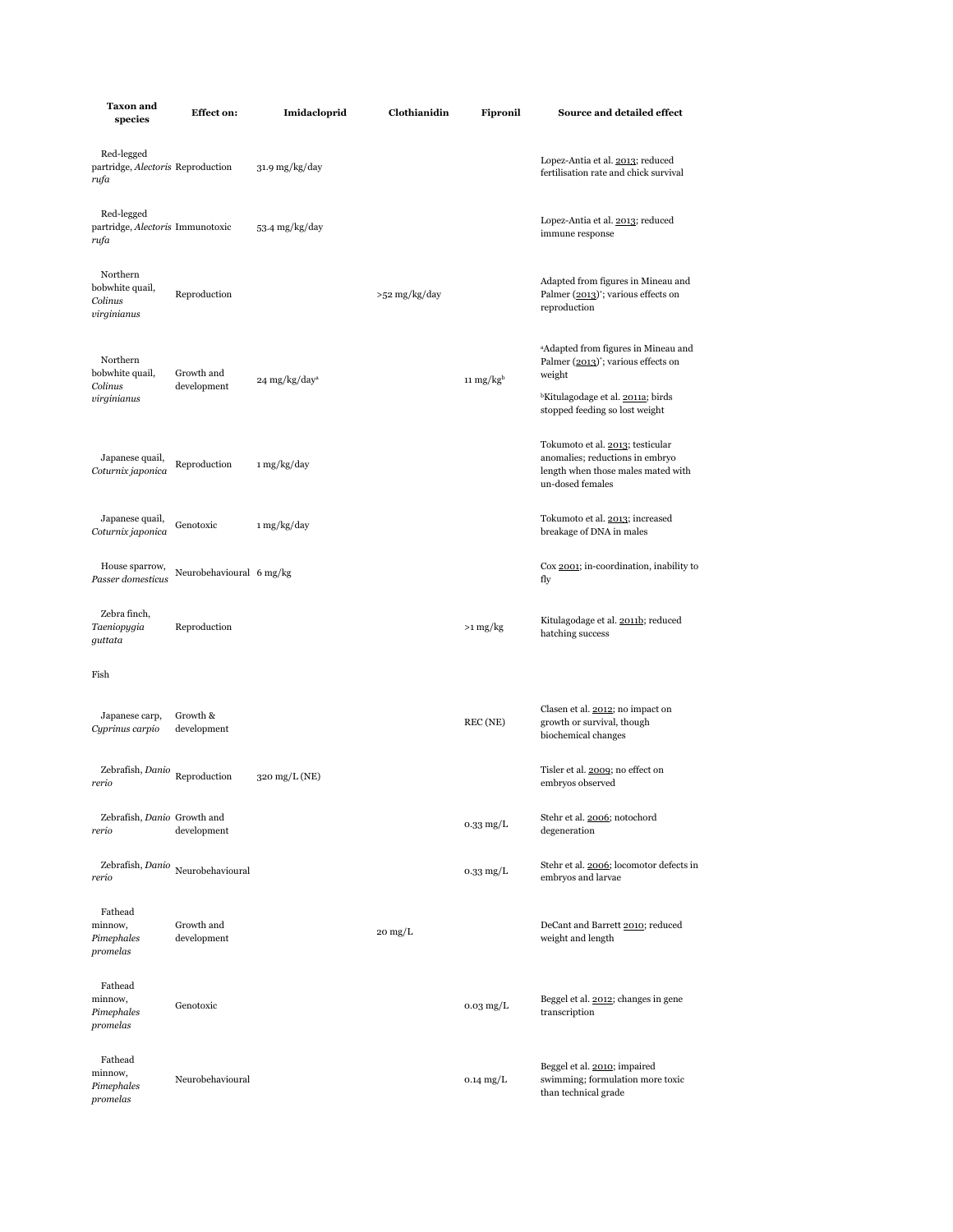| <b>Taxon</b> and<br>species                       | <b>Effect on:</b>         | Imidacloprid                      | Clothianidin | Fipronil              | Source and detailed effect                                                                                                                        |
|---------------------------------------------------|---------------------------|-----------------------------------|--------------|-----------------------|---------------------------------------------------------------------------------------------------------------------------------------------------|
| Nile tilapia,<br>Oreochromis<br>niloticus         | Growth and<br>development | 0.134, <1.34 mg/La,b              |              |                       | <sup>a</sup> Lauan and Ocampo 2013; extensive<br>disintegration of testicular tissue.<br><sup>b</sup> Ocampo and Sagun 2007; changes to<br>gonads |
| Medaka, Oryzias<br>latipes                        | Immunotoxic               | $0.03 - 0.24$ mg/L<br>$(1.5*REC)$ |              |                       | Sanchez-Bayo and Goka 2005;<br>juveniles stressed, led to ectoparasite<br>infestation, when concentrations high<br>early in the experiment        |
| Silver catfish,<br>Rhamdia quelen                 | Genotoxic                 |                                   |              | $0.0002$ mg/L<br>(NE) | Ghisi et al. 2011; no genotoxic effects                                                                                                           |
| Silver catfish,<br>Rhamdia quelen                 | Cytotoxic                 |                                   |              | $0.0002$ mg/L         | Ghisi et al. 2011; erythrocyte damage                                                                                                             |
| Amphibia                                          |                           |                                   |              |                       |                                                                                                                                                   |
| Black-spotted<br>pond frog, Rana<br>nigromaculata | Genotoxic                 | $0.05$ mg/L                       |              |                       | Feng et al. 2004; DNA damage at very<br>low concentrations                                                                                        |

Acute toxicity studies are given in Table 1 and not repeated here. Dosage could either be acute or chronic, the latter shown as /day (per day). All studies demonstrated deleterious effects at the given dosage, except those marked NE (no effect). Studies marked REC were field-based, with insecticides applied at the manufacturer's recommended rate; all others are of direct toxicity under laboratory conditions. 'dermal' = dermal application. Only studies for which dosage information was readily available are listed. "Lowest feed concentrations causing an effect were transformed to a daily dose assuming an average consumption of 21- and 67-g laboratory feed per day for bobwhite quail and mallard, respectively, and average body weights of 210 and 100 g, respectively

Most of the studies found were required for pesticide registration purposes. In birds, a reproductive test is frequently conducted on standard test species such as the northern bobwhite quail or the mallard. This is a truncated test, which consists of feeding a constant concentration of the pesticide to the study animals and then collecting the eggs and incubating them artificially. There is therefore no inclusion of endpoints to assess the ability of the dosed birds to incubate, hatch or raise their young. The test is a hybrid between single life stage chronic toxicity and a test of true reproductive effects, and has been the subject of analysis and criticism (Mineau et al. 1994, 1996; Mineau 2005). Because of the longer duration of the test, and the occasional pair that fails to bond, spurious variance is introduced, thus decreasing the power to detect reproductive deficits in limited sample sizes. On the other hand, because the birds are offered contaminated diet only, with no other food choice, the test may overestimate realistic exposure in the wild. However, it remains the only test available with which to model non-acute risk in avian wildlife.

## Other sub-lethal impacts on vertebrates

A range of other effects of these insecticides have been documented for vertebrates (Table 2), outside of those reported on survival, growth and development, and reproduction. Among mammals—principally rats and mice—these include genotoxic and cytotoxic effects, neuro-behavioural disorders of offspring (including those dosed in utero), lesions of the thyroid, retinal atrophy, reduced movement, and increased measures of anxiety and fear. House sparrows can become uncoordinated and unable to fly, and studies of Japanese quail and red-legged partridges have reported DNA breakages and a reduced immune response, respectively. Similarly, studies of fish have reported changes in gene transcription, erythrocyte damage, disintegration of gonadal tissue, impaired swimming, notochord degeneration and locomotor defects in embryos and larvae. In one case, medaka fish, Oryzias latipes, in experimental rice fields became physiologically stressed (characterized by increased anaerobic metabolism leading to hyperglycemia) following exposure to imidacloprid at 1.5 times the commercially recommended rate of application, and subsequently became susceptible to infestation by the protozoan ectoparasite, Cychlochaeta (Trichodina) domerguei (Sánchez-Bayo and Goka 2005). While the majority of studies documented deleterious impacts from neonicotinoid or fipronil exposure, effective doses have not typically been matched to realistic field exposure conditions.

Many of these, perhaps, more subtle sub-lethal effects (Table 2) occur at much lower concentrations than lethal effects (Table 1). Thus, while single oral doses of 425–475 and 5,000 mg/kg of imidacloprid and clothianidin, respectively, will kill rats, lower daily doses of 0.21–100 and 18 –66 mg/kg/day have consistently caused a range of sub-lethal effects. For example, a daily dose of 10–19 or 31 mg/kg/day of imidacloprid and clothianidin, respectively, will cause reduced growth of young rats and, in the case of clothianidin, a greater frequency of stillbirths. Even doses as low as 0.21 and 2.0 mg/kg/day of imidacloprid have been shown to have immunotoxic effects and reduce sperm production, respectively. Similarly, while a single oral dose of 41 mg/kg of imidacloprid will cause mortality in house sparrows, a substantially lower dose (6 mg/kg) can induce uncoordinated behaviour and an inability to fly. While imidacloprid is highly toxic to Japanese quail, with an LD<sub>50</sub> of  $31 \text{ mg/kg}$ , chronic daily doses of only 1 mg/kg/day can lead to testicular anomalies, DNA damage in males, and reductions in embryo size when those males are mated with control females. The black-spotted pond frog has an LC<sub>50</sub> of 129–219 mg/L of imidacloprid, but DNA damage occurs at a much lower concentration, 0.05 mg/L. Given the high toxicity of fipronil to fish, it is perhaps not surprising that the lowest recorded concentration of that insecticide to affect a vertebrate was of 0.0002 mg/L (0.2 μg/L); the effect being erythrocyte damage in silver catfish, Rhamdia quelen. While it is difficult to extrapolate such sub-organism effects to fitness-related measures in individuals and population-level responses, they offer insight into potential mechanisms underpinning direct toxicity.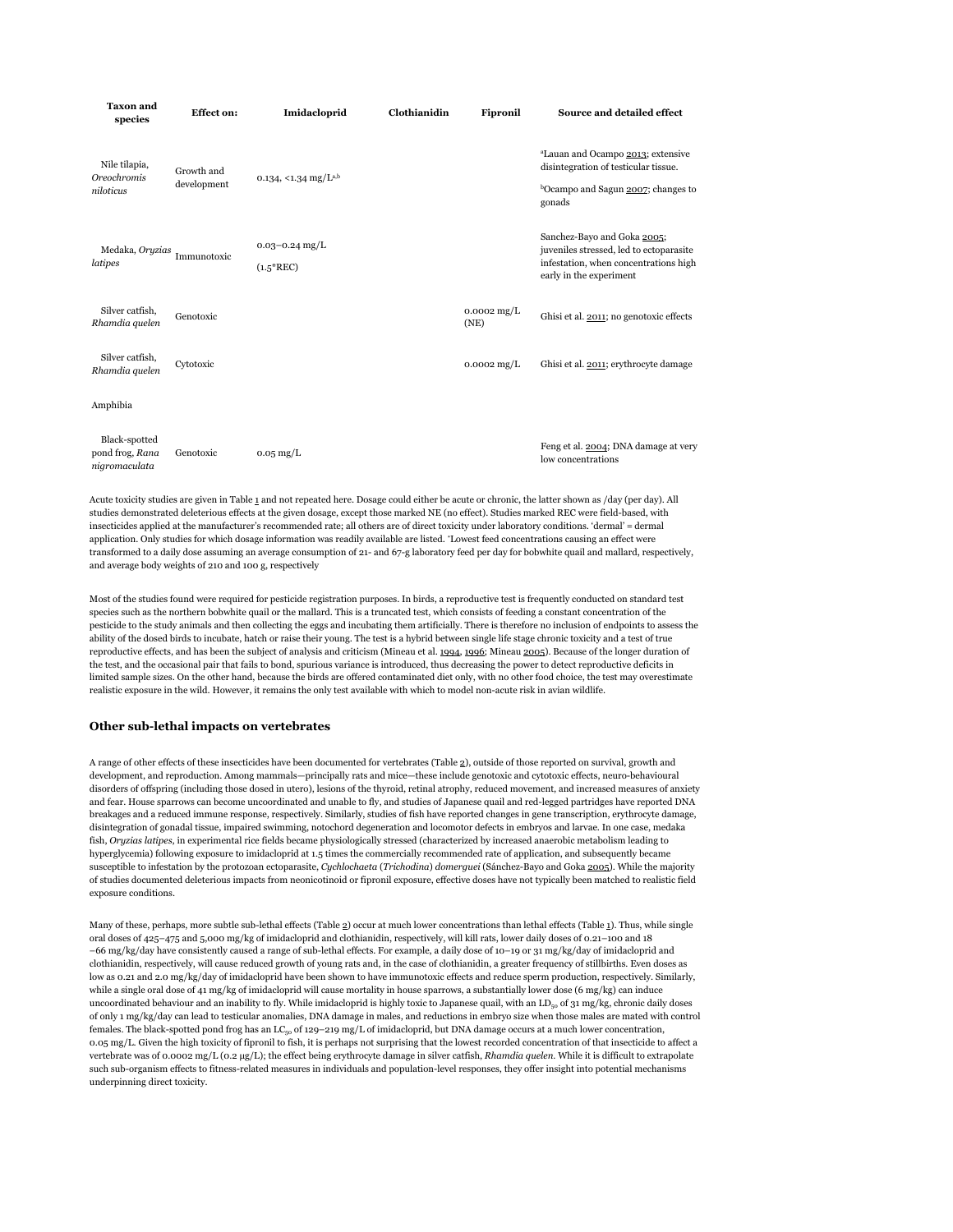Different families of pesticides rarely elicit sub-lethal effects at doses below 1/10 of the lethal dose (Callahan and Mineau 2008). But, in the case of imidacloprid, signs of severe debilitation (e.g. ataxia) were observed a full order of magnitude below lethal doses. Review of available laboratory data here suggests that some effects can be detected at even lower doses (1/1,000). This apparent feature of these insecticides is of toxicological concern with respect to vertebrates, increasing the probability that wild species can be affected under field-realistic exposure conditions.

## Are vertebrates at risk in their natural environment?

## Risks to aquatic vertebrates

Various measured or estimated environmental concentrations of imidacloprid, clothianidin and fipronil in the aquatic environment are available. For imidiacloprid, these include 0–0.22 μg/L (Lamers et al. 2011); mean and maximum values of 0.016 and 0.27 μg/L, respectively (Main et al. 2014); 0.13–0.14 μg/L (Stoughton et al. 2008); 0–3.3 μg/L (Starner and Goh 2012); 1–14 μg/L (Jemec et al. 2007); <15 μg/L (Kreuger et al. 2010); 17–36 μg/L (Fossen 2006); and up to 49 μg/L (Hayasaka et al. 2012). Higher concentrations of imidacloprid have been more rarely recorded in the aquatic environment. In one study in the Netherlands, while 98 % of 1,465 measurements ranged from 0 to 8.1 μg/L, the remaining 2 % were up to 320 μg/L (Van Dijk et al. 2013). Similarly, in a study in experimental rice fields, the concentration of imidacloprid immediately after application was 240 μg/L, but fell to 5 μg/L within a week (Sánchez-Bayo and Goka 2005). For clothianidin, DeCant and Barrett (2010) estimated concentrations of 0.5–3.0 μg/L for standing water surrounding two crops, while Main et al. (2014) measured mean and maximum concentrations of 0.14 and 3.1 μg/L, respectively, in water bodies beside canola fields. Measurements for fipronil in the aquatic environment have been reported at 0.17 μg/L (Stark and Vargas 2005); a median of 0.23 and range of 0.004–6.4 μg/L (Mize et al. 2008); 1 μg/L (Hayasaka et al. 2012); and 0.15–5 μg/L (Wirth et al. 2004).

Imidacloprid LC<sub>50</sub> measurements for fish and amphibia (Table 1) range from 1,200 to 366,000 μg/L, and for clothianidin, from 94,000 to 117,000 μg/L (fish only). Thus, except in the most extreme cases, environmental concentrations are from approximately 2 to 7 orders of magnitude lower than  $LC_{50}$  measurements for fish and amphibians, so it is unlikely that the mortality rates of these taxa will be directly affected by these two insecticides under normal exposure. However, the possibility of sub-lethal effects, e.g. physiological stress and damage to DNA, cannot be ruled out (Table 2). For fipronil, there is a greater apparent risk to fish survival, as some of the highest environmental concentrations are within an order of magnitude of their LC<sub>50</sub> values (Table 1), especially for bluegill sunfish and Nile tilapia. Sub-organism effects may also be apparent, for example, erythrocyte damage and alterations to gene transcription (Table 2).

### Risks to terrestrial vertebrates

Determining the exposure risks to terrestrial vertebrates is more complex than to aquatic species given that there are several routes of exposure, e.g. from ingestion of treated seed; from residues in or on the crop and soil; from drinking water, nearby vegetation or invertebrates; from dermal exposure due to direct overspray or contact with treated surfaces; from inhalation; and even from preening. Concentrations to which terrestrial taxa can be exposed vary markedly within and between these different pathways, based on habitat requirements and movement between contaminated and uncontaminated patches.

Treated seeds contain some of the highest concentrations of neonicotinoids, with a typical individual canola (oilseed rape), beet or corn seed calculated to contain 0.17, 0.9 or 1 mg of active ingredient, respectively (Goulson 2013). Application rates vary widely by crop but, for example, canola seeds treated with clothianidin have recommended application rates of 4.0 g a.i./kg of canola seed, while corn is almost double, at 7.5 g a.i./kg seed. Given these high concentrations, and that many granivorous species eat crop seeds, the most likely route of exposure to terrestrial animals is probably through the consumption of treated seeds.

Residues in crops and surrounding soil may be lower but still pose a risk to wildlife consumers that feed on the treated plants or ingest soil. For example, Bonmatin et al. (2005) found residues of 2.1–6.6 μg/kg of imidacloprid in seed-treated maize plants. Substantially higher concentrations of 1.0–12.4 mg/kg of imidacloprid have been detected in seed-treated sugar beet leaves (Rouchaud et al. 1994). Ground-dwelling species may also be exposed via the soil. Anon (cited in Goulson 2013) found concentrations of 18–60 μg/kg of imidacloprid in soil following several years of repeated applications as a seed treatment on winter wheat. Donnarumma et al. (2011) measured concentrations of 652 μg/kg of imidacloprid in soil 30 days after sowing of dressed maize seeds, falling to 11 μg/kg at harvest. Following soil drenching (i.e. applying a diluted insecticide directly to the base of a plant), Cowles et al. (2006) found concentrations of 120–220 μg/kg of imidacloprid in hemlock, Tsuga Canadensis, tissue. Cutler and Scott-Dupree (2007) found residues of 0.5–2.6 μg/kg of clothianidin in seed-treated canola plants, while Krupke et al. (2012) found residues of 1–9 μg/kg of clothianidin on natural vegetation surrounding seed-treated maize fields. Krupke et al. (2012) also detected concentrations of 6.3 μg/kg of clothianidin in soil in fields sown with seed-treated maize.

The US EPA modelled the estimated daily intake of clothianidin, assuming that mammals and birds only eat a diet of treated seeds (DeCant and Barrett 2010). This risk modelling approach showed that clothianidin, at least when used to treat oilseed rape and cotton seeds, could reduce the survival of small birds and mammals (DeCant and Barrett 2010).

Similar approaches have been developed for other routes of exposure beyond ingestion of seed treatments (e.g. SERA 2005; US EPA 2012). For example, risk modelling for imidacloprid suggests hazards to birds and mammals consuming vegetation, grass and even insects. In particular, it predicts that foliar spraying may lead to substantial mortality of sensitive bird species (SERA 2005). In its 2008 re-assessment of imidacloprid, the US EPA (2008) reported an incident where grubs surfacing after a lawn treatment appear to have poisoned young robins, Turdus migratorius.

A more detailed assessment of the risk of intoxication of birds following the consumption of neonicotinoid-treated seed is given by Mineau and Palmer (2013). Their analysis suggests that the risks of acute intoxication with imidacloprid applied on maize, oilseeds or cereals are comparably high, such that birds need only to ingest a few treated seeds. The risk of acute intoxication with clothianidin in maize is highest, whereas for oilseeds or cereals, birds would need to ingest more, largely because application rates are lower. In principle, there are ways in which this risk could be mitigated, for example, by burying seeds below the soil surface, but this is rarely 100 % effective due to spillage (de Leeuw et al. 1995; Pascual et al. 1999). Whether or not birds avoid eating treated seeds (Avery et al. 1998), or the extent to which they may remove a substantial proportion of the toxicant by discarding outer seed husks (Avery et al. 1997) have been debated. However, incidents of bird poisoning with imidacloprid-treated seed have been documented (Berny et al. 1999), suggesting that the calculated risk may be real.

The potential risk to birds from eating neonicotinoid-treated seeds can be illustrated by the following example in which we calculate the relative risk for two granivorous species, a grey partridge, *Perdix perdix* (mass ~390 g) and a house sparrow (mass ~34 g) (http://blx1.bto.org/birdfacts/results/bob3670.htm (http://blx1.bto.org/birdfacts/results/bob3670.htm)), feeding on a field recently sown with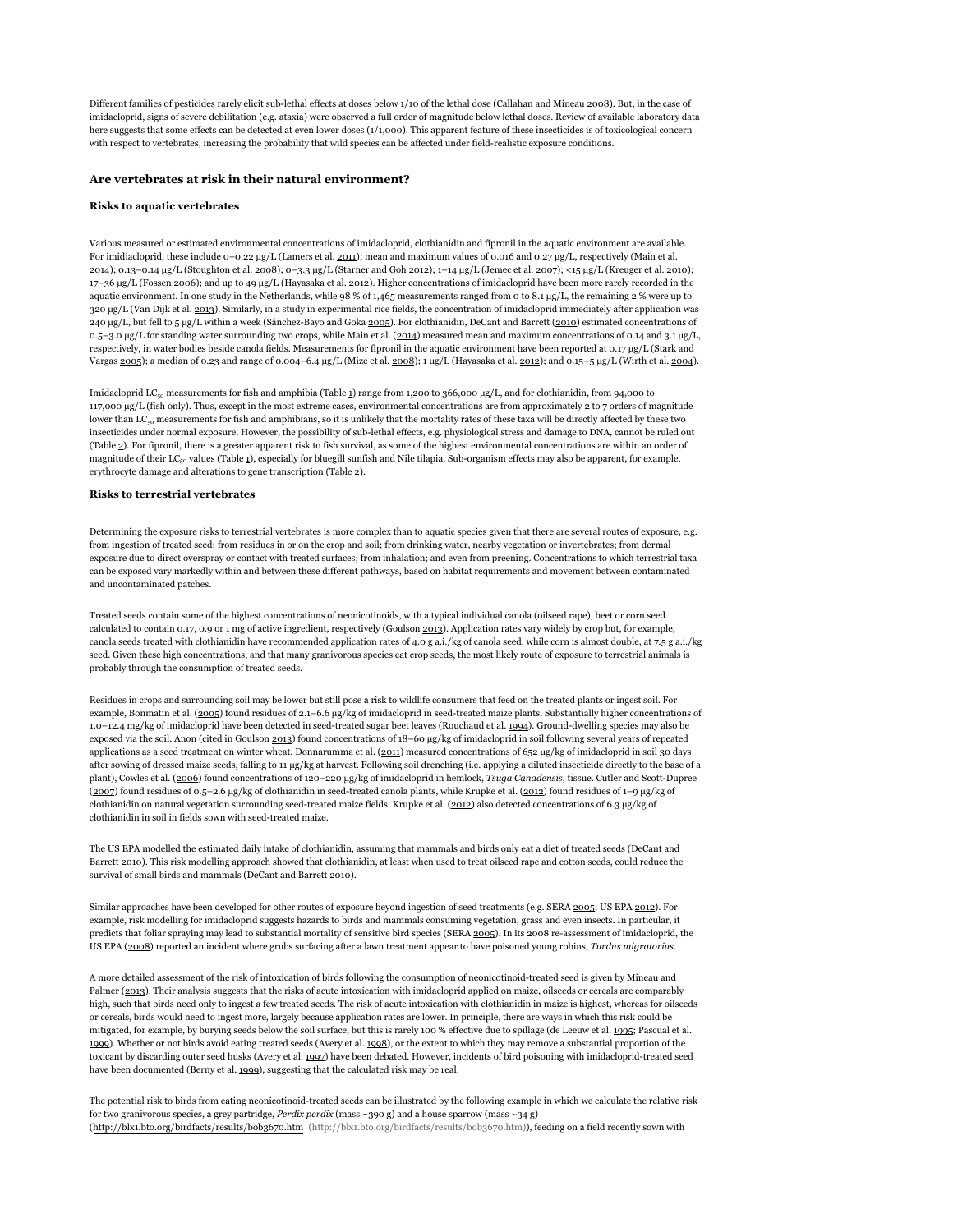imidacloprid-treated beet seed, each containing 0.9 mg of imidacloprid (Anon 2012). Imidacloprid is highly toxic to both species, with a LD<sub>50</sub> of 13.9 mg/kg of body weight for grey partridge and 41 mg/kg for house sparrow (Table 1). Consequently, ingestion of just 6 and 1.5 seeds would have a 50 % chance of killing an individual foraging partridge and sparrow, respectively. Less than a quarter of a seed could have a sub-lethal effect on a house sparrow, as 6 mg/kg is sufficient to reduce flying ability (Table 2; Cox 2001). While de Leeuw et al. (1995) suggest that only 0.17 % of beet seeds remain on the soil surface after sowing, at a maximum drilling rate of 130,000 seeds per hectare (Anon 2012), 6 and 1.5 seeds would be found on the surface in areas of approximately 270 and 70 m<sup>2</sup>, respectively, well within the daily foraging ranges of each species. Areas of accidentally spilled seed could contain much higher densities. While individual partridges and sparrows may not ingest treated seeds (i.e. as the brightly coloured seed coatings may deter birds if they represent a novel food source), these calculations suggest that there is a potential risk of imidacloprid-treated seeds to affect sensitive bird species, consistent with conclusions drawn by DeCant and Barrett (2010), Mineau and Palmer (2013) and Goulson (2013). Anecdotal observations of blackbirds and sparrows foraging in fields recently seeded with neonicotinoid-treated crops suggest that the calculated risks are further plausible (C. Morrissey personal observation).

# The indirect effects of pesticides on vertebrate wildlife

While rarely considered in ecological risk assessments, concerns about the impacts of pesticide use on vertebrates have more recently turned to the widespread potential for indirect effects (Sotherton and Holland 2002; Boatman et al. 2004). Observations of farmland and grassland bird declines and range contractions correlate well with agricultural intensification, including increased pesticide use (Chamberlain et al. 2000; Morris et al. 2005; Ghilain and Bélisle 2008; Robillard et al. 2013; Mineau and Whiteside 2013). Tennekes (2010) and Mason et al. (2012) have recently suggested, albeit with little supporting evidence, that neonicotinoid insecticides may be contributing to declines of insectivorous birds in Europe, and of fish, amphibians, bats and birds around the world, respectively. Tennekes (2010) hypothesized that neonicotinoids were acting indirectly on bird populations, by reducing the abundance of their insect prey. Mason et al. ( $2012$ ) suggested that neonicotinoids have suppressed the immune system of vertebrates (and invertebrates) making them more prone to infectious disease and other stressors.

Indirect effects of pesticides on vertebrates are most commonly exerted in one of three ways: (1) through reductions of plant seed food for granivores following herbicide applications (e.g. Gibbons et al. 2006); (2) through the loss of insect host plants following herbicide applications and the secondary impacts for dependent insects and insectivores, (e.g. Potts 1986); or (3) through reductions in arthropod prey for insectivores following applications of insecticides—or fungicides with insecticidal properties (e.g. Martin et al. 2000; Morris et al. 2005; Poulin et al. 2010).

Indirect effects are inherently difficult to measure and frequently suffer from limitations of correlative inferences. Boatman et al. (2004) highlighted three criteria for conclusively inferring a causal link between pesticides and their indirect actions on vertebrate wildlife. Conclusive studies should document negative effects on (1) food quality and quantity, (2) reproduction, condition or survivorship of the vertebrate consumer and (3) concomitant vertebrate population declines. The only documented case where indirect effects were definitively shown using the full range of these criteria in a fully replicated field experiment was for the grey partridge in Britain (Rands 1985) following several decades of intensive study. Population modelling showed that declines in grey partridge populations could be wholly explained by herbicide-induced reductions in prey availability in tandem with reduced growth and survival of grey partridge chicks (reviewed by Potts 1986). Other studies, however, have revealed consistent effects on one or more of these three criteria, suggesting that the indirect effects of pesticides may be more prevalent than documented in the literature.

## Studies reporting effects on consumers through food reductions

Pesticide applications, in temperate regions, directly overlap with the seasonal production of invertebrates and the breeding seasons of a range of numerous vertebrate species. Food supply (i.e. abundance and availability) is widely accepted as affecting habitat selection, reproductive success and survival in vertebrates, with extensive supporting evidence for birds in particular (Simons and Martin 1990; Johansson and Blomqvist 1996; Brickle et al. 2000; Moller 2001; Hole et al. 2002; Nagy and Holmes 2004, 2005; Boatman et al. 2004; Morris et al. 2005; Britschgi et al. 2006; Hart et al. 2006; Zanette et al. 2006; Golawski and Meissner 2008; Selås et al. 2008; Dunn et al. 2010; Poulin et al. 2010). Across Europe and North America, dramatic and widespread declines have been observed in populations of birds associated with farmland and wetland habitats (Beauchamp et al. 1996; Donald et al. 2001; Benton et al. 2002; Boatman et al. 2004), with arthropod abundance showing similar trends (Benton et al. 2002). In Canada and the USA, however, species loss has been more strongly correlated with pesticide use than agricultural area or intensification measures alone (Gibbs et al. 2009; Mineau and Whiteside 2013).

Reductions in invertebrate food abundance caused by insecticide use has been linked to reductions in reproductive success of at least four farmland passerines in the UK: corn bunting, Miliaria calandra, yellowhammer, Emberiza citrinella, whinchat, Saxicola rubetra, and reed bunting, Emberiza schoeniclus (Brickle et al. 2000; Brickle and Peach 2004; Morris et al. 2005; Hart et al. 2006; Dunn et al. 2010; but see Bradbury et al. 2000, 2003). Although declines in bird populations in the UK have been coincident with invertebrate losses, changes in invertebrate abundance alone do not fully explain population trends for these species. In fact, the nesting success of these species increased during time periods when populations were declining (Siriwardena et al. 2000). Population declines of seed eaters have instead been linked to reduced over-winter survival, likely as a consequence of reduced seed availability (Siriwardena et al. 2000; Butler et al. 2010).

### Indirect effects of neonicotinoids and fipronil

We found only six studies that have investigated the indirect effects of neonicotinoids and fipronil on vertebrate wildlife (Table 3). All were field rather than laboratory-based studies. Of these studies, one found a beneficial, indirect effect. Female Cape ground squirrels, Xerus inauris, benefited from ectoparasite removal with fipronil and had fourfold higher breeding success (Hillegass et al. 2010). A number of studies have shown that reducing parasite burdens can enhance vertebrate breeding success (e.g. Hudson et al. 1992). However, interpretation of the effect of fipronil was not straightforward, as endoparasites were simultaneously removed with ivermectin, and researchers could not distinguish the effects of the two products.

## Table 3

Indirect effects of imidacloprid and fipronil on vertebrates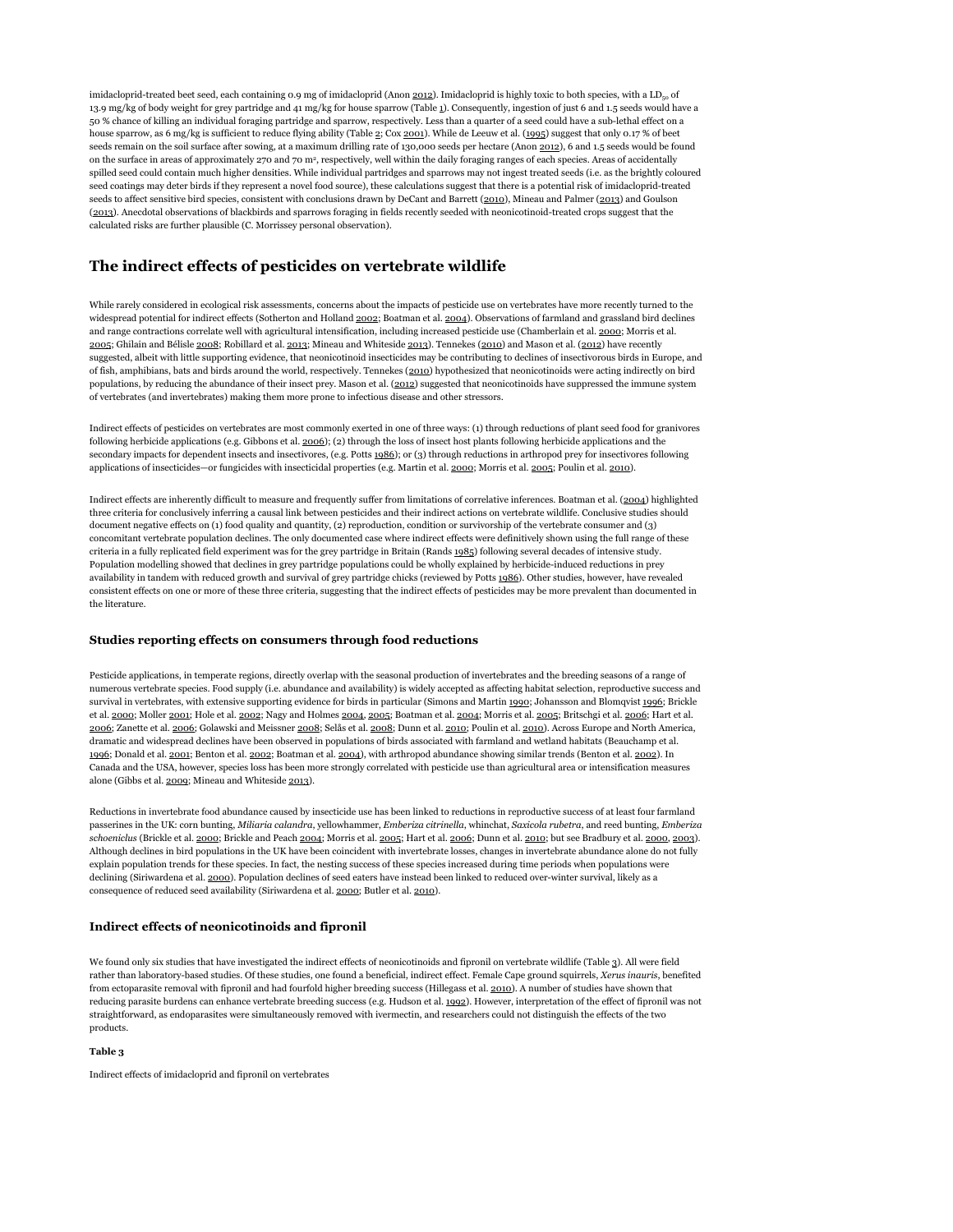| <b>Taxon and Species</b>                             | <b>Effect on:</b>       | Imidacloprid         | <b>Fipronil</b>                       | Source and detailed effect                                                                                                                                                                                                                                      |
|------------------------------------------------------|-------------------------|----------------------|---------------------------------------|-----------------------------------------------------------------------------------------------------------------------------------------------------------------------------------------------------------------------------------------------------------------|
| Mammal                                               |                         |                      |                                       |                                                                                                                                                                                                                                                                 |
| Lesser hedgehog tenrec,<br>Echinops telfairi         | Population              |                      | <b>REC</b>                            | Peveling et al. 2003; marked reduction in harvester termite prey may<br>eventually lead to tenrec decline                                                                                                                                                       |
| Cape ground squirrel,<br>Xerus inauris               | Reproduction            |                      | $0.7 \,\mathrm{mg/kg}$ ;<br>REC (POS) | Hillegass et al. 2010; removal of ectoparasites (with fipronil) and<br>endoparasites boosted breeding success; unable to determine impact of<br>fipronil alone                                                                                                  |
| Bird                                                 |                         |                      |                                       |                                                                                                                                                                                                                                                                 |
| 3 neotropical migrant<br>insectivores                | Population              | REC (NE)             |                                       | Falcone and DeWald 2010; spraying reduced lepidopteran prey, but<br>not populations of black-throated green warbler (Dendroica virens),<br>black-throated blue warbler ( <i>D. caerulescens</i> ) and blue-headed vireo<br>(Vireo solitarius)                   |
| 38 species, of which 33<br>were insectivores         | Population              |                      | REC (NE)                              | Norelius and Lockwood 1999; marked reduction in grasshoppers, but<br>not in bird densities; 34 bird species studied, most abundant were<br>horned lark, Eremophila alpestris, western meadowlark, Sturnella<br>neglecta, and lark sparrow, Chondestes grammacus |
| Fish                                                 |                         |                      |                                       |                                                                                                                                                                                                                                                                 |
| Medaka, Oryzias latipes                              | Growth &<br>development | $0.001$ mg/L;<br>REC | 0.001<br>$-0.05$ mg/L;<br><b>REC</b>  | Hayasaka et al. 2012; reduced growth of both adults and fry                                                                                                                                                                                                     |
| Japanese carp, Cyprinus<br>carpus                    | Growth and<br>survival  |                      | REC (NE)                              | Clasen et al. 2012; no effect on growth and survival of Japanese carp                                                                                                                                                                                           |
| Reptile                                              |                         |                      |                                       |                                                                                                                                                                                                                                                                 |
| Madagascar iguana,<br>Chalarodon<br>madagascariensis | Population              |                      | REC7                                  | Peveling et al. 2003; marked reduction in harvester termite prey led to<br>decline in iguana population                                                                                                                                                         |
| A skink, Mabuy elegans                               | Population              |                      | REC7                                  | Peveling et al. 2003; marked reduction in harvester termite prey led to<br>decline in skink population                                                                                                                                                          |

All other studies demonstrated deleterious effects

REC insecticide applied at manufacturer's recommended rate, NE no effect at the given dosage, POS positive effect at the given dosage

In two further field studies, both in experimental rice fields, imidacloprid and/or fipronil was applied at the recommended commercial rates. While one study found no effect of fipronil on growth or survival of Japanese carp, Cyprinus carpio (Clasen et al. 2012), the other found that both imidacloprid and fipronil applications reduced the growth of both adult and fry medaka fish, Oryzias latipes (Hayasaka et al. 2012). Hayasaka et al. (2012) suggest that this is most likely an indirect effect, through a reduction in the abundance of medaka prey. The concentrations were probably too low (approximately 0.001 to 0.05 mg/L) to exert a direct toxic effect on medaka but assumed sufficiently high to reduce the abundance of their invertebrate prey.

Population-level studies investigating indirect impacts of neonicotinoids and fipronil on vertebrate species are rare. Only three such studies were found during this review, and all were of local—rather than national or regional—populations (Table 3). All were field studies that applied either imidacloprid or fipronil at recommended commercial rates using sprays or soil drenching, rather than seed treatments.

Falcone and DeWald (2010) investigated the impact of a single soil drenching application with imidacloprid on eastern hemlock, Tsuga Canadensis, as part of a campaign to reduce numbers of an exotic insect pest. While the soil drenching had (surprisingly) no impact on the woolly adelgid (Adelges tsugae) pest, populations of non-target hemiptera and lepidoptera were reduced. Despite lepidopteran larvae being important in the diet of three neotropical migrant insectivorous bird species, bird numbers were not affected in the following year. Norelius and Lockwood (1999) undertook a similar study, this time spraying with fipronil to control a grasshopper outbreak. While grasshopper numbers were markedly reduced, populations of insectivorous prairie birds that commonly consume the grasshoppers were slightly, but not significantly, reduced a month after spraying. The lack of clear population-level effects in both these studies may have been related to birds seeking food outside treated areas in compensation, although this seems unlikely, at least for the Norelius and Lockwood (1999) study, as the home ranges of the birds studied (few hectares) were small compared to the total treated area (few hundred hectares). Alternatively, population-level effects could have been masked in such relatively small-scale field trials if birds had immigrated into the treated plots from surrounding un-treated areas. Neither study, however, measured breeding success or impacts on chick survival which may be more plausible than effects on adult survival.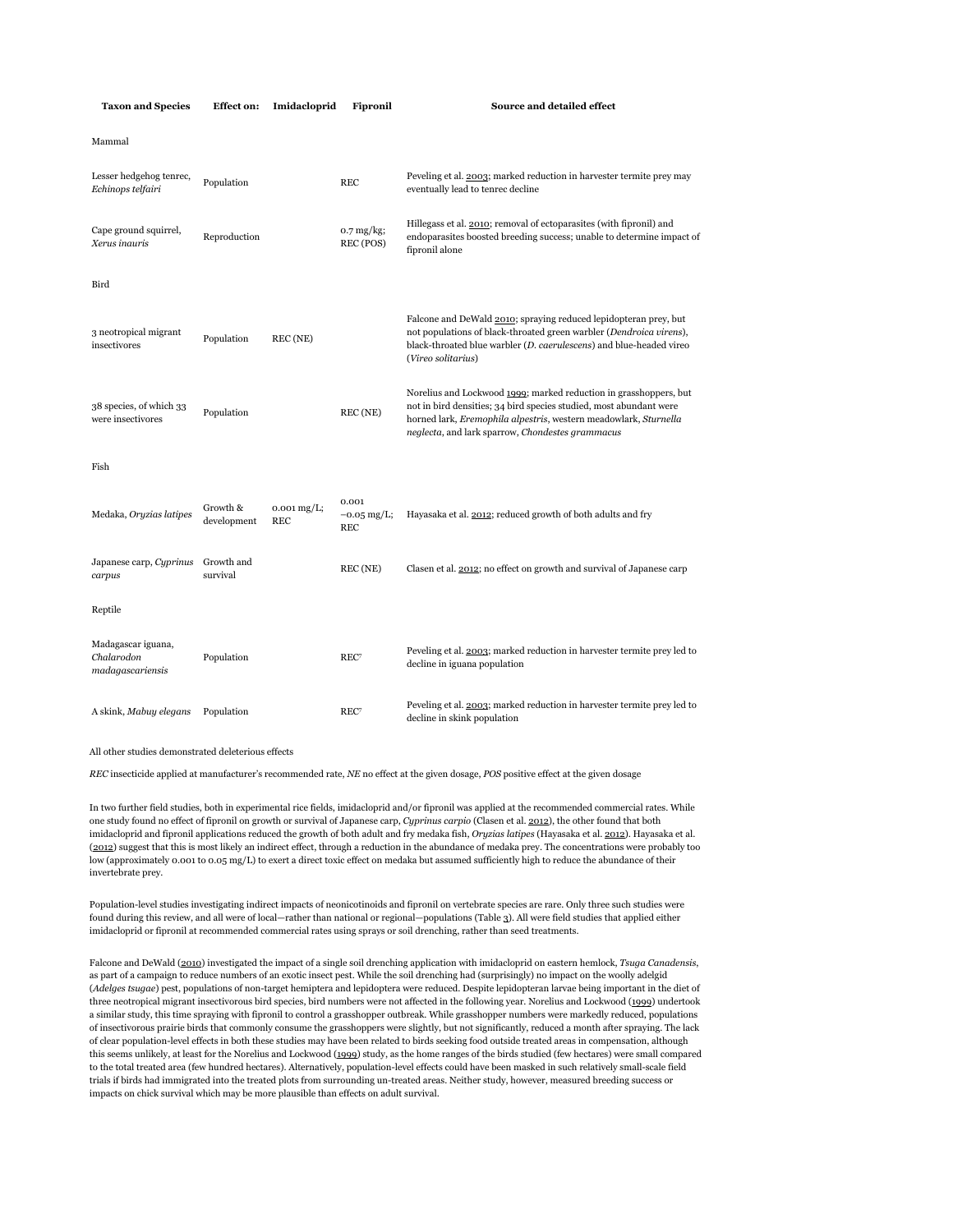In contrast, Peveling et al. (2003) documented how fipronil spraying to control a plague of migratory locusts in Madagascar halved populations of the harvester termite, Coarctotermes clepsydra. Consequently, populations of two lizard species, the Madagascar iguana, Chalarodon madagascariensis, and a skink, Mabuy elegans, declined, because termites form an important part of the diet of both species, while the lesser hedgehog tenrec, Echinops telfairi, may have also been affected. To date, this is the only study that has demonstrated a population-level impact of a systemic insecticide on a vertebrate population, where its effect was exerted indirectly through the food chain. While Tingle et al. (2003) report that a study of fipronil spraying to control locusts in Madagascar may have caused population declines of two bird species, Madagascar bee-eater, Merops superciliosus, and Madagascar kestrel, Falco newtoni, (but no effect on two others, Madagascar bush lark, Mirafra hova, and Madagascar cisticola, Cisticola cherina), sample sizes were too small to be conclusive, and it was not possible to distinguish between direct and indirect effects.

While it is possible to use laboratory toxicity studies to inform models on the indirect effects of a pesticide on vertebrate populations, such models are very data-demanding and case studies are rare (see e.g. Watkinson et al. 2000). Systemic insecticides are known to affect invertebrate populations (e.g. Whitehorn et al. 2012; Van Dijk et al. 2013), but the lack of evidence for, and difficulty in determining, comparable indirect effects on vertebrates is an issue in ecotoxicology. There remains an essential need to determine if a causal link between loss of insect prey through pesticide use and the decline of vertebrate populations exists. This is especially true in North America and Europe where neonicotinoids are being used in large quantities and over vast areas.

# Conclusions

Neonicotinoid and fipronil insecticides can exert their impact on vertebrates either directly, through their overt toxicity, or indirectly, for example, by reducing their food supply. Marked variation exists among taxa and different systemic insecticides in acute toxicity (as measured by  $LD_{50}$  and  $LC_{50}$ , while a range of sub-lethal effects can occur at concentrations orders of magnitude below those causing lethality. Overall, at concentrations relevant to field exposure scenarios from seed treatments (birds) or water concentrations (fish), imidacloprid and clothianidin can be considered a risk to granivorous bird species, while fipronil may pose a similar risk to sensitive fish species. Except in the most extreme cases, however, concentrations of imidacloprid and clothianidin that fish and amphibians are exposed to appear to be substantially below thresholds to cause mortality, although sub-lethal effects have not been widely studied.

Despite the lack of research and the difficulty in assigning causation, indirect effects may be as—or even more—important than direct toxic effects on vertebrates, as modern systemic insecticides are more effective at killing the invertebrate prey of vertebrates than the vertebrates themselves. Given the data here, current risk assessment procedures for neonicotinoids and other systemic pesticides need to consider the associated risks from both direct and indirect effects to vertebrate wildlife.

# **Notes**

### Acknowledgments

This manuscript benefited from discussions in the International Task Force on Systemic Pesticides (TFSP) during its plenary meetings in Paris (2010), Bath (2011), Cambridge (2012), Padua (2012), Louvain-la-Neuve (2013) and Legnaro (2013). We thank the members of the TFSP for their advice and encouragement, particularly Dominique Noome, Maarten Bijleveld van Lexmond, Jeroen van der Sluijs, Noa Simon Delso and Jean-Marc Bonmatin. We also thank Brigitte Poulin and Barnett Rattner for generously providing a critical review of an earlier version of the manuscript. The work of the TFSP was funded by Triodos Foundation's 'Support Fund for Independent Research on Bee Decline and Systemic Pesticides'. This Support Fund was created from donations by Adessium Foundation (The Netherlands), Act Beyond Trust (Japan), Universiteit Utrecht (Netherlands), Stichting Triodos Foundation (The Netherlands), Gesellschaft fuer Schmetterlingsschutz (Germany), M.A.O.C. Gravin van Bylandt Stichting (The Netherlands), Zukunft Stiftung Landwirtschaft (Germany), Study Association Storm (Student Association Environmental Sciences Utrecht University) and citizens. The funders had no role in study design, data collection and analysis, decision to publish, or preparation of the manuscript, and none of the authors received funding from any of these sources. The authors declare no conflicts of interest.

### References

Abou-Donia MB, Goldstein LB, Bullman S, Tu T, Khan WA, Dechkovskaia AM, Abdel-Rahman AA (2008) Imidacloprid induces neurobehavioral deficits and increases expression of glial fibrillary acidic protein in the motor cortex and hippocampus in offspring rats following in utero exposure. J Toxicol Environ Health A 71:119–130

CrossRef (https://doi.org/10.1080/15287390701613140)

Google Scholar (http://scholar.google.com/scholar\_lookup?

title=Imidacloprid%20induces%20neurobehavioral%20deficits%20and%20increases%20expression%20of%20glial%20fibrillary%20acidic%20protein%20in%20the%20motor%20cortex%20and%20hippocan Donia&author=LB.%20Goldstein&author=S.%20Bullman&author=T.%20Tu&author=WA.%20Khan&author=AM.%20Dechkovskaia&author=AA.%20Abdel-Rahman&journal=J%20Toxicol%20Environ%20Health%20A&volume=71&pages=119-130&publication\_year=2008)

Anon (2012) Addendum 7 to the draft assessment report; confirmatory data; imidacloprid. EU Commission

Google Scholar (https://scholar.google.com/scholar?

q=Anon%20%282012%29%20Addendum%207%20to%20the%20draft%20assessment%20report%3B%20confirmatory%20data%3B%20imidacloprid.%20EU%20Commission)

Avery ML, Fischer DL, Primus TM (1997) Assessing the hazard to granivorous birds feeding on chemically treated seeds. Pestic Sci 49:362–366

CrossRef (https://doi.org/10.1002/(SICI)1096-9063(199704)49%3A4<362%3A%3AAID-PS540>3.0.CO%3B2-W)

Google Scholar (http://scholar.google.com/scholar\_lookup?

title=Assessing%20the%20hazard%20to%20granivorous%20birds%20feeding%20on%20chemically%20treated%20seeds&author=ML.%20Avery&author=DL.%20Fischer&author=TM.%20Primus&journal=P 366&publication\_year=1997)

Avery ML, Primus TM, Mihaich EM, Decker DG, Humphrey JS (1998) Consumption of fipronil-treated rice seed does not affect captive blackbirds. Pest Manag Sci 52:91–96

CrossRef (https://doi.org/10.1002/(SICI)1096-9063(199802)52%3A2<91%3A%3AAID-PS682>3.0.CO%3B2-K)

Google Scholar (http://scholar.google.com/scholar\_lookup?title=Consumption%20of%20fipronil-

treated%20rice%20seed%20does%20not%20affect%20captive%20blackbirds&author=ML.%20Avery&author=TM.%20Primus&author=EM.%20Mihaich&author=DG.%20Decker&author=JS.%20Humphrey&  $vear=1008$ 

Badgujar PC, Jain SK, Singh A, Punia JS, Gupta RP, Chandratre GA (2013) Immunotoxic effects of imidacloprid following 28 days of oral exposure

in BALB/c mice. Environ Toxicol Pharmacol 35:408–418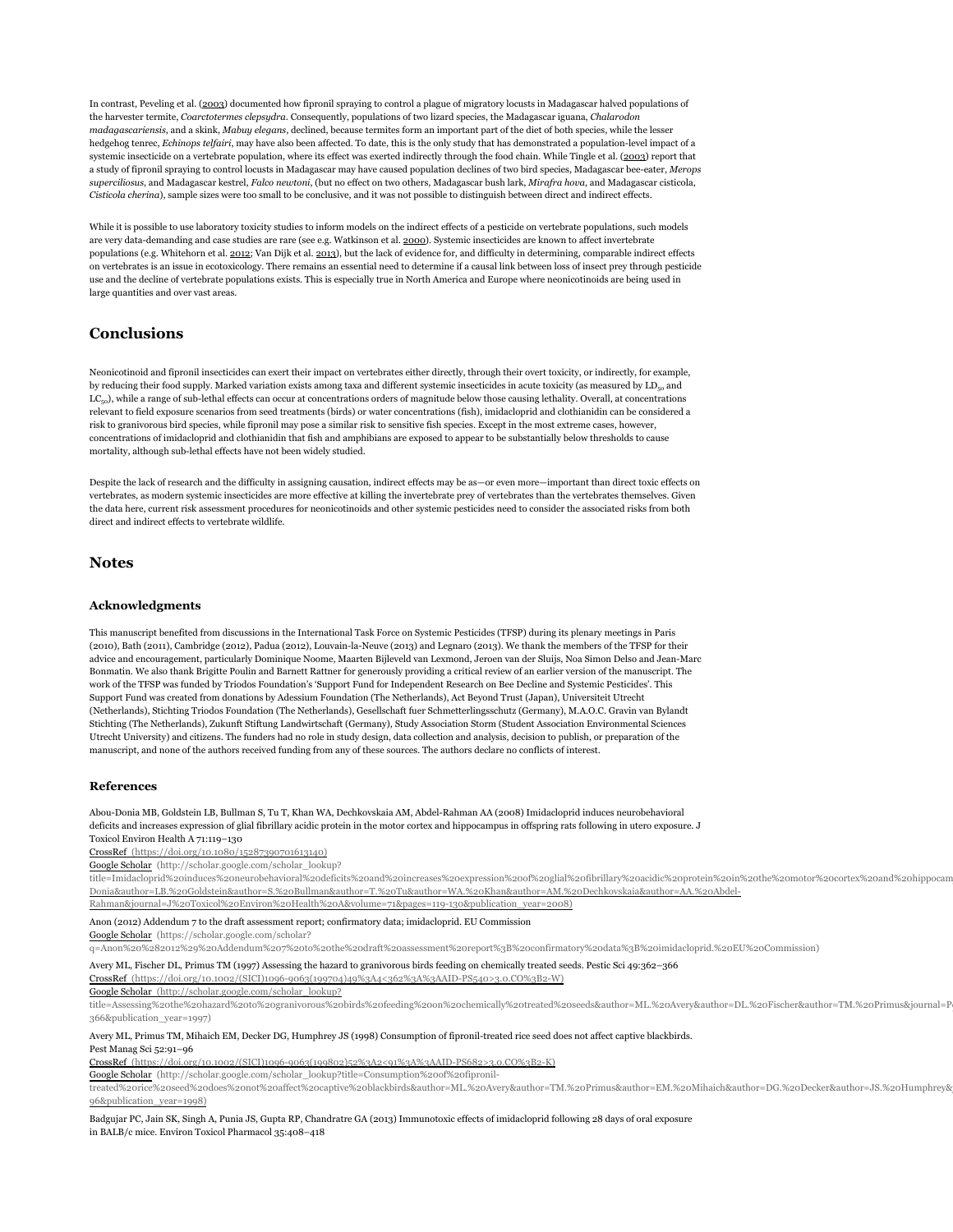### CrossRef (https://doi.org/10.1016/j.etap.2013.01.012)

### Google Scholar (http://scholar.google.com/scholar\_lookup?

title=Immunotoxic%20effects%20of%20imidacloprid%20following%2028%20days%20of%20oral%20exposure%20in%20BALB%2Fc%20mice&author=PC.%20Badgujar&author=SK.%20Jain&author=A.%20 418&publication\_year=2013)

## Bal R, Türk G, Yılmaz Ö, Etem E, Kuloğlu T, Baydaş G, Naziroğlu M (2012) Effects of clothianidin exposure on sperm quality, testicular apoptosis

### and fatty acid composition in developing male rats. Cell Biol Toxicol 28:187–200

CrossRef (https://doi.org/10.1007/s10565-012-9215-0)

Google Scholar (http://scholar.google.com/scholar\_lookup?

title=Effects%200f%20clothianidin%20exposure%20on%20sperm%20quality%2C%20testicular%20apoptosis%20and%20fatty%20acid%20composition%20in%20developing%20male%20rats&author=R.%20 200&publication\_year=2012)

### Bal R, Türk G, Tuzcu M, Yılmaz Ö, Kuloğlu T, Baydaş G, Naziroğlu M, Yener Z, Etem E, Tuzcu Z (2013) Effects of the neonicotinoid insecticide,

clothianidin, on the reproductive organ system in adult male rats. Drug Chem Toxicol 36:421–429

CrossRef (https://doi.org/10.3109/01480545.2013.776575)

Google Scholar (http://scholar.google.com/scholar\_lookup?

title=Effects%20of%20the%20neonicotinoid%20insecticide%2C%20clothianidin%2C%20on%20the%20reproductive%20organ%20system%20in%20adult%20male%20rats&autho 429&publication\_year=2013)

## Beauchamp WD, Koford RR, Nudds TD, Clark RG, Johnson DH (1996) Long-term declines in nest success of prairie ducks. J Wildl Manag 60:247

–257

### CrossRef (https://doi.org/10.2307/3802222)

Google Scholar (http://scholar.google.com/scholar\_lookup?title=Long-

### 257&publication\_year=1996)

Beggel S, Werner I, Connon RE, Geist JP (2010) Sublethal toxicity of commercial insecticide formulations and their active ingredients to larval

fathead minnow (Pimephales promelas). Sci Total Environ 408(16):3169–3175

### CrossRef (https://doi.org/10.1016/j.scitotenv.2010.04.004)

Google Scholar (http://scholar.google.com/scholar\_lookup?

title=Sublethal%20toxicity%20of%20commercial%20insecticide%20formulations%20and%20their%20active%20ingredients%20to%20laryal%20fathead%20minnow%20%28Pimephales%20promelas%20&a 3175&publication\_year=2010)

term%20declines%20in%20nest%20success%20of%20prairie%20ducks&author=WD.%20Beauchamp&author=RR.%20Koford&author=TD.%20Nudds&author=RG.%20Clark&author=DH.%20Johnson&journal=J%20Wildl%20Manag&volume=60&pages=247-

Beggel S, Werner I, Connon RE, Geist JP (2012) Impacts of the phenylpyrazole insecticide fipronil on larval fish: time-series gene transcription

responses in fathead minnow (Pimephales promelas) following short-term exposure. Sci Total Environ 426:160–165

CrossRef (https://doi.org/10.1016/j.scitotenv.2012.04.005)

Google Scholar (http://scholar.google.com/scholar\_lookup?

title=Impacts%20of%20the%20phenylpyrazole%20insecticide%20fipronil%20on%20larval%20fish%3A%20time-

series%20gene%20transcription%20responses%20in%20fathead%20minnow%20%28Pimephales%20promelas%29%20following%20shortterm%20exposure&author=S.%20Beggel&author=I.%20Werner&author=RE.%20Connon&author=JP.%20Geist&journal=Sci%20Total%20Environ&volume=426&pages=160-

### 165&publication\_year=2012)

Benton TG, Bryant DN, Cole L, Crick HQP (2002) Linking agricultural practice to insect and bird populations: a historical study over three decades.

### J Appl Ecol 39:673–687

CrossRef (https://doi.org/10.1046/j.1365-2664.2002.00745.x)

### Google Scholar (http://scholar.google.com/scholar\_lookup

title=Linking%20agricultural%20practice%20to%20insect%20and%20bird%20populations%3A%20a%20historical%20study%20over%20three%20decades&author=TG.%20Benton&author=DN.%20Bryant& 687&publication\_year=2002)

### Berny PJ, Buronfosse F, Videmann B, Buronfosse T (1999) Evaluation of the toxicity of imidacloprid in wild birds. A new high performance thin

layer chromatography (HPTLC) method for the analysis of liver and crop samples in suspected poisoning cases. J Liq Chrom Rel Technol 22:1547

–1559

CrossRef (https://doi.org/10.1081/JLC-100101750)

## Google Scholar (http://scholar.google.com/scholar\_lookup?

title=Evaluation%20of%20the%20toxicity%20of%20imidacloprid%20in%20wild%20birds.%20A%20new%20high%20performance%20thin%20layer%20chromatography%20%28HPTLC%29%20method%20 1559&publication\_year=1999)

Bhardwaj S, Srivastava MK, Kapoor U, Srivastava LP (2010) A 90 days oral toxicity of imidacloprid in female rats: morphological, biochemical and

histopathological evaluations. Food Chem Toxicol 48:1185–1190

CrossRef (https://doi.org/10.1016/j.fct.2010.02.009)

Google Scholar (http://scholar.google.com/scholar\_lookup?

title=A%2090%20days%20oral%20toxicity%20of%20imidacloprid%20in%20female%20rats%3A%20morphological%2C%20biochemical%20and%20histopathological%2 1190&publication\_year=2010)

# Boatman ND, Brickle NW, Hart JD, Milsom TP, Morris AJ, Murray AWA, Murray KA, Pobertson PA (2004) Evidence for the indirect effects of

# pesticides on farmland birds. Ibis 146:131–143

CrossRef (https://doi.org/10.1111/j.1474-919X.2004.00347.x)

# Google Scholar (http://scholar.google.com/scholar\_looku

title=Evidence%20for%20the%20indirect%20effects%20of%20pesticides%20on%20farmland%20birds&author=ND.%20Boatman&author=NW.%20Brickle&author=JD.%20Hart&author=TP.%20Milsom&au 143&publication\_year=2004)

Bonmatin JM, Marchand PA, Charvet R, Moineau I, Bengsch ER, Colin ME (2005) Quantification of imidacloprid uptake in maize crops. J Agric

# Food Chem 53:5336–5341

CrossRef (https://doi.org/10.1021/jf0479362)

### Google Scholar (http://scholar.google.com/scholar\_lookup?

title=Quantification%20of%20imidacloprid%20uptake%20in%20maize%20crops&author=JM.%20Bonmatin&author=R.%20Marchand&author=R.%20Charvet&author=I.%20Moineau&author=ER.%20Ben 5341&publication\_year=2005)

Bradbury RB, Kyrkos A, Morris AJ, Clark SC, Perkins AJ, Wilson JD (2000) Habitat associations and breeding success of yellowhammers on lowland

### farmland. J Appl Ecol 37:789–805

CrossRef (https://doi.org/10.1046/j.1365-2664.2000.00552.x)

## Google Scholar (http://scholar.google.com/scholar\_lookup?

title=Habitat%20associations%20and%20breeding%20success%20of%20yellowhammers%20on%20lowland%20farmland&author=RB.%20Bradbury&author=A.%20Kyrkos&author=AJ.%20Morris&author=5 805&publication\_year=2000)

Bradbury RB, Wilson JD, Moorcroft D, Morris A, Perkins AJ (2003) Habitat and weather are weak correlates of nestling condition and growth rates of four UK farmland passerines. Ibis 145:295–306

## CrossRef (https://doi.org/10.1046/j.1474-919X.2003.00142.x)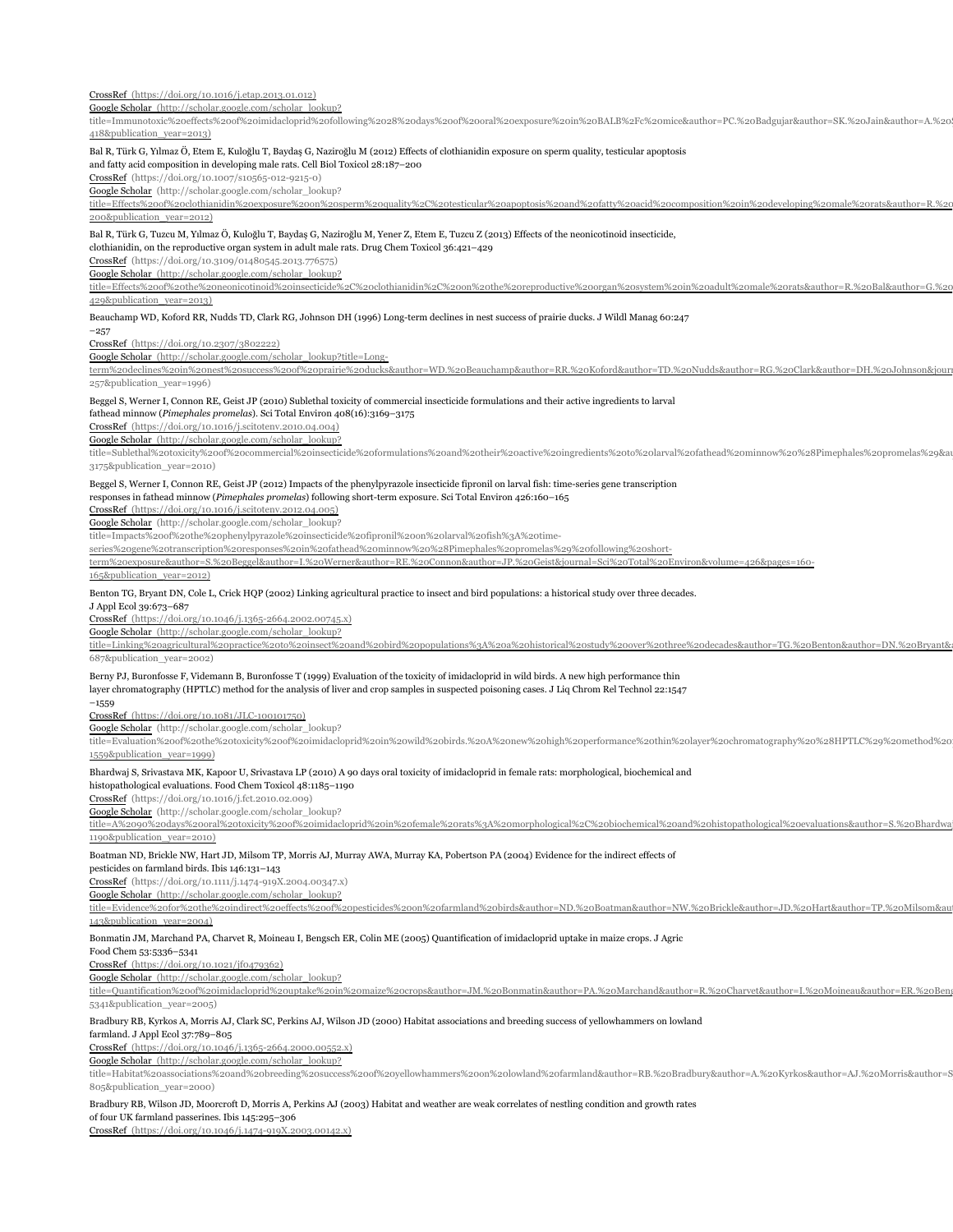Google Scholar (http://scholar.google.com/scholar\_lookup? <u>title=Habitat%20and%20weather%20are%20weak%20correlates%20of%20nestling%20condition%20and%20growth%20rates%20of%20four%20UK%20farmland%20passerines&author=RB.%20Bradbury&a</u> 306&publication\_year=2003) Brickle NW, Peach WJ (2004) The breeding ecology of Reed Buntings Emberiza schoeniclus in farmland and wetland habitats in lowland England. Ibis 146:69–77 CrossRef (https://doi.org/10.1111/j.1474-919X.2004.00349.x) Google Scholar (http://scholar.google.com/scholar\_lookup? title=The%20breeding%20ecology%20of%20Reed%20Buntings%20Emberiza%20schoeniclus%20in%20farmland%20and%20wetland%20habitats%20in%20lowland%20England&author=NW.%20Brickle&au 77&publication\_year=2004) Brickle NW, Harper DGC, Aebischer NJ, Cockayne SH (2000) Effects of agricultural intensification on the breeding success of corn buntings Miliaria calandra. J Appl Ecol 37:742–755 CrossRef (https://doi.org/10.1046/j.1365-2664.2000.00542.x) Google Scholar (http://scholar.google.com/scholar\_lookup? title=Effects%20of%20agricultural%20intensification%20on%20the%20breeding%20success%20of%20corn%20buntings%20Miliaria%20calandra%0A%20%20%20%20%20%20%20%20%20%20%20%20%20%20%20%20%20%20%20%20%20%20%20%20%20%20%20&author=NW.%20Brickle&author=DGC.%20Harper&author=NJ.%20Aebischer&author=SH.%20Cockayne&journal=J%20Appl%20Ecol&volume=37&pages=742- 755&publication\_year=2000) Britschgi A, Spaar R, Arlettaz R (2006) Impact of grassland farming intensification on the breeding ecology of an indicator insectivorous passerine, the Whinchat Saxicola rubetra: Lessons for overall Alpine meadowland management. Biol Conserv 130:193–205 CrossRef (https://doi.org/10.1016/j.biocon.2005.12.013) Google Scholar (http://scholar.google.com/scholar\_lookup? title=Impact%200f%20grassland%20farming%20intensification%20on%20the%20breeding%20ecology%20of%20an%20indicator%20insectivorous%20passerine%2C%20the%20Whinchat%20Saxicola%20ru ar=2006) Butler SJ, Mattison EHA, Glithero NJ, Robinson LJ, Atkinson PW, Gillings S, Vickery JA, Norris K (2010) Resource availability and the persistence of seed-eating bird populations in agricultural landscapes : a mechanistic modelling approach. J Appl Ecol 47:67–75 CrossRef (https://doi.org/10.1111/j.1365-2664.2009.01750.x) Google Scholar (http://scholar.google.com/scholar\_lookup?title=Resource%20availability%20and%20the%20persistence%20of%20seedeating%20bird%20populations%20in%20agricultural%20landscapes%20%3A%20a%20mechanistic%20modelling%20approach&author=SJ.%20Butler&author=EHA.%20Mattison&author=NJ.%20Glithero& 75&publication\_year=2010) Callahan J, Mineau P (2008) Evaluation of clinical sign data from avian acute oral toxicity studies. Appendix 11; Scientific opinion of the panel on plant protection products and their residues on risk assessment for birds and mammals. EFSA J 734, 10pp Google Scholar (https://scholar.google.com/scholar? <u>q=Callahan%20J%2C%20Mineau%20P%20%282008%29%20Evaluation%20of%20clinical%20sign%20data%20from%20avian%20acute%20oral%20toxicity%20studies.%20Appendix%2011%3B%20Scientifi</u> Casida JE, Durkin KA (2013) Neuroactive insecticides: targets, selectivity, resistance, and secondary effects. Annu Rev Entomol 58:99–117 CrossRef (https://doi.org/10.1146/annurev-ento-120811-153645) Google Scholar (http://scholar.google.com/scholar\_lookup?  $\alpha$ euroactive%20insecticides%3A%20targets%2C%20selectivity%2C%20resistance%2C%20and%20secondary%20effects&author=JE.%20Casida&author=KA.%20Durkin&journal=Annu%20Rev%20Ento 117&publication\_year=2013) Chamberlain DE, Fuller RJ, Bunce RGH, Duckworth JC, Shrubb M (2000) Changes in the abundance of farmland birds in relation to the timing of agricultural intensification in England and Wales. J Appl Ecol 37:771–788 CrossRef (https://doi.org/10.1046/j.1365-2664.2000.00548.x) Google Scholar (http://scholar.google.com/scholar\_lookup? title=Changes%20in%20the%20abundance%200f%20farmland%20birds%20in%20relation%20to%20the%20timing%200f%20agricultural%20intensification%20in%20in%20Fngland%20Males&auth 788&publication\_year=2000) Clasen B, Loro VL, Cattaneo R, Moraes B, Lópes T, de Avila LA, Zanella R, Reimche GB, Baldisserotto B (2012) Effects of the commercial formulation containing fipronil on the non-target organism Cyprinus carpio: Implications for rice-fish cultivation. Ecotoxicol Environ Saf 77:45–51 CrossRef (https://doi.org/10.1016/j.ecoenv.2011.10.001) Google Scholar (http://scholar.google.com/scholar\_lookup? title=Effects%20of%20the%20commercial%20formulation%20containing%20fipronil%20on%20the%20nontarget%20organism%20Cyprinus%20carpio%3A%20Implications%20for%20ricefish%20cultivation&author=B.%20Clasen&author=VL.%20Loro&author=R.%20Cattaneo&author=B.%20Moraes&author=T.%20L%C3%B3pes&author=LA.%20Avila&author=R.%20Zanella&author=GB.%201  $(2012)$ Connelly P (2011) Environmental fate of fipronil. Californian Environmental Protection Agency, Sacramento

Google Scholar (http://scholar.google.com/scholar\_lookup?

title=Environmental%20fate%20of%20fipronil&author=P.%20Connelly&publication\_year=2011)

Cowles RS, Montgomery ME, Cheah CAS-J (2006) Activity and residues of imidacloprid applied to soil and tree trunks to control Hemlock Wooly Adelgid (Hemiptera: Adelgidae) in Forests. J Econ Entomol 99:1258–1267

CrossRef (https://doi.org/10.1093/jee/99.4.1258)

Google Scholar (http://scholar.google.com/scholar\_lookup?

title=Activity%20and%20residues%20of%20imidacloprid%20applied%20to%20soil%20and%20tree%20trunks%20to%20control%20Hemlock%20Wooly%20Adelgid%20%28Hemiptera%3A%20Adelgidae%2 1267&publication\_year=2006)

Cox C (2001) Insecticide factsheet: imidacloprid. J Pestic Reform 21:15–21

Google Scholar (http://scholar.google.com/scholar\_lookup?

title=Insecticide%20factsheet%3A%20imidacloprid&author=C.%20Cox&journal=J%20Pestic%20Reform&volume=21&pages=15-

21&publication\_year=2001)

Cutler GC, Scott-Dupree CD (2007) Exposure to clothianidin seed-treated canola has no long-term impact on honey bees. J Econ Entomol 100:765

–772

CrossRef (https://doi.org/10.1603/0022-0493(2007)100%5B765%3AETCSCH%5D2.0.CO%3B2)

Google Scholar (http://scholar.google.com/scholar\_lookup?title=Exposure%20to%20clothianidin%20seed-

treated%20canola%20has%20no%20long-term%20impact%20on%20honey%20bees&author=GC.%20Cutler&author=CD.%20Scott-

Dupree&journal=J%20Econ%20Entomol&volume=100&pages=765-772&publication\_year=2007)

de Leeuw J, Gorree M, de Snoo GR, Jamis WLM, van der Poll RJ, Luttik R (1995) Risks of granules of treated seeds to birds on arable fields. GML

report no. 118. Centre of Environmental Science, Leiden University, Leiden, ISSN 1381–1703

Google Scholar (http://scholar.google.com/scholar\_lookup?

title=Risks%20of%20granules%20of%20treated%20seeds%20to%20birds%20on%20arable%20fields.%20GML%20report%20no.%20118&author=J.%20Leeuw&author=M.%20Gorree&author=GR.%20Snoo

de Oliveira IM, Nunes BV, Barbosa DR, Pallares AM, Faro LR (2010) Effects of the neonicotinoids thiamethoxam and clothianidin on in vivo dopamine release in rat striatum. Toxicol Lett 192:294–297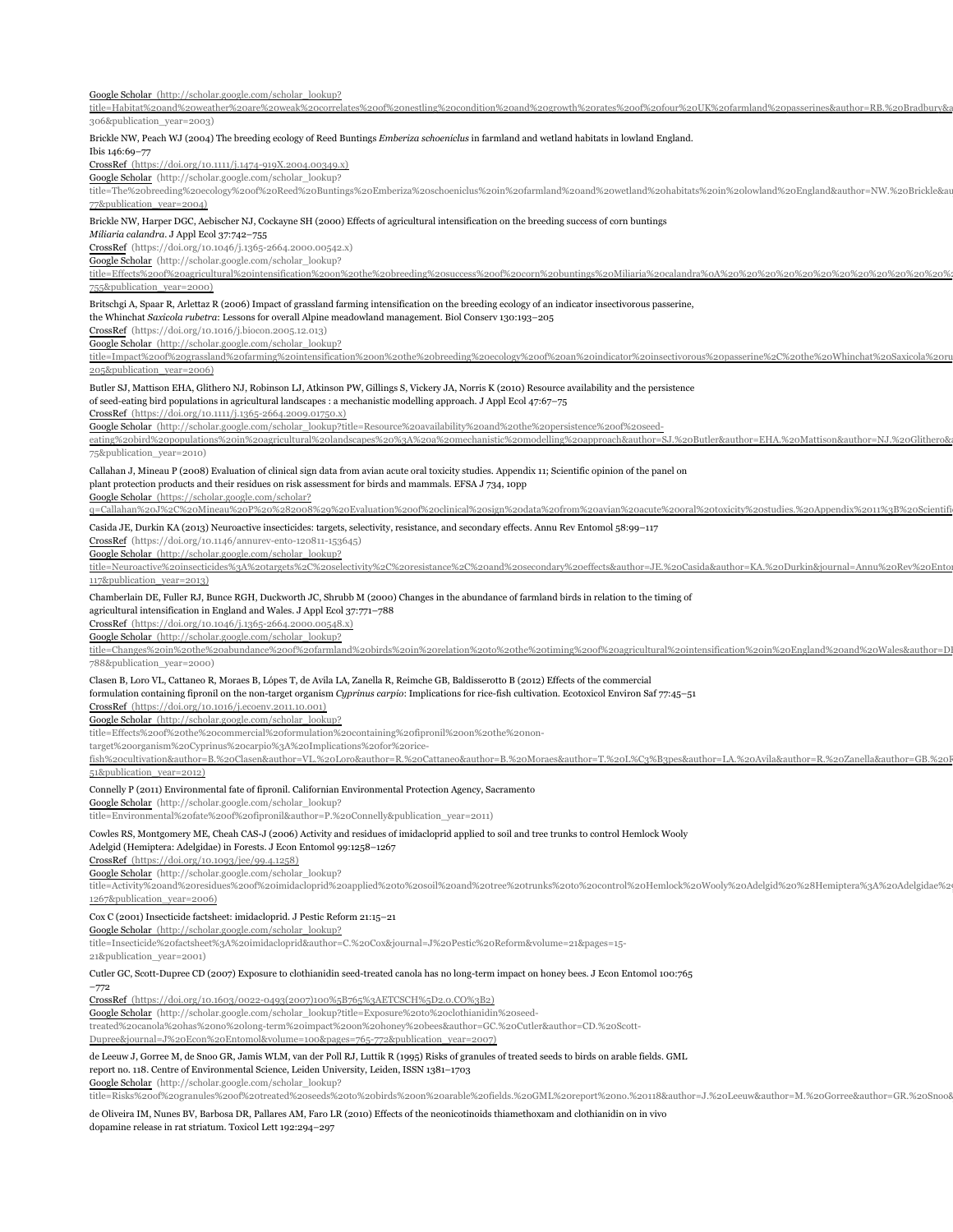### CrossRef (https://doi.org/10.1016/j.toxlet.2009.11.005)

## Google Scholar (http://scholar.google.com/scholar\_lookup?

title=Effects%200f%20the%20neonicotinoids%20thiamethoxam%20and%20clothianidin%20on%20in%20vivo%20dopamine%20release%20in%20rat%20atriatum&author=IM\_%20Qliveira&author=BV\_%20l 297&publication\_year=2010)

DeCant J, Barrett M (2010) Environmental fate and ecological risk assessment for the registration of clothianidin for use as a seed treatment on

### mustard seed (oilseed and condiment) and cotton. United States Environmental Protection Agency, Washington

Google Scholar (http://scholar.google.com/scholar\_lookup?

title=Environmental%20fate%20and%20ecological%20risk%20assessment%20for%20the%20registration%20of%20clothianidin%20for%20use%20as%20as%20as%20teatment%20on%20mustard%20seed

Demsia G, Vlastos D, Goumenou M, Matthopoulos DP (2007) Assessment of the genotoxicity of imidacloprid and metalaxyl in cultured human

### lymphocytes and rat bone-marrow. Mutat Res 634:32–39

CrossRef (https://doi.org/10.1016/j.mrgentox.2007.05.018)

Google Scholar (http://scholar.google.com/scholar\_lookup?

title=Assessment%20of%20the%20genotoxicity%20of%20imidacloprid%20and%20metalaxyl%20in%20cultured%20human%20lymphocytes%20and%20rat%20bone-

marrow&author=G.%20Demsia&author=D.%20Vlastos&author=M.%20Goumenou&author=DP.%20Matthopoulos&journal=Mutat%20Res&volume=634&pages=32-

### 39&publication\_year=2007)

Donald PF, Green RE, Heath MF (2001) Agricultural intensification and the collapse of Europe's farmland bird populations. Proc R Soc B 268:25–29

CrossRef (https://doi.org/10.1098/rspb.2000.1325)

Google Scholar (http://scholar.google.com/scholar\_lookup?

title=Agricultural%20intensification%20and%20the%20collapse%20of%20Europe%E2%80%99s%20farmland%20bird%20populations&author=PF.%20Donald&author=RE.%20Green&author=MF.%20Heat 29&publication\_year=2001)

Donnarumma L, Pulcini P, Pochi D, Rosati S, Lusco L, Conte E (2011) Preliminary study of persistence in soil and residues in maize of imidacloprid.

### J Environ Sci Health B 46:469–472

Google Scholar (http://scholar.google.com/scholar\_lookup?

title=Preliminary%20study%20of%20persistence%20in%20soil%20and%20residues%20in%20maize%20of%20imidacloprid&author=L.%20Donnarumma&author=P.%20Pulcini&author=D.%20Pochi&autho 472&publication\_year=2011)

Dunn JC, Hamer KC, Benton TG (2010) Fear for the family has negative consequences: indirect effects of nest predators on chick growth in a

### farmland bird. J Appl Ecol 47:994–1002

CrossRef (https://doi.org/10.1111/j.1365-2664.2010.01856.x)

Google Scholar (http://scholar.google.com/scholar\_lookup?

title=Fear%20for%20the%20family%20has%20negative%20consequences%3A%20indirect%20effects%20of%20nest%20predators%20on%20chick%20growth%20in%20a%20farmland%20bird&author=JC.9 1002&publication\_year=2010)

Duzguner V, Erdogan S (2012) Chronic exposure to imidacloprid induces inflammation and oxidative stress in the liver and central nervous system

### of rats. Pestic Biochem Physiol 104:58–64

CrossRef (https://doi.org/10.1016/j.pestbp.2012.06.011)

### Google Scholar (http://scholar.google.com/scholar\_lookup?

title=Chronic%20exposure%20to%20imidacloprid%20induces%20inflammation%20and%20oxidative%20stress%20in%20the%20liver%20and%20central%20nervous%20system%20of%20rats&author=V.% 64&publication\_year=2012)

### European Commission (2005) Clothianidin. SANCO/10533/05—Final, 26 pp

Google Scholar (https://scholar.google.com/scholar?

q=European%20Commission%20%282005%29%20Clothianidin.%20SANCO%2F10533%2F05%E2%80%94Final%2C%2026%20pp)

Falcone JF, DeWald LE (2010) Comparisons of arthropod and avian assemblages in insecticide-treated and untreated eastern hemlock (Tsuga

### canadensis [L.] Carr) stands in Great Smoky Mountains National Park, USA. For Ecol Manag 260:856–863

CrossRef (https://doi.org/10.1016/j.foreco.2010.06.003)

Google Scholar (http://scholar.google.com/scholar\_lookup?

title=Comparisons%20of%20arthropod%20and%20avian%20assemblages%20in%20insecticide-

treated%20and%20untreated%20eastern%20hemlock%20%28Tsuga%20canadensis%20%5BL%5D%20Carr%29%20stands%20in%20Great%20Smokv%20Mountains%20National%20Park%2C%20IJSA&aut 863&publication\_year=2010)

Feng S, Kong Z, Wang X, Zhao L, Peng P (2004) Acute toxicity and genotoxicity of two novel pesticides on amphibian, Rana N Hallowell.

## Chemosphere 56:457–463

CrossRef (https://doi.org/10.1016/j.chemosphere.2004.02.010)

### Google Scholar (http://scholar.google.com/scholar\_lookup?

title=Acute%20toxicity%20and%20genotoxicity%20of%20two%20novel%20pesticides%20on%20amphibian%2C%20Rana%20N%20Hallowell%0A%20%20%20%20%20%20%20%20%20%20%20%20%20%20%20%20%20%20%20%20%20%20%20%20%20%20%20&author=S.%20Feng&author=Z.%20Kong&author=X.%20Wang&author=L.%20Zhao&author=P.%20Peng&journal=Chemosphere&volume=56&pages=457- 463&publication\_year=2004)

### Fossen M (2006) Environmental fate of imidacloprid. Department of Pesticide Regulation, Sacramento

Google Scholar (http://scholar.google.com/scholar\_lookup?

tal%20fate%20of%20imidacloprid&author=M.%20Fossen&publication\_year=2006)

Garthwaite DG, Thomas MR, Dawson A, Stoddart H (2003) Pesticide Usage Survey Report 187: arable crops in Great Britain 2002. Department for

## Environment, Food and Rural Affairs, London

Google Scholar (http://scholar.google.com/scholar\_lookup?

title=Pesticide%20Usage%20Survey%20Report%20187%3A%20arable%20crops%20in%20Great%20Britain%202002&author=DG.%20Garthwaite&author=MR.%20Thomas&author=A.%20Dawson&author= Gawade L, Dadarkar SS, Husain R, Gatne M (2013) A detailed study of developmental immunotoxicity of imidacloprid in Wistar rats. Food Chem

### Toxicol 51:61–70

CrossRef (https://doi.org/10.1016/j.fct.2012.09.009)

Google Scholar (http://scholar.google.com/scholar\_lookup?

title=A%20detailed%20study%20of%20developmental%20immunotoxicity%20of%20imidacloprid%20in%20Wistar%20rats&author=L.%20Gawade&author=SS.%20Dadarkar&author=R.%20Husain&author=

### 70&publication\_year=2013)

Ghilain A, Bélisle M (2008) Breeding success of tree swallows along a gradient of agricultural intensification. Ecol Appl 18:1140–1154

### CrossRef (https://doi.org/10.1890/07-1107.1)

Google Scholar (http://scholar.google.com/scholar\_lookup?

title=Breeding%20success%20of%20tree%20swallows%20along%20a%20gradient%20of%20agricultural%20intensification&author=A.%20Ghilain&author=M.%20B%C3%A9lisle&journal=Ecol%20Appl&vol  $12008$ 

### Ghisi D d C, Ramsdorf WA, Vinícius M, Ferraro M, Almeida MIM, Ribeiro CA d O, Cestari MM (2011) Evaluation of genotoxicity in Rhamdia quelen

(Pisces, Siluriformes) after sub-chronic contamination with Fipronil. Environ Monit Assess 180:589–599

CrossRef (https://doi.org/10.1007/s10661-010-1807-7)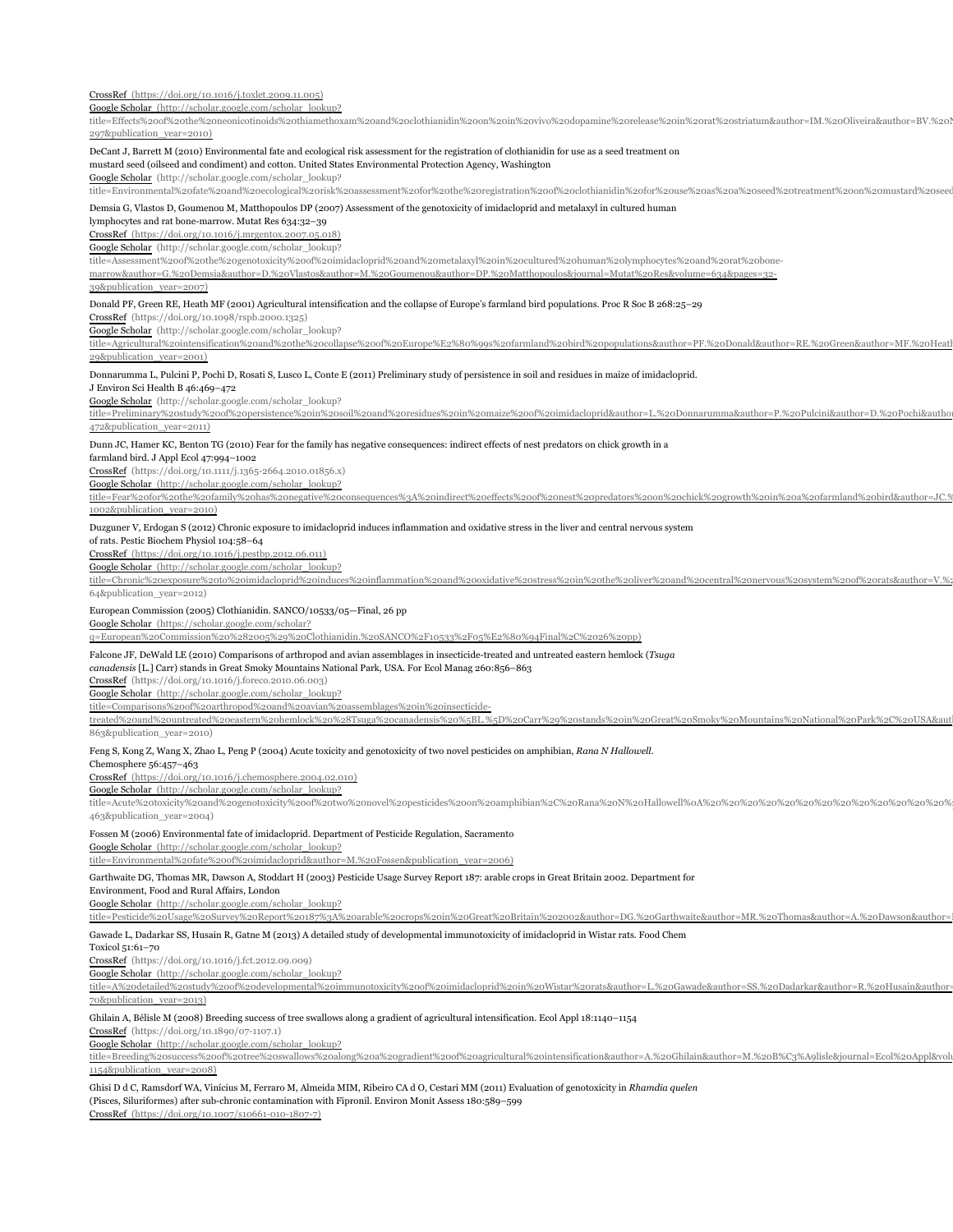### Google Scholar (http://scholar.google.com/scholar\_lookup?

### title=Evaluation%20of%20genotoxicity%20in%20Rhamdia%20quelen%20%28Pisces%2C%20Siluriformes%29%20after%20sub-

chronic%20contamination%20with%20Fipronil&author=D%20d%20C%20Ghisi&author=WA%20Ramsdorf&author=M%20Vin%C3%ADcjus&author=M.%20Ferraro&author=MM.%20Almeida&author=C 599&publication\_year=2011)

### Gibbons DW, Bohan DA, Rothery P, Stuart RC, Haughton AJ, Scott RJ, Wilson JD, Perry JN, Clark SJ, Dawson RJG, Firbank L (2006) Weed seed

resources for birds in fields with contrasting conventional and genetically modified herbicide-tolerant crops. Proc R Soc B 273:1921–1928

CrossRef (https://doi.org/10.1098/rspb.2006.3522)

Google Scholar (http://scholar.google.com/scholar\_lookup?

title=Weed%20seed%20resources%20for%20birds%20in%20fields%20with%20contrasting%20conventional%20and%20genetically%20modified%20herbicide-

tolerant%20crops&author=DW.%20Gibbons&author=DA.%20Bohan&author=P.%20Rothery&author=RC.%20Stuart&author=AJ.%20Haughton&author=RJ.%20Scott&author=JD.%20Wilson&author=JN.%20Bohan&author=P. 1928&publication\_year=2006)

Gibbs KE, Mackey RL, Currie DJ (2009) Human land use, agriculture, pesticides and losses of imperiled species. Divers Distrib 15:242–253

CrossRef (https://doi.org/10.1111/j.1472-4642.2008.00543.x)

Google Scholar (http://scholar.google.com/scholar\_lookup?

title=Human%20land%20use%2C%20agriculture%2C%20pesticides%20and%20losses%20of%20imperiled%20species&author=KE.%20Gibbs&author=RL.%20Mackey&author=DJ.%20Currie&journal=Diver  $ear=2009$ 

## Golawski A, Meissner W (2008) The influence of territory characteristics and food supply on the breeding performance of the Red-backed Shrike

(Lanius collurio) in an extensively farmed region of eastern Poland. Ecol Res 23:347–353

CrossRef (https://doi.org/10.1007/s11284-007-0383-y)

### Google Scholar (http://scholar.google.com/scholar\_lookup?

title=The%20influence%20of%20territory%20characteristics%20and%20food%20supply%20on%20the%20breeding%20performance%20of%20the%20Red-

backed%20Shrike%20%28Lanius%20collurio%29%20in%20an%20extensively%20farmed%20region%20of%20eastern%20Poland&author=A.%20Golawski&author=W.%20Meissner&journal=Ecol%20Res&v 353&publication\_year=2008)

Goulson D (2013) An overview of the environmental risks posed by neonicotinoid insecticides. J Appl Ecol 50:977–987

## CrossRef (https://doi.org/10.1111/1365-2664.12111)

Google Scholar (http://scholar.google.com/scholar\_lookup?

title=An%20overview%20of%20the%20environmental%20risks%20posed%20by%20neonicotinoid%20insecticides&author=D.%20Goulson&journal=J%20Appl%20Ecol&volume=50&pages=977- 987&publication\_year=2013)

Grant DB, Chalmers AE, Wolff MA, Hoffman HB, Bushey DF, Kuhr RJ, Motoyama N (1998) Fipronil: action at the GABA receptor. In: Kuhr RJ,

Motoyama N (eds) Pesticides and the Future: minimizing chronic exposure of humans and the environment. IOS Press, Amsterdam, pp 147–156

Google Scholar (http://scholar.google.com/scholar\_lookup?

title=Fipronil%3A%20action%20at%20the%20GABA%20receptor&author=DB.%20Grant&author=AE.%20Chalmers&author=MA.%20Wolff&author=HB.%20Hoffman&author=DF.%20Bushey&author=RJ.% 156&publication\_year=1998)

### Gu YH, Li Y, Huang XF, Zheng JF, Yang J, Diao H, Yuan Y, Xu Y, Liu M, Shi HJ, Xu WP (2013) Reproductive effects of two neonicotinoid insecticides on mouse sperm function and early embryonic development in vitro. PLoS ONE e70111

Google Scholar (https://scholar.google.com/scholar?

q=Gu%20YH%2C%20Li%20Y%2C%20Huang%20XF%2C%20Zheng%20JF%2C%20Yang%20J%2C%20Diao%20H%2C%20Yuan%20Y%2C%20Xu%20Y%2C%20Liu%20M%2C%20Shi%20HJ%2C%20Xu%2C

Hart JD, Milsom TP, Fisher G, Wilkins V, Moreby SJ, Murray AWA, Robertson PA (2006) The relationship between yellowhammer breeding

performance, arthropod abundance and insecticide applications on arable farmland. J Appl Ecol 43:81–91

## CrossRef (https://doi.org/10.1111/j.1365-2664.2005.01103.x)

Google Scholar (http://scholar.google.com/scholar\_lookup?

title=The%20relationship%20between%20yellowhammer%20breeding%20performance%2C%20arthropod%20abundance%20and%20insecticide%20applications%20on%20arable%20farmland&author=JD.9 91&publication\_year=2006)

### Hayasaka D, Korenaga T, Suzuki K, Saito F, Sanchez-Bayo F, Goka K (2012) Cumulative ecological impacts of two successive annual treatments of imidacloprid and fipronil on aquatic communities of paddy mesocosms. Ecotoxicol Environ Saf 80:355–362

CrossRef (https://doi.org/10.1016/j.ecoenv.2012.04.004)

Google Scholar (http://scholar.google.com/scholar\_lookup?

title=Cumulative%20ecological%20impacts%20of%20tw0%20successive%20annual%20treatments%20of%20imidacloprid%20and%20fipronil%20on%20aquatic%20communities%20of%20paddy%20mesocc Bayo&author=K.%20Goka&journal=Ecotoxicol%20Environ%20Saf&volume=80&pages=355-362&publication\_year=2012)

Hillegass MA, Waterman JM, Roth JD (2010) Parasite removal increases reproductive success in a social African ground squirrel. Behav Ecol 21:696

–700

CrossRef (https://doi.org/10.1093/beheco/arq041)

Google Scholar (http://scholar.google.com/scholar\_lookup?

title=Parasite%20removal%20increases%20reproductive%20success%20in%20a%20social%20African%20ground%20squirrel&author=MA.%20Hillegass&author=JM.%20Waterman&author=JD.%20Roth&journal= 700&publication\_year=2010)

Hole DG, Whittingham MJ, Bradbury RB, Anderson GQA, Lee PLM, Wilson JD, Krebs JR (2002) Widespread local house-sparrow extinctions.

Nature 418:931–932

CrossRef (https://doi.org/10.1038/418931a)

Google Scholar (http://scholar.google.com/scholar\_lookup?title=Widespread%20local%20house-

sparrow%20extinctions&author=DG.%20Hole&author=MJ.%20Whittingham&author=RB.%20Bradbury&author=GQA.%20Anderson&author=PLM.%20Lee&author=JD.%20Wilson&author=JR.%20Krebs&journal=Nature&volume=418&pages=931- 932&publication\_year=2002)

Howard JH, Julian SE, Ferrigan J (2003) Golf course maintenance: impact of pesticides on amphibians. Golf Course Mon, September 94–101

Google Scholar (https://scholar.google.com/scholar?

q=Howard%20JH%2C%20Julian%20SE%2C%20Ferrigan%20J%20%282003%29%20Golf%20course%20maintenance%3A%20impact%20of%20pesticides%20on%20amphibians

Hudson PJ, Newborn D, Dobson AP (1992) Regulation and stability of a free-living host-parasite system: Trichostrongylus tenuis in red grouse. 1.

Monitoring and parasite reduction experiments. J Anim Ecol 61:477–486

CrossRef (https://doi.org/10.2307/5338)

Google Scholar (http://scholar.google.com/scholar\_lookup?title=Regulation%20and%20stability%20of%20a%20free-living%20host-

parasite%20system%3A%20Trichostrongylus%20tenuis%20in%20red%20grouse.%201.%20Monitoring%20and%20parasite%20reduction%20experiments&author=PJ.%20Hudson&author=D.%20Newborn& 486&publication\_year=1992)

# Jemec A, Tišler T, Drobne D, Sepčic' K, Fournier D, Trebše P (2007) Comparative toxicity of imidacloprid, of its commercial liquid formulation and

of diazinon to a non-target arthropod, the microcrustacean Daphnia magna. Chemosphere 68:1408–1418

CrossRef (https://doi.org/10.1016/j.chemosphere.2007.04.015) Google Scholar (http://scholar.google.com/scholar\_lookup?

icity%20of%20imidacloprid%2C%20of%20its%20commercial%20liquid%20formulation%20and%20of%20diazinon%20to%20a%20n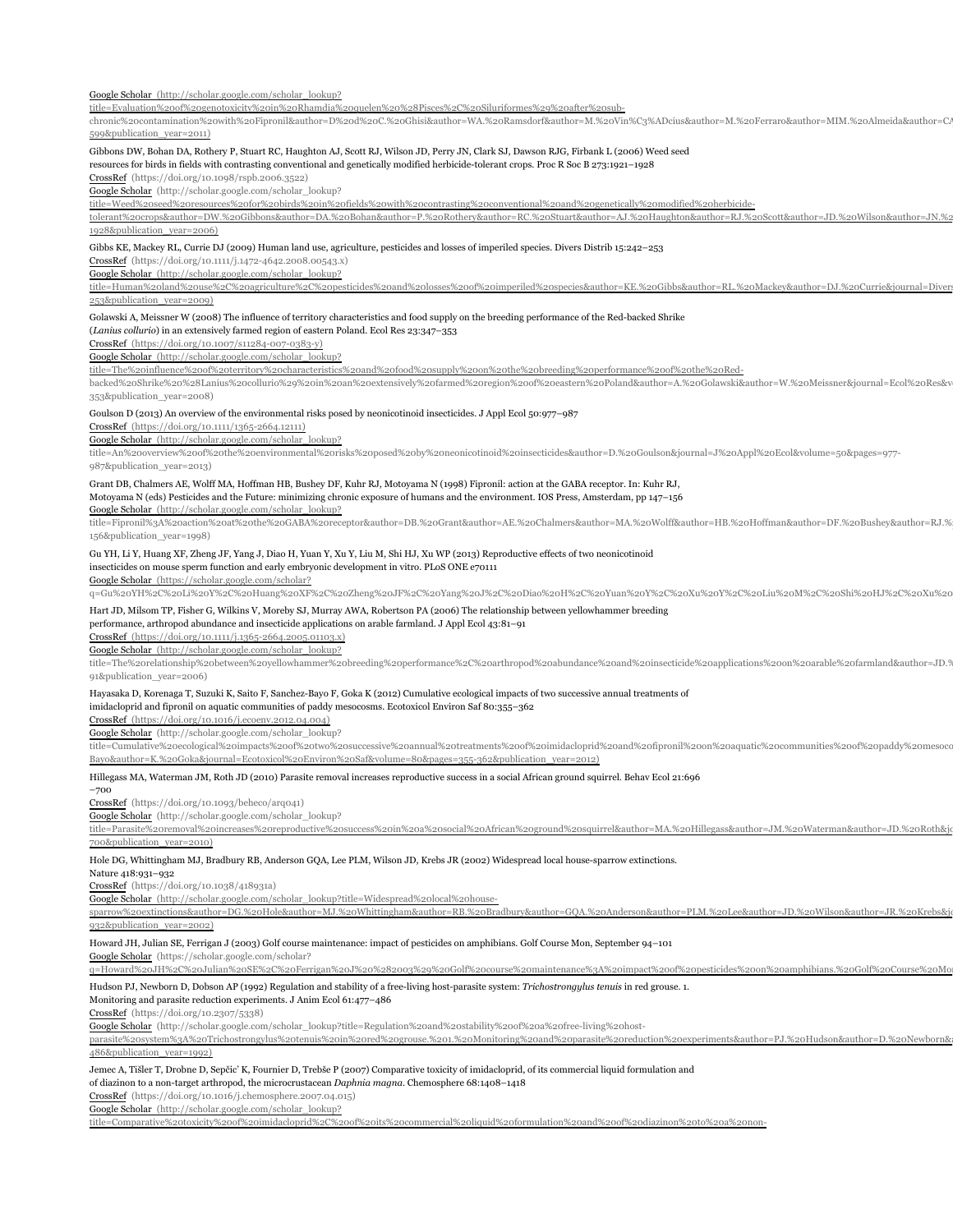### target%20arthropod%2C%20the%20microcrustacean%20Daphnia%20magna%0A%20%20%20%20%20%20%20%20%20%20%20%20%20%20%20%20%20%20%20%20%20%20%20%20%20%20%20&author=A.%20Jemec&author=T.%20Ti%C5%A1ler&author=D.%20Drobne&author=K.%20Sep%C4%8Dic%E2%80%99&author=D.%20Fournier&author=P.%20Treb%C5%A1e&journal=Chemosphere&volume=68&pages=1408 ublication\_vear=2007)

Jeschke P, Nauen R (2008) Neonicotinoids—from zero to hero in insecticide chemistry. Pest Manag Sci 64:1084–1098

CrossRef (https://doi.org/10.1002/ps.1631)

## Google Scholar (http://scholar.google.com/scholar\_lookup?

title=Neonicotinoids%E2%80%94from%20zero%20to%20hero%20in%20insecticide%20chemistry&author=P.%20Jeschke&author=R.%20Nauen&journal=Pest%20Manag%20Sci&volume=64&pages=1084- 1098&publication\_year=2008)

Jeschke P, Nauen R, Schindler M, Elbert A (2011) Overview of the status and global strategy for neonicotinoids. J Agric Food Chem 59:2897–2908

### CrossRef (https://doi.org/10.1021/jf101303g)

Google Scholar (http://scholar.google.com/scholar\_lookup?

title=Overview%20of%20the%20status%20and%20global%20strategy%20for%20neonicotinoids&author=P.%20Jeschke&author=R.%20Nauen&author=M.%20Schindler&author=A.%20Elbert&journal=J%20 2908&publication\_year=2011)

Johansson OC, Blomqvist D (1996) Habitat selection and diet of lapwing, Vanellus vanellus, chicks on coastal farmland in SW Sweden. J Appl Ecol

### 33:1030–1040

CrossRef (https://doi.org/10.2307/2404683)

Google Scholar (http://scholar.google.com/scholar\_lookup?

title=Habitat%2oselection%2oand%2odiet%2oof%2olapwing%2C%2oVanellus%20wanellus%2C%2ochicks%2oon%2ocoastal%2ofarmland%2oin%2oSW%2oSweden&author=OC.%2oJohansson&author=D.% 1040&publication\_year=1996)

### Kapoor U, Srivastava MK, Bhardwaj S, Srivastava LP (2010) Effect of imicacloprid on antioxidant enzymes and lipid peroxidation in female rats to

derive its No Observed Effect Level (NOEL). J Toxicol Sci 35:577–581

### CrossRef (https://doi.org/10.2131/jts.35.577)

Google Scholar (http://scholar.google.com/scholar\_lookup?

title=Effect%20of%20imicacloprid%20on%20antioxidant%20enzymes%20and%20lipid%20peroxidation%20in%20female%20rats%20to%20derive%20its%20No%20Observed%20Effect%20Level%20%28N( 581&publication\_year=2010)

Kaur B, Sandhu HS, Kaur R (2006) Toxic effects of subacute oral exposure of imidacloprid on biochemical parameters in crossbred cow calves.

### Toxicol Int 13:43–47

Google Scholar (http://scholar.google.com/scholar\_lookup?

title=Toxic%20effects%20of%20subacute%20oral%20exposure%20of%20imidacloprid%20on%20biochemical%20parameters%20in%20crossbred%20cow%20calves&author=B.%20Kaur&author=HS.%20Sar 47&publication\_year=2006)

# Kitulagodage M, Astheimer LB, Buttemer WA (2008) Diacetone alcohol, a dispersant solvent, contributes to acute toxicity of a fipronil-based

insecticide in a passerine bird. Ecotoxicol Environ Saf 71:597–600

### CrossRef (https://doi.org/10.1016/j.ecoenv.2007.11.001)

Google Scholar (http://scholar.google.com/scholar\_lookup?

title=Diacetone%20alcohol%2C%20a%20dispersant%20solvent%2C%20contributes%20to%20acute%20toxicity%20of%20a%20fipronil-

based%20insecticide%20in%20a%20passerine%20bird&author=M.%20Kitulagodage&author=LB.%20Astheimer&author=WA.%20Butten 600&publication\_year=2008)

Kitulagodage M, Buttemer WA, Astheimer LB (2011a) Adverse effects of fipronil on avian reproduction and development: maternal transfer of

fipronil to eggs in zebra finch Taeniopygia guttata and in ovo exposure in chickens Gallus domesticus. Ecotoxicol 20:653–660

### CrossRef (https://doi.org/10.1007/s10646-011-0605-5)

Google Scholar (http://scholar.google.com/scholar\_lookup?

# =Adverse%20effects%20of%20fipronil%20on%20avian%20reproduction%20and%20development%3A%20maternal%20transfer%20

660&publication\_year=2011)

Kitulagodage M, Isanhart J, Buttemer WA, Hooper MJ, Astheimer LB (2011b) Fipronil toxicity in northern bobwhite quail Colinus virginianus:

### reduced feeding behaviour and sulfone metabolite formation. Chemosphere 83:524–530

CrossRef (https://doi.org/10.1016/j.chemosphere.2010.12.057)

### Google Scholar (http://scholar.google.com/scholar\_lookup?

title=Fipronil%2otoxicity%2oin%2onorthern%2obobwhite%2oquail%2oColinus%2ovirginianus%3A%2oreduced%2ofeeding%2obehaviour%2oand%2osulfone%2ometabolite%2oformation&author=M.%2oKi 530&publication\_year=2011)

Köhler H-R, Triebskorn R (2013) Wildlife ecotoxicology of pesticides: can we track effects to the population level and beyond. Science 341:759–765

### CrossRef (https://doi.org/10.1126/science.1237591)

Google Scholar (http://scholar.google.com/scholar\_lookup?

title=Wildlife%20ecotoxicology%20of%20pesticides%3A%20can%20we%20track%20effects%20to%20the%20population%20level%20and%20beyond&author=H-R.%20K%C3%B6hler&author=R.%20Triebsk 765&publication\_year=2013)

Kreuger J, Graaf S, Patring J, Adieslsson S (2010) Pesticides in surface water in areas with open ground and greenhouse horticultural crops in Sweden, 2008. Swedish University of Agricultural Science. http://www-mv.slu.se/webfiles/vv/CKB/Ekohydrologi\_117\_ENG.pdf (http://www-

### v.slu.se/webfiles/vv/CKB/Ekohydrologi\_117\_ENG.pdf). Accessed 4 Feb 2013

Krupke CH, Hunt GJ, Eitzer BD, Andino G, Given K (2012) Multiple routes of pesticide exposure for honey bees living near agricultural fields. PLoS

ONE 7:e29268. doi: 10.1371/journal.pone.0029268 (https://doi.org/10.1371/journal.pone.0029268)

CrossRef (https://doi.org/10.1371/journal.pone.0029268)

Google Scholar (http://scholar.google.com/scholar\_lookup?

title=Multiple%20routes%20of%20pesticide%20exposure%20for%20honev%20bees%20living%20near%20agricultural%20fields&author=CH.%20Krupke&author=GJ.%20Hunt&author=BD.%20Eitz

Lamers M, Anyusheva M, La N, Nguten V, Streck T (2011) Pesticide pollution in surface and groundwater by paddy rice cultivation: a case study

## from Northern Vietnam. Clean Soil Air Water 39:356–361

CrossRef (https://doi.org/10.1002/clen.201000268)

Google Scholar (http://scholar.google.com/scholar\_lookup? title=Pesticide%20pollution%20in%20surface%20and%20groundwater%20by%20paddy%20rice%20cultivation%3A%20a%20case%20study%20from%20Northern%20Vietnam&author=M.%20Lamers&author=M.%20Anyusheva&author=N.%20La&author=V.%20Nguten&author=T.%20Streck&journal=Clean%20Soil%20Air%20Water&volume=39&pages=356-

361&publication\_year=2011)

Lauan MCB, Ocampo PP (2013) Low-dose effects of carbaryl, chlorpyrifos and imidacloprid on the gonad and plasma testosterone level of male

juvenile and adult Nile tilapia (Oreochromis niloticus Linnaeus). Asia Life Sci 1:239–250

Google Scholar (http://scholar.google.com/scholar\_lookup?title=Low-

hoof%20carbaryl%2C%20chlorpyrifos%20and%20imidaeloprid%20on%20the%20gonad%20and%20plasma%20testost& 250&publication\_year=2013)

Leghait J, Gayrard V, Toutain P-L, Picard-Hagen N, Viguié C (2010) Is the mechanism of fipronil-induced thyroid disruption specific to the rat: re-

evaluation of fipronil thyroid toxicity in sheep? Toxicol Lett 194:351–357

CrossRef (https://doi.org/10.1016/j.toxlet.2010.01.018)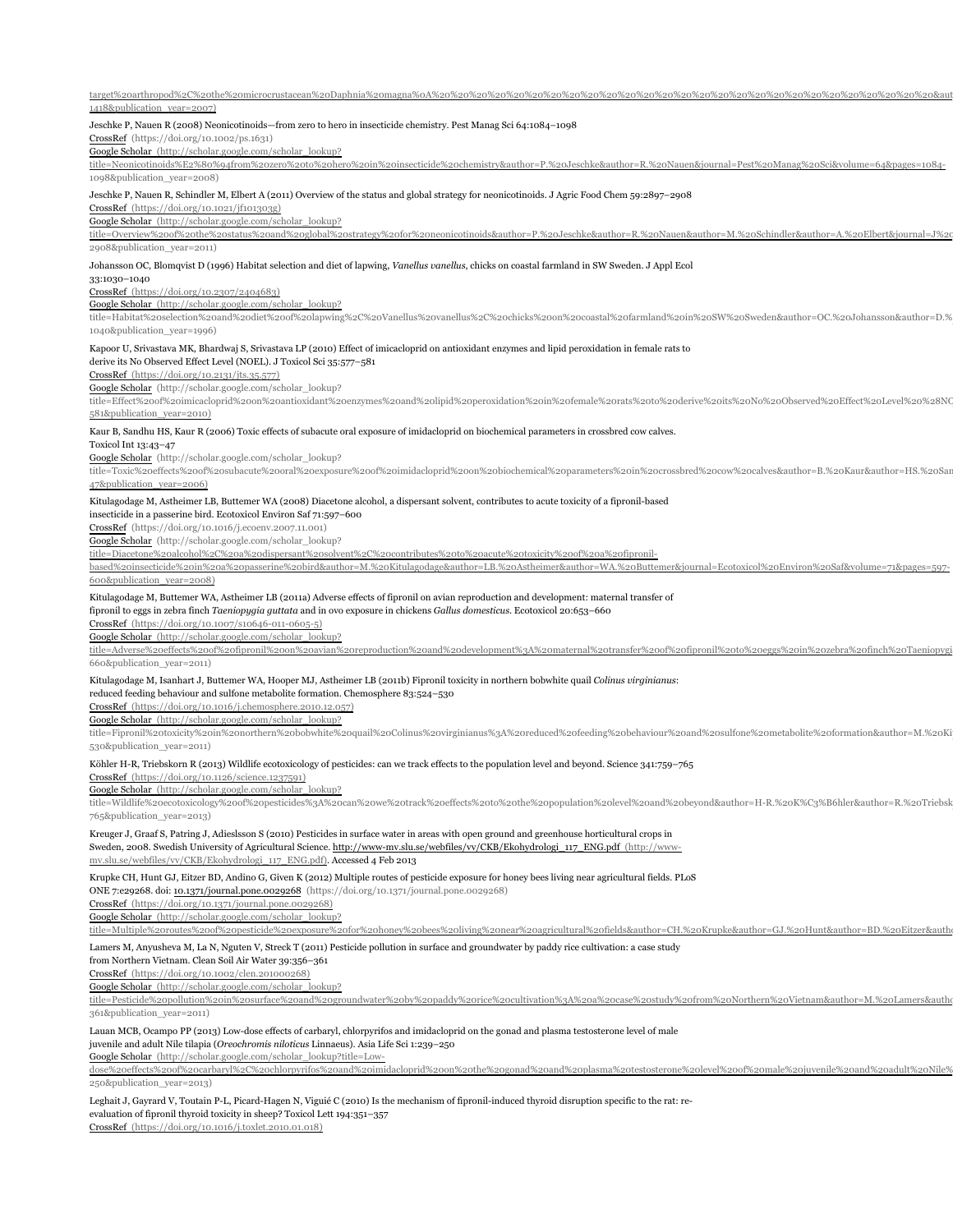### Google Scholar (http://scholar.google.com/scholar\_lookup?title=Is%20the%20n

induced%20thyroid%20disruption%20specific%20to%20the%20rat%3A%20re-

evaluation%20of%20fipronil%20thyroid%20toxicity%20in%20sheep%3F&author=J.%20Leghait&author=V.%20Gayrard&author=P-L.%20Toutain&author=N.%20Picard-

Hagen&author=C.%20Vigui%C3%A9&journal=Toxicol%20Lett&volume=194&pages=351-357&publication\_year=2010)

## Lopez-Antia A, Ortiz-Santaliestra ME, Mougeot F, Mateo R (2013) Experimental exposure of red-legged partridges (Alectoris rufa) to seeds coated

with imidacloprid, thiram and difenoconazole. Ecotoxicol 22:125–138. doi: 10.1007/s10646-012-1009-x (https://doi.org/10.1007/s10646-012-

### 1009-x)

CrossRef (https://doi.org/10.1007/s10646-012-1009-x)

Google Scholar (http://scholar.google.com/scholar\_lookup?title=Experimental%20exposure%20of%20red-

legged%20partridges%20%28Alectoris%20rufa%29%20to%20seeds%20coated%20with%20imidacloprid%2C%20thiram%20and%20difenoconazole&author=A.%20Lopez-

Antia&author=ME.%20Ortiz-Santaliestra&author=F.%20Mougeot&author=R.%20Mateo&journal=Ecotoxicol&volume=22&pages=125-

138&publication\_year=2013&doi=10.1007%2Fs10646-012-1009-x)

Main AR, Headley JV, Peru KM, Michel NL, Cessna AJ, Morrisey CA (2014) Widespread use and frequent detection of neonicotinoid insecticides in

wetlands of Canada's Prairie Pothole Region. PLoS ONE 9:e92821

CrossRef (https://doi.org/10.1371/journal.pone.0092821)

Google Scholar (http://scholar.google.com/scholar\_lookup?

title=Widespread%20use%20and%20frequent%20detection%20of%20neonicotinoid%20insecticides%20in%20wetlands%20of%20Canada%E2%80%99s%20Prairie%20Pothole%20Region&author=AR.%20M

Martin PA, Johnson DL, Forsyth DJ, Hill BD (2000) Effects of two grasshopper control insecticides on food resources and reproductive success of

### two species of grassland songbirds. Environ Toxicol Chem 19:2987–2996

CrossRef (https://doi.org/10.1002/etc.5620191220)

### Google Scholar (http://scholar.google.com/scholar\_lookup?

title=Effects%20of%20tw0%20grasshopper%20control%20insecticides%20on%20food%20resources%20and%20reproductive%20success%20of%20tw0%20species%20of%20grassland%20songbirds&author 2996&publication\_year=2000)

Martins AP (2009) Neurobehavioural effects of acute fipronil administration in rats. PhD thesis, Faculdade de Medicina Veterinária e Zootecnia,

### Universidade de São Paulo

Google Scholar (https://scholar.google.com/scholar?

g=Martins%20AP%20%282009%29%20Neurobehavioural%20effects%20of%20acute%20fipronil%20administration%20in%20rats.%20PhD%20thesis%2C%20Faculdade%20de%20Medicina%20Veterin%C3

Mason R, Tennekes H, Sánchez-Bayo F, Jepsen PU (2012) Immune suppression by neonicotinoid insecticides at the root of global wildlife declines. J

### Environ Immunol Toxicol 1:3–12

CrossRef (https://doi.org/10.7178/jeit.1)

### Google Scholar (http://scholar.google.com/scholar\_lookup?

title=Immune%20suppression%20by%20neonicotinoid%20insecticides%20at%20the%20root%20global%20wildlife%20declines&author=R.%20Mason&author=H.%20Tennekes&author=F.%20S%C3% Bayo&author=PU.%20Jepsen&journal=J%20Environ%20Immunol%20Toxicol&volume=1&pages=3-12&publication\_year=2012)

# Mineau P (2005) A review and analysis of study endpoints relevant to the assessment of 'long term' pesticide toxicity in avian and mammalian

wildlife. Ecotoxicol 14:775–799

## CrossRef (https://doi.org/10.1007/s10646-005-0028-2)

## Google Scholar (http://scholar.google.com/scholar\_lookup?

title=A%20review%20and%20analysis%20of%20study%20endpoints%20relevant%20to%20the%20assessment%20of%20%E2%80%98long%20term%E2%80%99%20pesticide%20toxicity%20in%20avian%2 799&publication\_year=2005)

Mineau P (2011) Barking up the wrong perch: why we should stop ignoring non-dietary routes of pesticide exposure in birds. Integr Environ Assess

### Manag 7:297–305

CrossRef (https://doi.org/10.1002/ieam.174)

### Google Scholar (http://scholar.google.com/scholar\_lookup?

title=Barking%20up%20the%20wrong%20perch%3A%20why%20we%20should%20stop%20ignoring%20non-

dietary%20routes%20of%20pesticide%20exposure%20in%20birds&author=P.%20Mineau&journal=Integr%20Environ%20Assess%20Manag&volume=7&pages=297-

### 305&publication\_year=2011)

Mineau P, Palmer C (2013) The impact of the nation's most widely used insecticides on birds. American Bird Conservancy, USA

Google Scholar (http://scholar.google.com/scholar\_lookup?

title=The%20impact%20of%20the%20nation%E2%80%99s%20most%20widely%20used%20insecticides%20on%20birds&author=P.%20Mineau&author=C.%20Palmer&publication\_year=2013)

### Mineau P, Whiteside M (2013) Pesticide acute toxicity is a better correlate of U.S. grassland bird declines than agricultural intensification. PLoS

### ONE 8:e57457

CrossRef (https://doi.org/10.1371/journal.pone.0057457)

Google Scholar (http://scholar.google.com/scholar\_lookup?

.<br>20toxicity%20is%20a%20better%20correlate%20of%20U.S.%20grassland%20bird%20declines%20than%20agricultural%20intensification&author=P.%20Mineau&author=M.%20W

Mineau P, Boersma DC, Collins B (1994) An analysis of avian reproduction studies submitted for pesticide registration. Ecotoxicol Environ Saf

### 29:304–329

CrossRef (https://doi.org/10.1016/0147-6513(94)90005-1)

Google Scholar (http://scholar.google.com/scholar\_lookup?

title=An%20analysis%20of%20avian%20reproduction%20studies%20submitted%20for%20pesticide%20registration&author=P.%20Mineau&author=DC.%20Boersma&author=B.%20Collins&journal=Ecotox  $var=100A$ 

Mineau P, Balcomb R, Bennett R, Dobson S, Fry M, Jaber M, Leopold A, Munk R, Ringer B, Rispin A, Sileo L, Solecki R, Thompson H (1996) Testing for effects on reproduction. In: Report of the SETAC/OECD Workshop on Avian Toxicity Testing. Inter-Organizational Programme for the Sound Management of Chemicals, OECD Environmental Health and Safety Publications, Series on Testing and Assessment No. 5, pp 44–62

### Google Scholar (https://scholar.google.com/scholar?

g=Mineau%20P%2C%20Balcomb%20R%2C%20Bennett%20R%2C%20Dobson%20S%2C%20Frv%20M%2C%20Jaber%20M%2C%20Leopold%20A%2C%20Munk%20R%2C%20Ringer%20B%2C%20Rispin% Organizational%20Programme%20for%20the%20Sound%20Management%20of%20Chemicals%2C%20OECD%20Environmental%20Health%20and%20Safety%20Publications%2C%20Series%20on%20Test

Mineau P, Fletcher MR, Glaser LC, Thomas NJ, Brassard C, Wilson LC, Elliott JE, Lyon LA, Henny CJ, Bollinger T, Porter SL (1999) Poisoning of

raptors with organophosphorous and carbamate pesticides with emphasis on Canada, the United States and the United Kingdom. J Raptor Res 33:1

### –37

### Google Scholar (http://scholar.google.com/scholar\_lookup?

title=Poisoning%20of%20raptors%20with%20organophosphorous%20and%20carbamate%20pesticides%20with%20emphasis%20on%20Canada%2C%20the%20United%20States%20and%20the%20United%

Mize SV, Porter SD, Demcheck DK (2008) Influence of fipronil compounds and rice cultivation land-use intensity on macro-invertebrate

communities in streams of southwestern Louisiana, USA. Environ Pollut 152:491–503

# CrossRef (https://doi.org/10.1016/j.envpol.2007.03.021)

Google Scholar (http://scholar.google.com/scholar\_lookup?

title=Influence%20of%20fipronil%20compounds%20and%20rice%20cultivation%20land-use%20intensity%20on%20macro-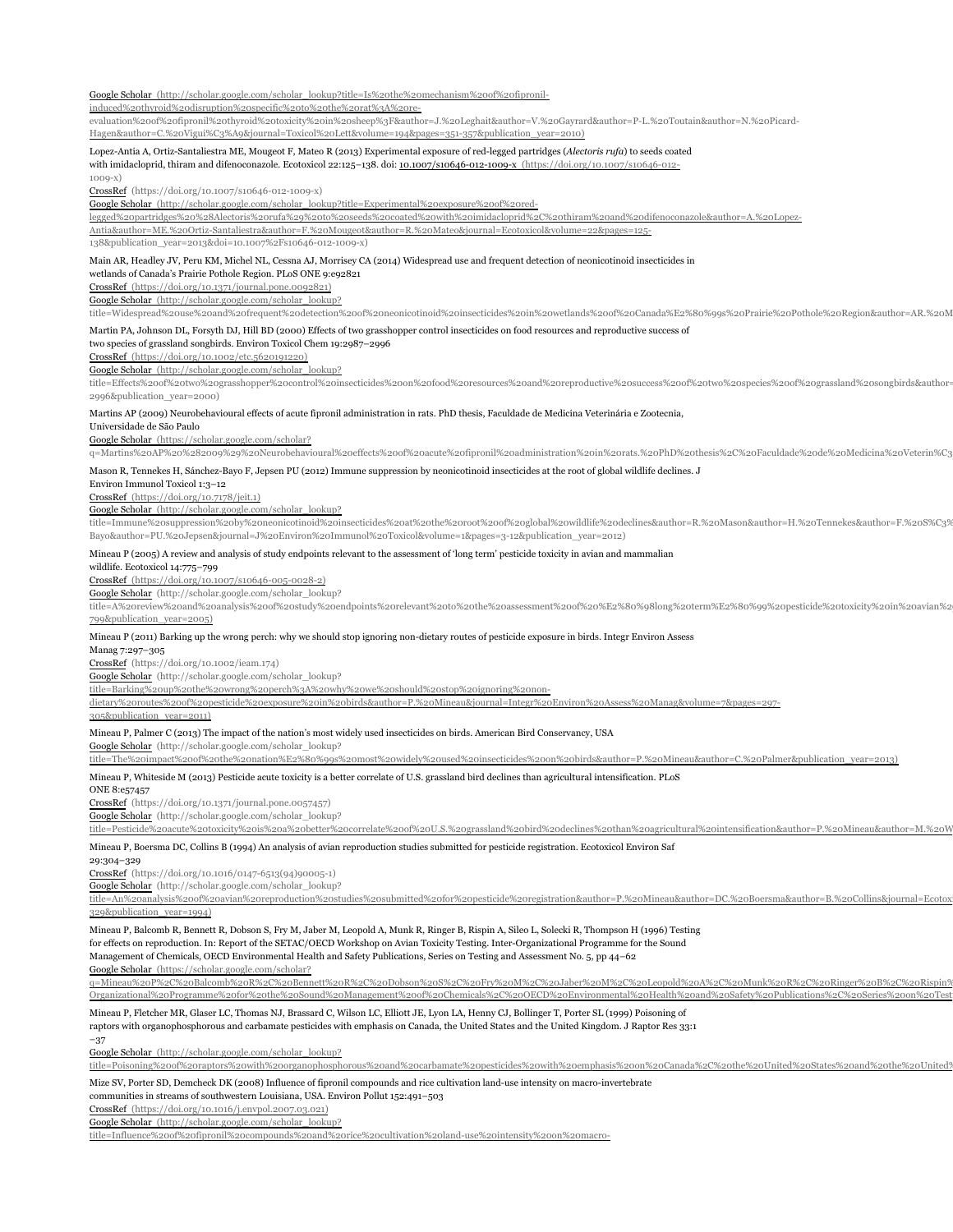### ation\_vear=2008)

Mohany M, Badr G, Refaat I, El-Feki M (2011) Immunological and histological effects of exposure to imidacloprid insecticide in male albino rats. Afr

J Pharm Pharmacol 5:2106–2114

## CrossRef (https://doi.org/10.5897/AJPP11.625)

Google Scholar (http://scholar.google.com/scholar\_lookup?

title=Immunological%20and%20histological%20effects%20of%20exposure%20to%20imidacloprid%20insecticide%20in%20male%20albino%20rats&author=M.%20Mohany&author=G.%20Badr&author=I.% Feki&journal=Afr%20J%20Pharm%20Pharmacol&volume=5&pages=2106-2114&publication\_year=2011)

tern%20Louisiana%2C%20USA&author=SV.%20Mize&author=SD.%20Porter&author=DK.%20De

Moller AP (2001) The effect of dairy farming on barn swallow Hirundo rustica abundance, distribution and reproduction. J Appl Ecol 38:378–389

CrossRef (https://doi.org/10.1046/j.1365-2664.2001.00593.x)

Google Scholar (http://scholar.google.com/scholar\_lookup?

title=The%20effect%20of%20dairy%20farming%20on%20barn%20swallow%20Hirundo%20rustica%20abundance%2C%20distribution%20and%20reproduction&author=AP.%20Moller&journal=J%20Appl 389&publication\_year=2001)

Morris AJ, Wilson JD, Whittingham MJ, Bradbury RB (2005) Indirect effects of pesticides on breeding yellowhammer (Emberiza citrinella). Agric

Ecosyst Environ 106:1–16

CrossRef (https://doi.org/10.1016/j.agee.2004.07.016)

Google Scholar (http://scholar.google.com/scholar\_lookup?

title=Indirect%20effects%20of%20pesticides%20on%20breeding%20yellowhammer%20%28Emberiza%20citrinella%29&author=AJ.%20Morris&author=JD.%20Wilson&author=MJ.%20Wilittingham&autho

Nagy LR, Holmes RT (2004) Factors influencing fecundity in migratory songbirds: is nest predation the most important? J Avian Biol 35:487–491

CrossRef (https://doi.org/10.1111/j.0908-8857.2004.03429.x)

Google Scholar (http://scholar.google.com/scholar\_lookup?

title=Factors%20influencing%20fecundity%20in%20migratory%20songbirds%3A%20is%20nest%20predation%20the%20most%20important%3F&author=LR.%20Nagy&author=RT.%20Holmes&journal=J% 491&publication\_year=2004)

### Nagy LR, Holmes RT (2005) Food limits annual fecundity of a migratory songbird: an experimental study. Ecol 86:675–681

CrossRef (https://doi.org/10.1890/04-0155)

Google Scholar (http://scholar.google.com/scholar\_lookup?

title=Food%20limits%20annual%20fecundity%20of%20a%20migratory%20songbird%3A%20an%20experimental%20study&author=LR.%20Nagy&author=RT.%20Holmes&journal=Ecol&volume=86&pages=675- 681&publication\_year=2005)

Nellore K, Raj K, Usha Rani CT, Jacob DP (2010) Studies on the effect of imidacloprid toxicity on the acetylcholine esterase activity levels in different

regions of the brain of the albino rat. Int J Agric Environ Biotechnol 3:377–380

Google Scholar (http://scholar.google.com/scholar\_lookup?

title=Studies%20on%20the%20effect%20of%20imidacloprid%20toxicity%20on%20the%20acetylcholine%20esterase%20activity%20levels%20in%20different%20regions%20of%20the%20brain%20of%20the 380&publication\_year=2010)

### Newton I (1995) The contribution of some recent research on birds to ecological understanding. J Anim Ecol 64:675–695

CrossRef (https://doi.org/10.2307/5848)

Google Scholar (http://scholar.google.com/scholar\_lookup?

title=The%20contribution%20of%20some%20recent%20research%20on%20birds%20to%20ecological%20understanding&author=I.%20Newton&journal=J%20Anim%20Ecol&volume=64&pages=675- 695&publication\_year=1995)

Nian Y (2009) Study on toxicity of triazophos, trichlorphon and imidacloprid on Rana limnocharis tadpole. J Anhui Agric Sci 2009:18

Google Scholar (http://scholar.google.com/scholar\_lookup?

title=Study%20on%20toxicity%20of%20triazophos%2C%20trichlorphon%20and%20imidacloprid%20on%20Rana%20limnocharis%20tadpole&author=Y.%20Nian&journal=J%20Anhui%20Agric%20Sci&volume=2009&pages=18&publication\_year=2009)

Norelius EE, Lockwood JA (1999) The effects of reduced agent-area insecticide treatments for rangeland grasshopper (Orthoptera: Acrididae)

# control on bird densities. Arch Environ Contam Toxicol 37:519–528

CrossRef (https://doi.org/10.1007/s002449900547)

Google Scholar (http://scholar.google.com/scholar\_lookup?title=The%20effects%20of%20reduced%20agent-

area%20insecticide%20treatments%20for%20rangeland%20grasshopper%20%28Orthoptera%3A%20Acrididae%29%20control%20on%20bird%20densities&author=EE.%20Norelius&author=JA.%20Lockwc 528&publication\_year=1999)

Ocampo PP, Sagun VG (2007) Gonadal changes in male tilapia (Oreochromis niloticus Linn.) after exposure to imidacloprid insecticide. Phillipine

### Entomol 21:199–200

Google Scholar (http://scholar.google.com/scholar\_lookup?

title=Gonadal%2ochanges%2oin%2omale%2otilapia%2o%28Oreochromis%2oniloticus%2oLinn.%29%2oafter%2oexposure%2oto%2oimidacloprid%2oinsecticide&author=PP.%2OOcampo&author=VG.%2oS

200&publication\_year=2007)

Ohi M, Dalsenter PR, Andrade AJM, Nascimento AJ (2004) Reproductive adverse effects of fipronil in Wistar rats. Toxicol Lett 146:121–127

CrossRef (https://doi.org/10.1016/j.toxlet.2003.08.008)

Google Scholar (http://scholar.google.com/scholar\_lookup?

title=Reproductive%20adverse%20effects%20of%20fipronil%20in%20Wistar%20rats&author=M.%20Dhi&author=PR.%20Dalsenter&author=AJM.%20Andrade&author=AJ.%20Nascimento&journal=Toxicc 127&publication\_year=2004)

Pascual JA, Hart ADM, Saunders PJ, McKay HV, Kilpatrick J, Prosser P (1999) Agricultural methods to reduce the risk to birds from cereal seed

treatments on fenlands in eastern England. I. Sowing depth. Agric Ecosyst Environ 72:59–73

CrossRef (https://doi.org/10.1016/S0167-8809(98)00163-7)

Google Scholar (http://scholar.google.com/scholar\_lookup?

title=Agricultural%20methods%20to%20reduce%20the%20risk%20to%20birds%20from%20cereal%20seed%20treatments%20on%20fenlands%20in%20eastern%20England.%20I.%20Sowing%20depth&au 73&publication\_year=1999)

Peveling R, Demba SA (2003) Toxicity and pathogenicity of Metarhizium anisopliae var. acridum (Deuteromycotina, Hyphomycetes) and fipronil to the fringe-toed lizard Acanthodactylus dumerili (Squamata: Lacertidae). Environ Toxicol Chem 22:1437–1447

CrossRef (https://doi.org/10.1002/etc.5620220704)

Google Scholar (http://scholar.google.com/scholar\_lookup?

title=Toxicity%20and%20pathogenicity%20of%20Metarhizium%20anisopliae%20var.%20acridum%20%28Deuteromycotina%2C%20Hyphomycetes%29%20and%20fipronil%20to%20the%20fringe-

toed%20lizard%20Acanthodactylus%20dumerili%20%28Squamata%3A%20Lacertidae%29&author=R.%20Peveling&author=SA.%20Demba&journal=Environ%20Toxicol%20Chem&volume=22&pages=1437- 1447&publication\_year=2003)

## Peveling R, McWilliam AN, Nagel P, Rasolomanana H, Raholijaona, Rakotomianina L, Ravoninjatovo A, Dewhurst CF, Gibson G, Rafanomezana S,

Tingle CCD (2003) Impact of locust control on harvester termites and endemic vertebrate predators in Madagascar. J Appl Ecol 40:729–741

CrossRef (https://doi.org/10.1046/j.1365-2664.2003.00833.x)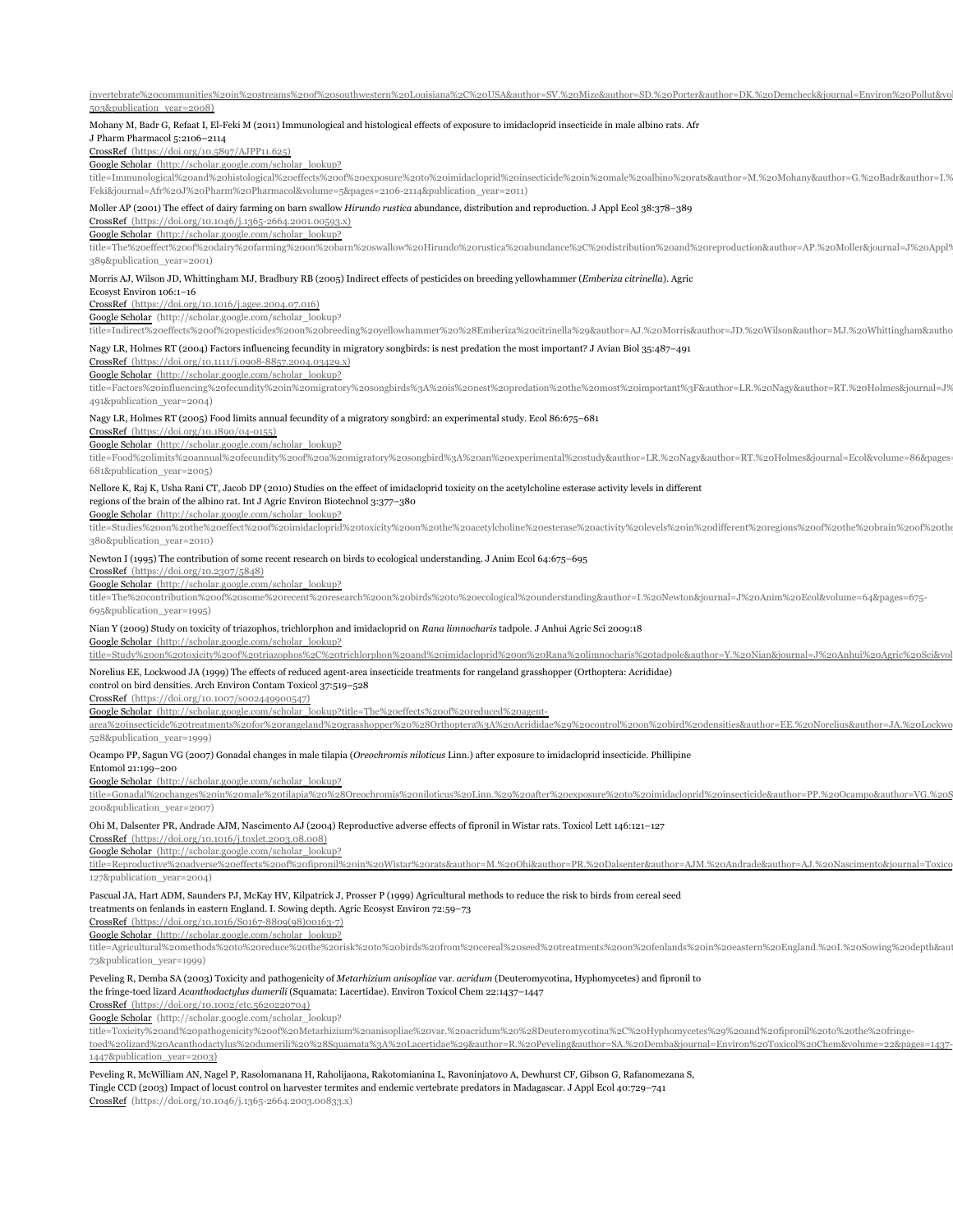<u>title=Impact%20of%20locust%20control%20on%20harvester%20termites%20and%20endemic%20vertebrate%20predators%20in%20Madagascar&author=R.%20Peveling&author=AN.%20McWilliam&autho</u> 741&publication\_year=2003)

Potts GR (1986) The partridge—pesticides, predation and conservation. Collins, London

Google Scholar (http://scholar.google.com/scholar\_lookup?

title=The%20partridge%E2%80%94pesticides%2C%20predation%20and%20conservation&author=GR.%20Potts&publication\_year=1986)

Poulin B, Lefebvre G, Paz L (2010) Red flag for green spray: adverse trophic effects of Bti on breeding birds. J Appl Ecol 47:884–889

CrossRef (https://doi.org/10.1111/j.1365-2664.2010.01821.x)

### Google Scholar (http://scholar.google.com/scholar\_lookup?

title=Red%20flag%20for%20green%20spray%3A%20adverse%20trophic%20effects%20of%20Bti%20on%20breeding%20birds&author=B.%20Poulin&author=G.%20Lefebvre&author=L.%20Paz&journal=J% 889&publication\_year=2010)

Prosser P, Hart ADM (2005) Assessing potential exposure of birds to pesticide-treated seeds. Ecotoxicol 14:679–691

CrossRef (https://doi.org/10.1007/s10646-005-0018-4) Google Scholar (http://schola

treated%20seeds&author=P.%20Prosser&author=ADM.%20Hart&journal=Ecotoxicol&volume=14&pages=679-691&publication\_year=2005)

Rands MRW (1985) Pesticide use on cereals and the survival of grey partridge chicks: a field experiment. J Appl Ecol 22:49–54

CrossRef (https://doi.org/10.2307/2403325) Google Scholar (http://scholar.google.com/scholar\_lookup?

title=Pesticide%20use%20on%20cereals%20and%20the%20survival%20of%20grey%20partridge%20chicks%3A%20a%20field%20experiment&author=MRW.%20Rands&journal=J%20Appl%20Ecol&volume=22&pages=49-

### 54&publication\_year=1985)

Ratcliffe DA (1967) Decrease in eggshell weight in certain birds of prey. Nature 215:208–210

CrossRef (https://doi.org/10.1038/215208a0)

Google Scholar (http://scholar.google.com/scholar\_lookup?

title=Decrease%20in%20eggshell%20weight%20in%20certain%20birds%20of%20prey&author=DA.%20Ratcliffe&journal=Nature&volume=215&pages=208-

### 210&publication\_year=1967)

Robillard A, Garant D, Bélisle M (2013) The swallow and the sparrow: how agricultural intensification affects abundance, nest site selection and

### competitive interactions. Landsc Ecol 28:201–215

CrossRef (https://doi.org/10.1007/s10980-012-9828-y)

Google Scholar (http://scholar.google.com/scholar\_lookup?

title=The%20swallow%20and%20the%20sparrow%3A%20how%20agricultural%20intensification%20affects%20abundance%2C%20nest%20site%20site%20selection%20and%20competitive%20interactions&author 215&publication\_year=2013)

Rouchaud J, Gustin F, Wauters A (1994) Soil biodegradation and leaf transfer of insecticide imidacloprid applied in seed dressing in sugar beet crops. Bull Environ Contam Toxicol 53:344–350

 $CrossRef$  (https://doi.org/10.1007/BF00197

Google Scholar (http://scholar.google.com/scholar\_lookup?

title=Soil%2obiodegradation%2oand%2oleaf%2otransfer%2oof%2oinsecticide%2oimidacloprid%2oapplied%2oin%2oseed%2odressing%2oin%2osugar%2obeet%2ocrops&author=J.%2oRouchaud&author=I 350&publication\_year=1994)

Sánchez-Bayo F (2011) Impacts of agricultural pesticides on terrestrial ecosystems. In: Sánchez-Bayo F (ed) Ecological impacts of toxic chemicals.

### Bentham Science Publishers Ltd, USA, pp 63–87

Google Scholar (http://scholar.google.com/scholar\_lookup?

title=Impacts%20of%20agricultural%20pesticides%20on%20terrestrial%20ecosystems&author=F.%20S%C3%A1nchez-Bayo&pages=63-

### 87&publication\_year=2011)

Sánchez-Bayo F, Goka K (2005) Unexpected effects of zinc pyrithione and imidacloprid on Japanese medaka fish (Oryzias latipes). Aquat Toxicol

74:285–293

CrossRef (https://doi.org/10.1016/j.aquatox.2005.06.003)

Google Scholar (http://scholar.google.com/scholar\_lookup?

title=Unexpected%20effects%20of%20zinc%20pyrithione%20and%20imidacloprid%20on%20Japanese%20medaka%20fish%20%28Oryzias%20latipes%29&author=F.%20S%C3%A1nchez-Bayo&author=K.%20Goka&journal=Aquat%20Toxicol&volume=74&pages=285-293&publication\_year=2005)

Selås V, Steen R, Kobro S, Lislevand T, Stenberg I (2008) Direct and indirect weather impacts on spring populations of lesser spotted woodpecker

(Dendrocopos minor) in Norway. Scand J For Res 23:148–153

# CrossRef (https://doi.org/10.1080/02827580801968494)

Google Scholar (http://scholar.google.com/scholar\_lookup?

title=Direct%20and%20indirect%20weather%20impacts%20on%20spring%20populations%20of%20lesser%20spotted%20woodpecker%20%28Dendrocopos%20minor%29%20in%20Norway&author=V.%20 153&publication\_year=2008)

SERA (2005) Imidacloprid—human health and ecological risk assessment—final report. Report from Syracuse Environmental Research Associates

## to USDA, Forest Service

Google Scholar (https://scholar.google.com/scholar?

q=SERA%20%282005%29%20Imidacloprid%E2%80%94human%20health%20and%20ecological%20risk%20assessment%E2%80%94final%20report.%20Report%20from%20Syracuse%20Environmental%2

Simons LS, Martin TE (1990) Food limitation of avian reproduction: an experiment with the Cactus Wren. Ecol 71:869–876

### CrossRef (https://doi.org/10.2307/1937358)

Google Scholar (http://scholar.google.com/scholar\_lookup?

title=Food%20limitation%20of%20avian%20reproduction%3A%20an%20experiment%20with%20the%20Cactus%20Wren&author=LS.%20Simons&author=TE.%20Martin&journal=Ecol&volume=71&pages=869- 876&publication\_year=1990)

Siriwardena GM, Ballie SR, Crick HQP, Wilson JD (2000) The importance of variation in the breeding performance of seed-eating birds in

### determining their population trends on farmland. J Appl Ecol 37:128–148

CrossRef (https://doi.org/10.1046/j.1365-2664.2000.00484.x)

Google Scholar (http://scholar.google.com/scholar\_lookup?

title=The%20importance%20of%20variation%20in%20the%20breeding%20performance%20of%20seed-

eating%20birds%20in%20determining%20their%20population%20trends%20on%20farmland&author=GM.%20Siriwardena&author=SR.%20Ballie&author=HQP.%20Crick&author=JD.%20Wilson&journal= 148&publication\_year=2000)

# Sotherton N, Holland J (2002) Indirect effects of pesticides on farmland wildlife. In: Hoffman DJ, Rattner BA, Allen Burton G, Cairns J (eds)

Handbook of ecotoxicology, 2nd edn. CRC Press Ltd, USA, pp 1173–1196

# Google Scholar (http://scholar.google.com/scholar\_lookup?

title=Indirect%20effects%20of%20pesticides%20on%20farmland%20wildlife&author=N.%20Sotherton&author=J.%20Holland&pages=1173-

1196&publication\_year=2002)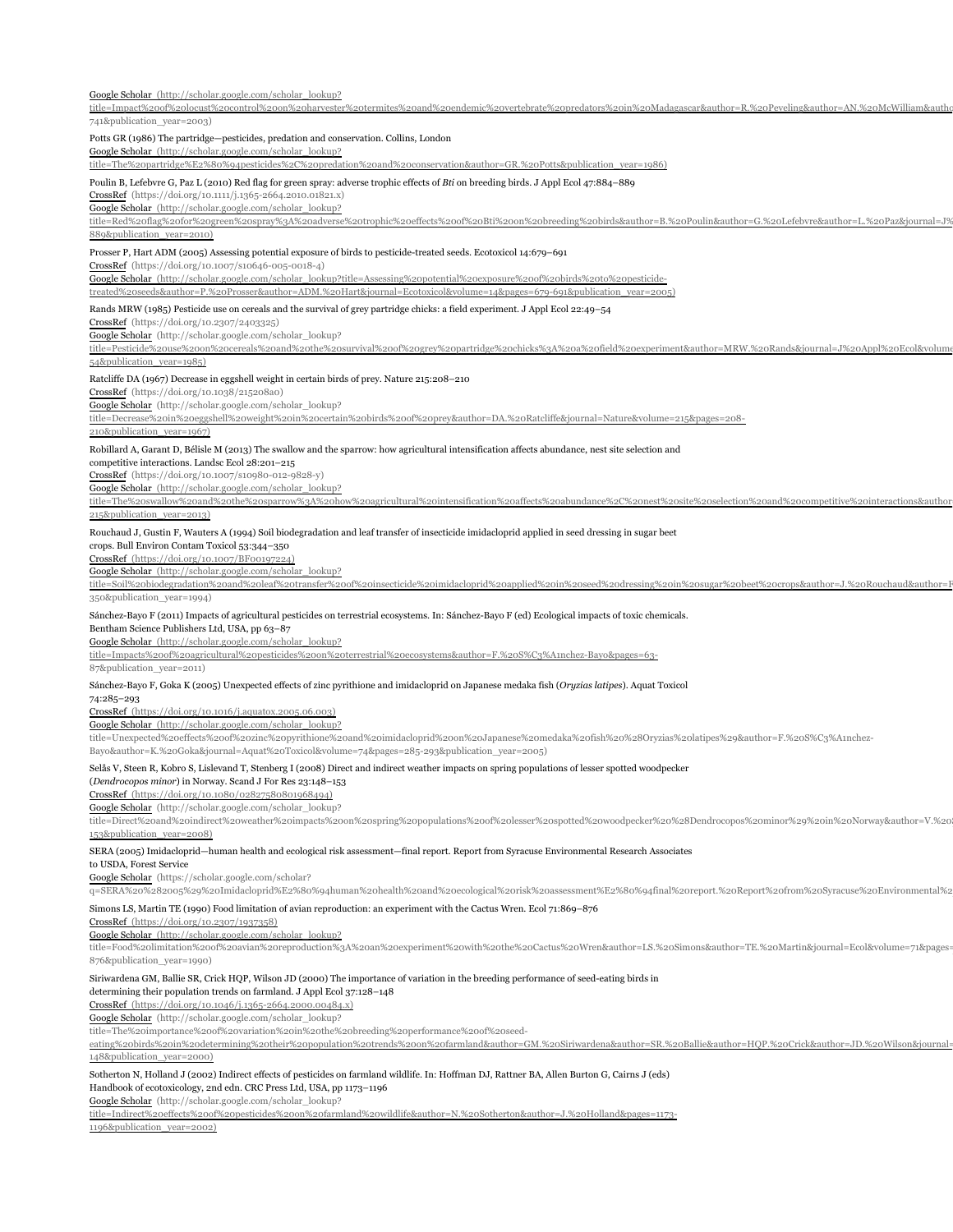### Stark JD, Vargas RI (2005) Toxicity and hazard assessment of fipronil to Daphnia Pulex. Ecotoxicol Environ Saf 62:11–16

CrossRef (https://doi.org/10.1016/j.ecoenv.2005.02.011)

# Google Scholar (http://scholar.google.com/scholar\_lookup?

title=Toxicity%20and%20hazard%20assessment%20of%20fipronil%20to%20Daphnia%20Pulex%0A%20%20%20%20%20%20%20%20%20%20%20%20%20%20%20%20%20%20%20%20%20%20%20%20%20%20%20&author=JD.%20Stark&author=RI.%20Vargas&journal=Ecotoxicol%20Environ%20Saf&volume=62&pages=11- 16&publication\_year=2005)

### Starner K, Goh KS (2012) Detections of the neonicotinoid insecticide imidacloprid in surface waters of three agricultural regions of California, USA,

2010–2011. Bull Environ Contam Toxicol 88:316–321

CrossRef (https://doi.org/10.1007/s00128-011-0515-5)

Google Scholar (http://scholar.google.com/scholar\_lookup?

title=Detections%20of%20the%20neonicotinoid%20insecticide%20imidacloprid%20in%20surface%20waters%20of%20three%20agricultural%20regions%20of%20California%2C%20USA%2C%202010%E2% 321&publication\_year=2012)

Stehr CM, Linbo TL, Incardona JP, Scholz NL (2006) The developmental neurotoxicity of fipronil: notochord degeneration and locomotor defects in

zebrafish embryos and larvae. Toxicol Sci 92:270–278

CrossRef (https://doi.org/10.1093/toxsci/kfj185)

Google Scholar (http://scholar.google.com/scholar\_lookup?

<u>title=The%20developmental%20neurotoxicity%200f%20fipronil%3A%20notochord%20degeneration%20and%20locomotor%20defects%20in%20zebrafish%20embryos%20and%20larvae&author=CM.%20St</u> 278&publication\_year=2006)

Stoughton SJ, Liber K, Culp J, Cessna A (2008) Acute and chronic toxicity of imidacloprid to the aquatic invertebrates Chironomus tentans and

### Hyalella azteca under constant- and pulse-exposure conditions. Archives Environ Contam Toxicol 54:662–673

CrossRef (https://doi.org/10.1007/s00244-007-9073-6)

### ://scholar.google.com/scholar\_looku

title=Acute%20and%20chronic%20toxicity%20of%20imidacloprid%20to%20the%20aquatic%20invertebrates%20Chironomus%20tentans%20and%20Hyalella%20azteca%20under%20constant-%20and%20 exposure%20conditions&author=SJ.%20Stoughton&author=K.%20Liber&author=J.%20Culp&author=A.%20Cessna&journal=Archives%20Environ%20Contam%20Toxicol&volume=54&pages=662- 673&publication\_year=2008)

### Suryanarayanan S (2013) Balancing control and complexity in field studies of neonicotinoids and honey bee health. Insects 4:153–167

CrossRef (https://doi.org/10.3390/insects4010153)

Google Scholar (http://scholar.google.com/scholar\_lookup?

title=Balancing%20control%20and%20complexity%20in%20field%20studies%20of%20neonicotinoids%20and%20honey%20bee%20health&author=S.%20Suryanarayanan&journal=Insects&volume=4&pages=153- 167&publication\_year=2013)

Tanaka T (2012) Reproductive and neurobehavioral effects of clothianidin administered to mice in the diet. Birth Defects Res B 95:151–159.

### doi: 10.1002/bdrb.20349 (https://doi.org/10.1002/bdrb.20349)

CrossRef (https://doi.org/10.1002/bdrb.20349)

Google Scholar (http://scholar.google.com/scholar\_lookup?

title=Reproductive%20and%20neurobehavioral%20effects%20of%20clothianidin%20administered%20to%20mice%20in%20the%20diet&author=T.%20Tanaka&journal=Birth%20Defe 159&publication\_year=2012&doi=10.1002%2Fbdrb.20349)

### Tennekes H (2010) The systemic insecticides: a disaster in the making. ETS Nederland BV, Zutphen, The Netherlands

Google Scholar (https://scholar.google.com/scholar?

q=Tennekes%20H%20%282010%29%20The%20systemic%20insecticides%3A%20a%20disaster%20in%20the%20making.%20ETS%20Nederland%20BV%2C%20Zutphen%2C%20The%20Netherlands)

Terçariol PRG, Godinho AF (2011) Behavioural effects of acute exposure to the insecticide fipronil. Pestic Biochem Physiol 99:221–225

## CrossRef (https://doi.org/10.1016/j.pestbp.2010.12.007)

Google Scholar (http://scholar.google.com/scholar\_lookup?

title=Behavioural%20effects%20of%20acute%20exposure%20to%20the%20insecticide%20fipronil&author=PRG.%20Ter%C3%A7ariol&author=AF.%20Godinho&journal=Pestic%20Biochem%20Physiol&volu 225&publication\_year=2011)

Tingle CCD, Rother JA, Dewhurst CF, Lauer S, King WJ (2000) Health and environmental effects of fipronil. Briefing paper for Pesticides Action

### Network, UK

Google Scholar (https://scholar.google.com/scholar?

q=Tingle%20CCD%2C%20Rother%20JA%2C%20Dewhurst%20CF%2C%20Lauer%20S%2C%20King%20WJ%20%282000%29%20Health%20and%20environmental%20effects%20of%20fipronil.%20Briefin

Tingle CCD, Rother JA, Dewhurst CF, Lauer S, King WJ (2003) Fipronil: environmental fate, ecotoxicology and human health concerns. Rev

### Environ Contam Toxicol 176:1–66

Google Scholar (http://scholar.google.com/scholar\_lookup?

<u>title=Fipronil%3A%20environmental%20fate%2C%20ecotoxicology%20and%20human%20health%20concerns&author=CCD.%20Tingle&author=JA.%20Rother&author=CF.%20Dewhurst&author=S.%20Lau</u>

Tišler T, Jemec A, Mozetič B, Trebše P (2009) Hazard identification of imidacloprid to aquatic environment. Chemosphere 76:907–914

CrossRef (https://doi.org/10.1016/j.chemosphere.2009.05.002)

### Google Scholar (http://scholar.google.com/scholar\_lookup?

title=Hazard%20identification%20of%20imidacloprid%20to%20aquatic%20environment&author=T.%20Ti%C5%A1ler&author=A.%20Jemec&author=B.%20Mozeti%C4%8D&author=P.%20Treb%C5%A1e&j 914&publication\_year=2009)

## Tokumoto J, Danjo M, Kobayashi Y, Kinoshita K, Omotehara T, Tatsumi A, Hashiguchi M, Sekijima T, Kamisoyama H, Yokoyama T, Kitagawa H,

Hoshi N (2013) Effects of exposure to clothianidin on the reproductive system of male quails. J Vet Med Sci 75:755–760

CrossRef (https://doi.org/10.1292/jvms.12-0544)

Google Scholar (http://scholar.google.com/scholar\_lookup?

title=Effects%20of%20exposure%20to%20clothianidin%20on%20the%20reproductive%20system%20of%20male%20quails&author=J.%20Tokumoto&author=M.%20Danjo&autho 760&publication\_year=2013)

Tomizawa M, Casida JE (2005) Neonicotinoid insecticide toxicology: mechanisms of selective action. Annu Rev Pharmacol Toxicol 45:247–268

## CrossRef (https://doi.org/10.1146/annurev.pharmtox.45.120403.095930)

Google Scholar (http://scholar.google.com/scholar\_lookup? title=Neonicotinoid%20insecticide%20toxicology%3A%20mechanisms%20of%20selective%20action&author=M.%20Tomizawa&author=JE.%20Casida&journal=Annu%20Rev%20Pharmacol%20Toxicol&volume=45&pages=247-

268&publication\_year=2005)

Tomizawa M, Casida JF (2011) Neonicotinoid insecticides: highlights of a Symposium on Strategic Molecular Designs. J Agric Food Chem 59:2883

### –2886

CrossRef (https://doi.org/10.1021/jf103856c)

Google Scholar (http://scholar.google.com/scholar\_lookup?

title=Neonicotinoid%20insecticides%3A%20highlights%20of%20a%20Symposium%20on%20Strategic%20Molecular%20Designs&author=M.%20Tomizawa&author=JF.%20Casida&journal=J%20Agric%20F 2886&publication\_year=2011)

Toor HK, Sangha GK, Khera KS (2013) Imidacloprid induced histological and biochemical alterations in liver of female albino rats. Pestic Biochem Physiol 105:1–4